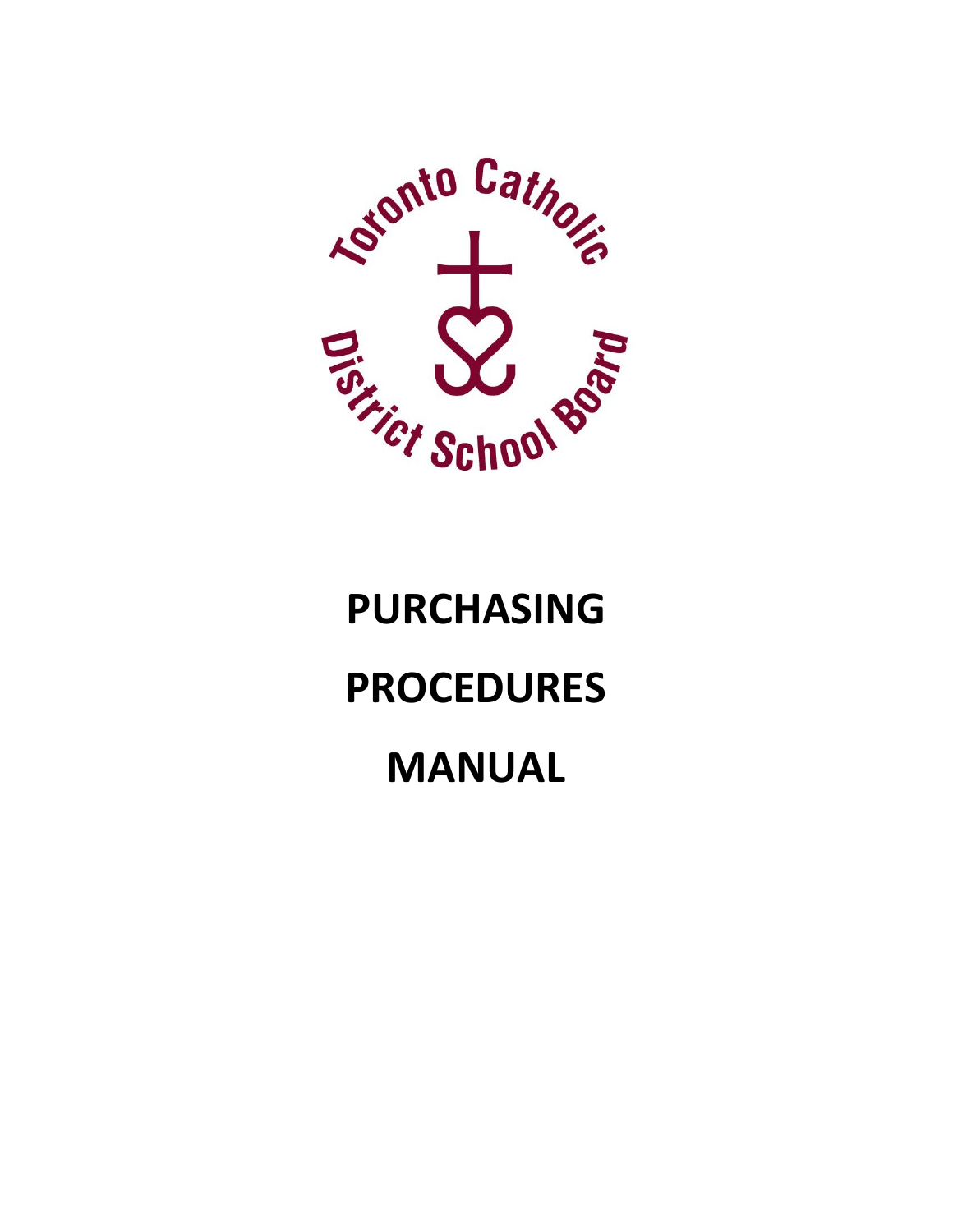# **TABLE OF CONTENTS**

| 1.0         |                                                                                                                             |  |
|-------------|-----------------------------------------------------------------------------------------------------------------------------|--|
| 2.0         |                                                                                                                             |  |
| 3.0         |                                                                                                                             |  |
| 4.0         |                                                                                                                             |  |
| 5.0         |                                                                                                                             |  |
| 6.0         |                                                                                                                             |  |
| 7.0         |                                                                                                                             |  |
| 8.0         | AREAS OF RESPONSIBILITY FOR PURCHASES, CONTRACTS AND                                                                        |  |
| 9.0         |                                                                                                                             |  |
| 10.0        | DELEGATED AUTHORITY TO APPROVE CONTRACTS/RENEWALS 11                                                                        |  |
| 11.0        |                                                                                                                             |  |
| 12.0        |                                                                                                                             |  |
| 13.0        |                                                                                                                             |  |
| 14.0        |                                                                                                                             |  |
|             |                                                                                                                             |  |
| 15.0        |                                                                                                                             |  |
| 16.0        | <b>COLLABORATIVE PURCHASING/GOVERNMENT STANDING OFFERS  15</b>                                                              |  |
| 17.0        |                                                                                                                             |  |
|             |                                                                                                                             |  |
| 18.0        | APPROVAL LIMITS FOR SCHOOLS/DEPARTMENTAL PURCHASES  19                                                                      |  |
| 19.0        | SAP COMMITMENT/RELEASE LIMITS FOR SCHOOL/ADMINISTRATIVE                                                                     |  |
| <b>20.0</b> | <b>ACOUISITION/APPROVAL PROCESS FOR SCHOOLS AND ADMINISTRATIVE</b><br>DEPARTMENTS PROCUREMENTS (INCLUDES LIMIT REVISIONS)20 |  |
| 21.0        |                                                                                                                             |  |
|             |                                                                                                                             |  |
| 22.0        | ACQUISITION/APPROVAL PROCESS FOR SQS OPERATIONS/MAINTENANCE25                                                               |  |
|             |                                                                                                                             |  |
| 23.0        | <b>ACQUISITION/APPROVAL PROCESS FOR CAPITAL/RENEWAL DEPARTMENTS 26</b>                                                      |  |
| 24.0        |                                                                                                                             |  |
|             |                                                                                                                             |  |
| 25.0        | APPROVALS OF CONTRACT AGREEMENTS AND RENEWALS31                                                                             |  |
| 26.0        |                                                                                                                             |  |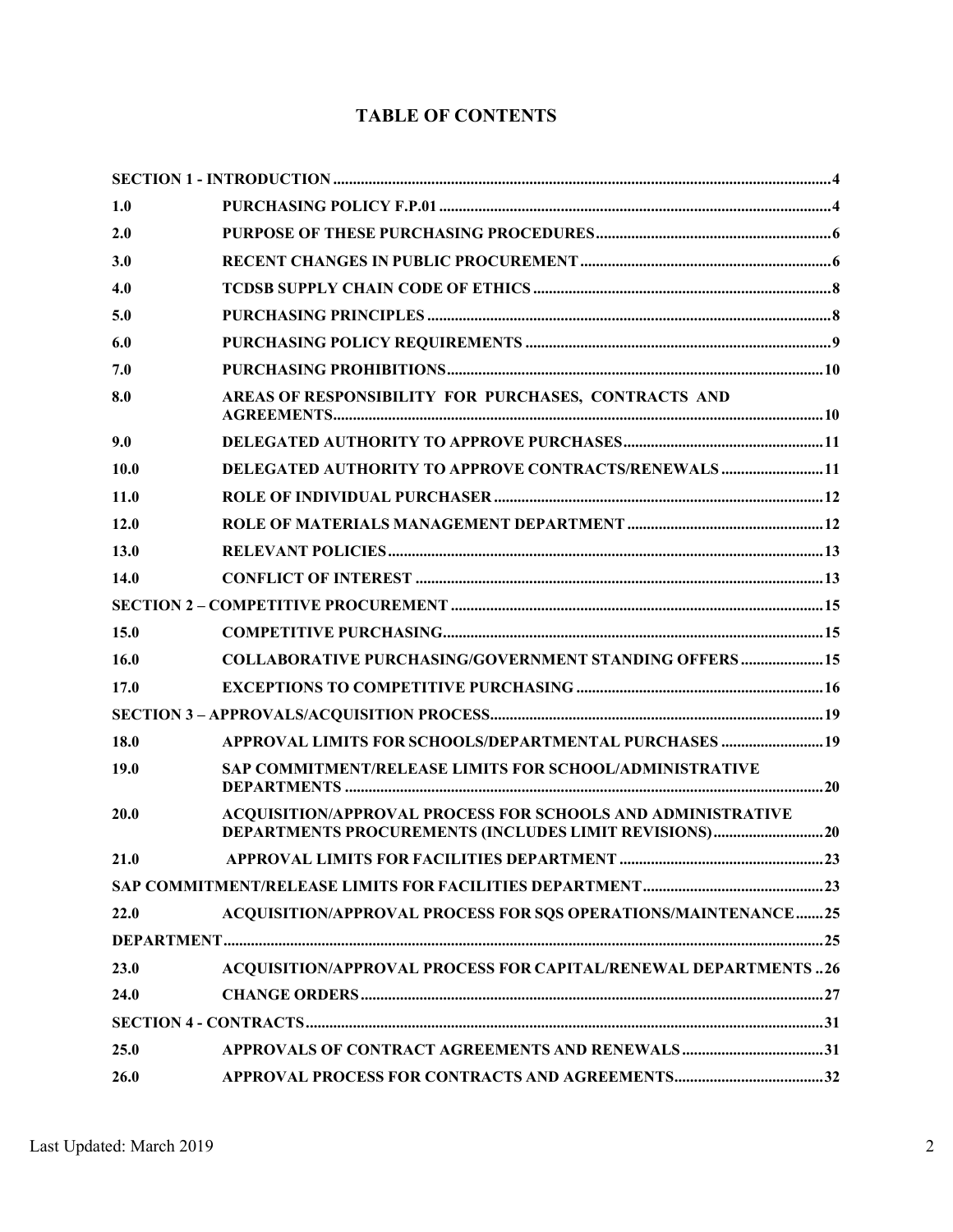| 27.0 | APPROVAL PROCESS FOR ONGOING CONTRACTS AND RENEWAL                        |  |
|------|---------------------------------------------------------------------------|--|
|      |                                                                           |  |
|      |                                                                           |  |
| 28.0 |                                                                           |  |
| 29.0 |                                                                           |  |
|      |                                                                           |  |
| 30.0 | PURCHASING/MATERIALS EVALUATION AND APPROVAL COMMITTEE                    |  |
| 31.0 |                                                                           |  |
| 32.0 |                                                                           |  |
| 33.0 |                                                                           |  |
| 34.0 |                                                                           |  |
| 35.0 | FACILITY EVALUATIONS MANAGEMENT COMMITTEE (FEMC)39                        |  |
|      |                                                                           |  |
| 36.0 | PROCEDURES FOR TENDERS, PROPOSALS AND QUOTATIONS 44                       |  |
|      |                                                                           |  |
| 37.0 |                                                                           |  |
| 38.0 |                                                                           |  |
| 39.0 |                                                                           |  |
|      | SECTION 9 - LEGISLATIVE REQUIREMENTS THAT IMPACT PROCUREMENT ACTIVITIES53 |  |
| 40.0 |                                                                           |  |
|      |                                                                           |  |
| 41.0 |                                                                           |  |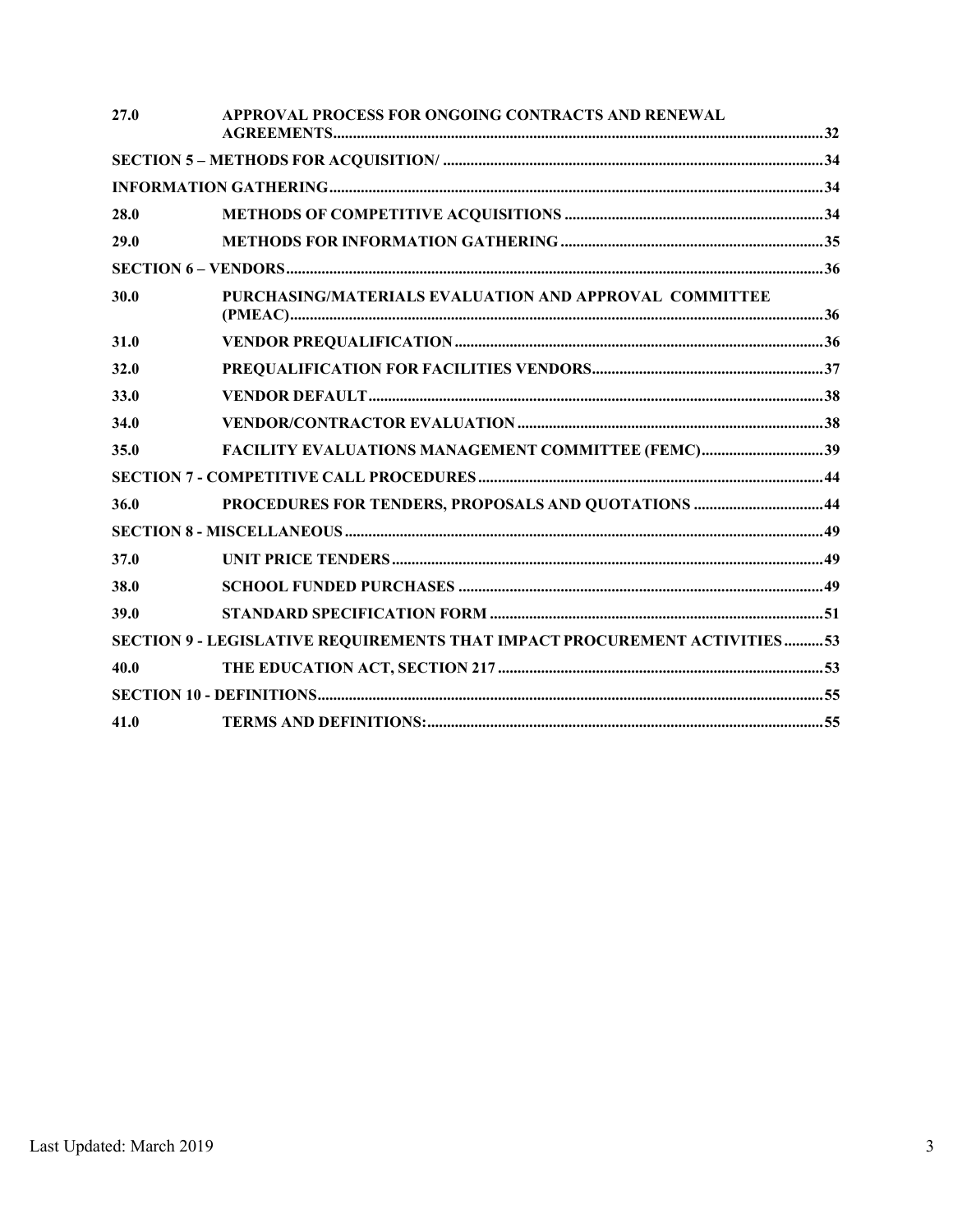# <span id="page-3-0"></span>**SECTION 1 - INTRODUCTION**

# <span id="page-3-1"></span> **1.0 PURCHASING POLICY F.P.01**

The Board shall purchase goods and services through a process consistent with the Mission and Vision statements of the Board and with the following objectives:

- (i) to provide a high level of service to all areas of the Board;
- ensure equal treatment without preference; (ii) to provide fair, competitive and transparent business practices for vendors and
- the controls necessary for the expenditure of public funds; (iii) to obtain all goods and services at the lowest total end-user cost considering price, quality, function and delivery in an efficient, effective manner while maintaining
- (iv) to encourage the acquisition of environmentally friendly products and the reduction of the impact of the Board's activities upon the environment.

The Board delegates to the Director of Education, the authority to approve the award of all contracts and expenditures where the budget, project or report has been approved by the Board with the exception of:

- Contracts awards for new school construction and major school additions.
- Contracts which have exceeded the approved budget.
- Significant strategic initiatives

# **Regulations:**

- 1. This policy, regulations and procedures apply to any employee or elected official who is involved in the acquisition of goods and /or services on behalf of the Board.
- informed of and comply with this policy, its regulations and procedures. 2. All supervisory personnel are responsible for ensuring their immediate staff are properly
- 3. All purchasing activities will be carried out in accordance with all applicable Board policies and procedures and any other statutory acts or regulations.
- family member is not permitted. 4. Use of Board funds for personal purchases on behalf of an employee, elected official or
- 5. Purchases made without an authorized purchase order/purchase card are not permitted and of the Board. will be considered an obligation of the person making the purchase and not an obligation
- 6. Employees and elected officials shall not use their authority, influence or office for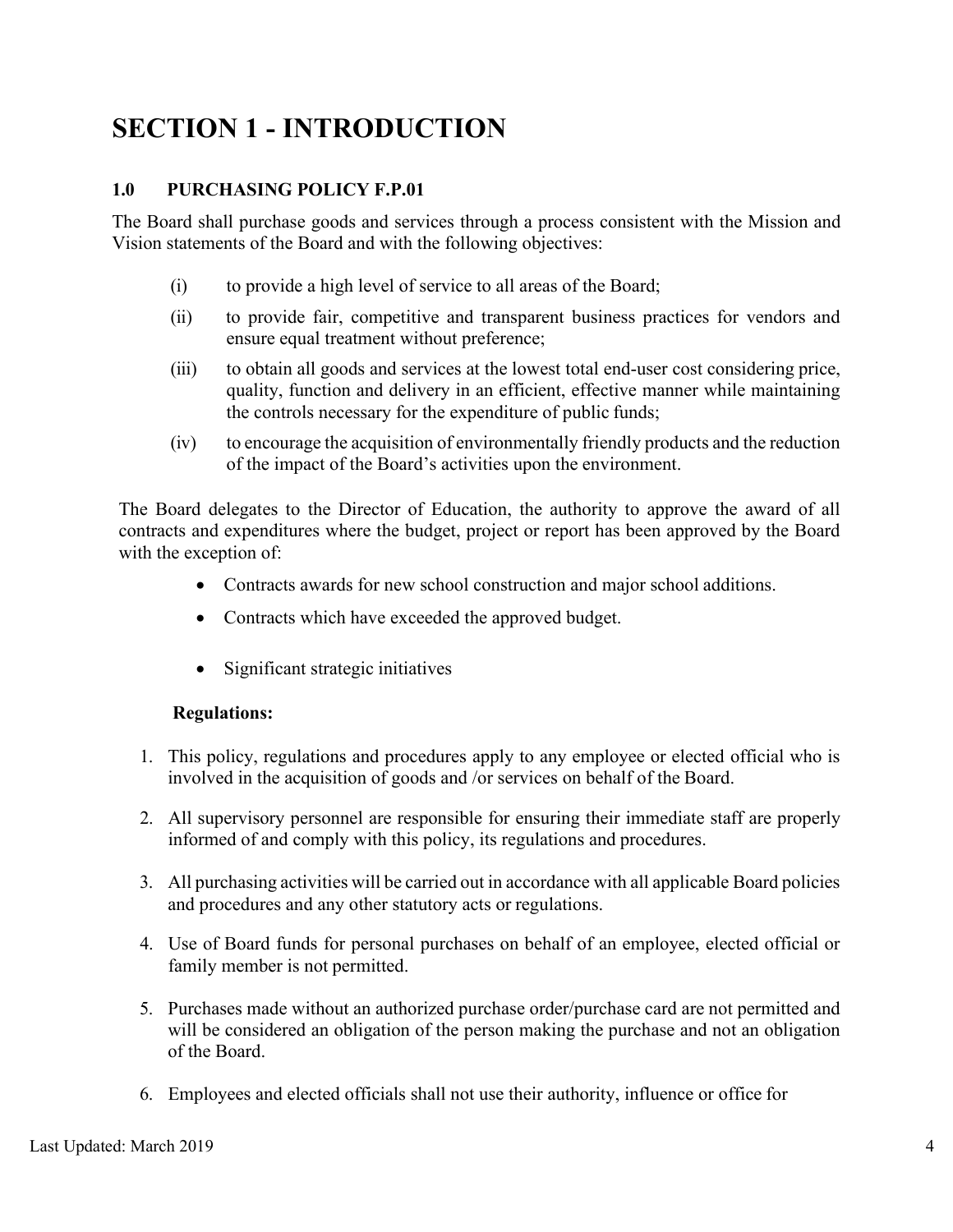personal gain or to advance the interest of any particular party and shall seek to uphold and enhance the integrity of all Board business operations.

- 7. In accordance with the Education Act, no teacher, supervisory officer or other employee of the Board may promote or sell goods or services for compensation to any to any board, provincial school or teachers' college, or pupil enrolled therein except as permitted by the Act.
- 8. All goods and services are to be acquired through a publicly advertised competitive bidding public funds. process whenever possible in order to obtain maximum value from the expenditure of
- ensure open competition among qualified bidders. 9. Any arrangements which might prevent fair competition shall be avoided, in order to
- anyone other than the official point of contact from the time of issuance, up to and including the time of award, is prohibited. 10. Lobbying during a competitive procurement call is prohibited. Any communication with
- disqualification from the current or future procurements at the Board's discretion. 11. A vendor/proponent who violates the lobbying prohibition will be subject to
- 12. Awards will be given to the lowest bidder except where the best interests of the Board are served by accepting other than the lowest price.
- shall not apply, and administration shall take immediate necessary remedial action. 13. Where an emergency situation exits, the approval requirements of the Purchasing Policy
- boards and public agencies. 14. Where feasible, the Board may participate in cooperative purchasing with other school
- renewals will be subject to a public competitive bidding process whenever possible. 15. Contracts for all goods and services will be limited to a maximum term of five years and
- regulations or procedures and the annual or total project cost shall be considered. 16. Contracts or purchases shall not be divided to avoid the requirements of this policy, its
- 17. Contracts for the acquisition of products and services on behalf of the Board, regardless of the amount or term, must be reviewed centrally prior to execution.
- a Sole Source Declaration Form. 18. Use of a sole source for an expenditure greater than \$[10,000.00](https://10,000.00) will require completion of
- except as noted in this policy and will provide trustees with a list of procurement awards 19. The Director of Education shall be responsible for the approval of all procurement awards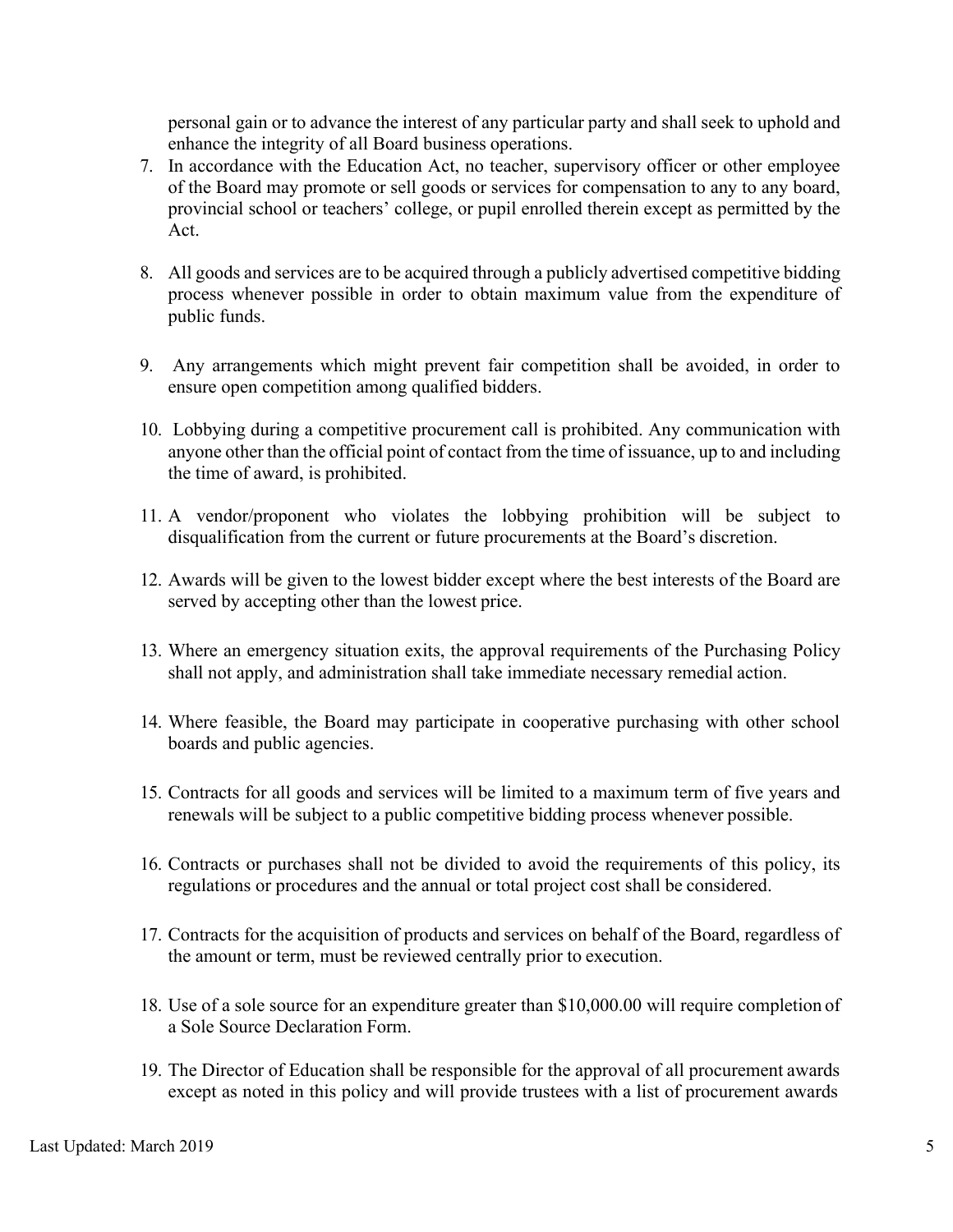on a regular basis

- procurement process and procedures. 20. The Materials Management Department **s**hall be responsible for operating a centralized purchasing system for tenders, contracts and purchases and have general oversight of the
- 21. Employees and elected officials involved in the procurement process are subject to a
	- Supply Chain Code of Ethics which requires:
		- (i) Personal Integrity and Professionalism;
		- (ii) Accountability and Transparency and;
		- (iii) Compliance and Continuous Improvement.
- regardless of dollar value. 22. Consulting services which are intended to provide expert or strategic advice for purposes of consideration and decision making must be acquired through a competitive process
- 23. The Purchasing/Materials Evaluation and Approval Committee will review tenders, proposals and quotations before issue.
- individuals who have been delegated to purchase or approve the purchase of goods or services on behalf of the Board. 24. A Purchasing Procedures Manual shall provide guidelines and direction to those

# <span id="page-5-0"></span>**2.0 PURPOSE OF THESE PURCHASING PROCEDURES**

 and services and to protect the interests of the Board and the individuals with delegated purchasing The procedures are designed to provide clear and consistent direction for the acquisition of goods authority.

 staff in the process of obtaining all goods and/or services on behalf of the Board These procedures and all other related Board policies/procedures must be followed by all Board

 procurement with respect to openness, transparency and also for compliance with applicable trade agreements and BPS Procurement Directive These procedures have been updated to reflect the recent changes in the area of public

# <span id="page-5-1"></span>**3.0 RECENT CHANGES IN PUBLIC PROCUREMENT**

The Toronto Catholic District School Board utilizes public procurement practices to promote an open, competitive and fair process. This process is intended to be transparent, to generate competition in the marketplace and to obtain the best value for money. The TCDSB is funded through provincial grants, and as a public entity and part of the Broader Public Sector (BPS), the Board is required to follow the specific procurement requirements.

The Broader Public Sector Accountability Act (2010) increased financial accountability for the Broader Public Sector (BPS) organizations through the introduction of a number of Directives.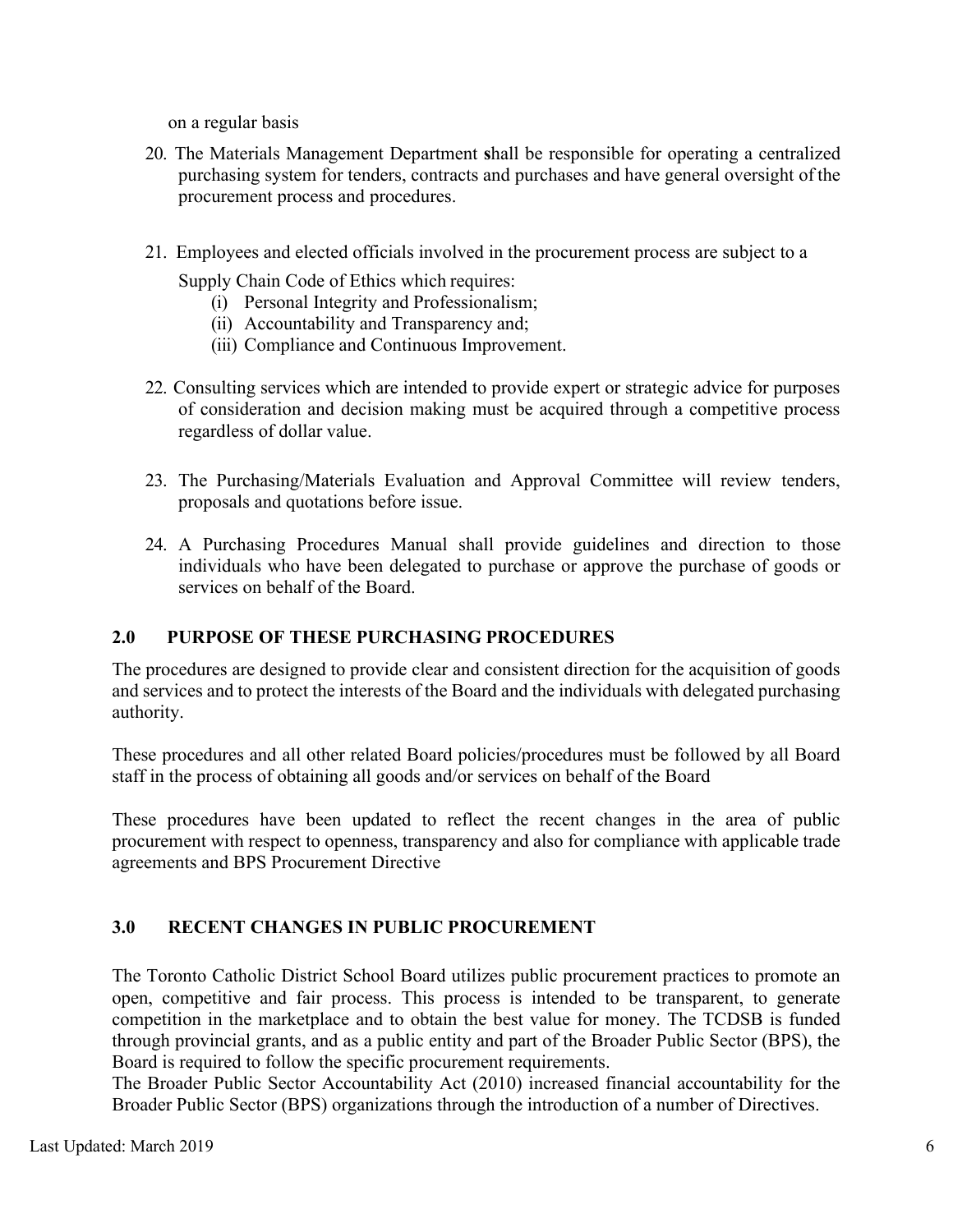The Procurement Directive requires BPS organizations to have: a Supply Chain Code of Ethics to promote ethical, professional and accountable behavior and a Procurement Policy and Procedures.

The purpose of the Directive is:

- • To ensure that publicly funded goods and services, including construction, consulting services, and information technology are acquired by BPS organizations through a process that is open, fair, and transparent;
- process; and • To outline responsibilities of BPS organizations throughout each stage of the procurement
- To ensure that procurement processes are managed consistently throughout the BPS.

 The Procurement Directive also defines a consultant as one retained to provide "expert or strategic competitive consulting is subject to special approval. advice for consideration and decision making". Consultants and Consulting services which fall under this definition are now subject to a competitive process regardless of dollar value. Non-

# **Additional Legislative Requirements in Public Sector Procurement**

Trade agreements approved by the Province of Ontario require all public sector organizations, ministries, agencies and other Broader Public Sector (BPS) organizations such as school boards, to comply with specific procurement requirements of the legislation. These trade agreements- the inter provincial Canada Free Trade Agreement (CFTA) and also the federal Comprehensive and Economic Trade Agreement (CETA)- allow for greater participation in BPS procurements.

 The thresholds for the Procurement Directive and the applicable trade agreements are listed below and must be considered when initiating procurements above a certain dollar threshold.

 to be followed in terms of procurement policy and practice. The Directive connects compliance to **The Broader Public Sector Procurement Directive** provides specific mandatory requirements Board funding. Thresholds: goods and services **\$100,000**; construction **\$250,000** 

**The Canadian Free Trade Agreement (CFTA)** came into effect as of July 1st, 2017. It is an interprovincial trade agreement, which replaced the Agreement on Internal Trade (AIT). CFTA promotes open procurement practices among public sector organizations. Thresholds: goods and services **\$100,000**; construction **\$250,000** 

**[The Ontario-Quebec Trade and Cooperation Agreement \(OQTCA\)](https://www.ontario.ca/document/trade-and-cooperation-agreement-between-ontario-and-quebec-0)** A bi-lateral trade agreement between Ontario and Quebec intended to promote labour mobility, trade and investment. Recently revised to align with the CFTA. Thresholds: goods/services **\$100,000**; construction **\$100,000** 

**Comprehensive and Economic Trade Agreement (CETA) CETA** is a free trade agreement between Canada, the European Union and its Member States. Thresholds: goods/services **\$340,600**; construction **\$8,500,000**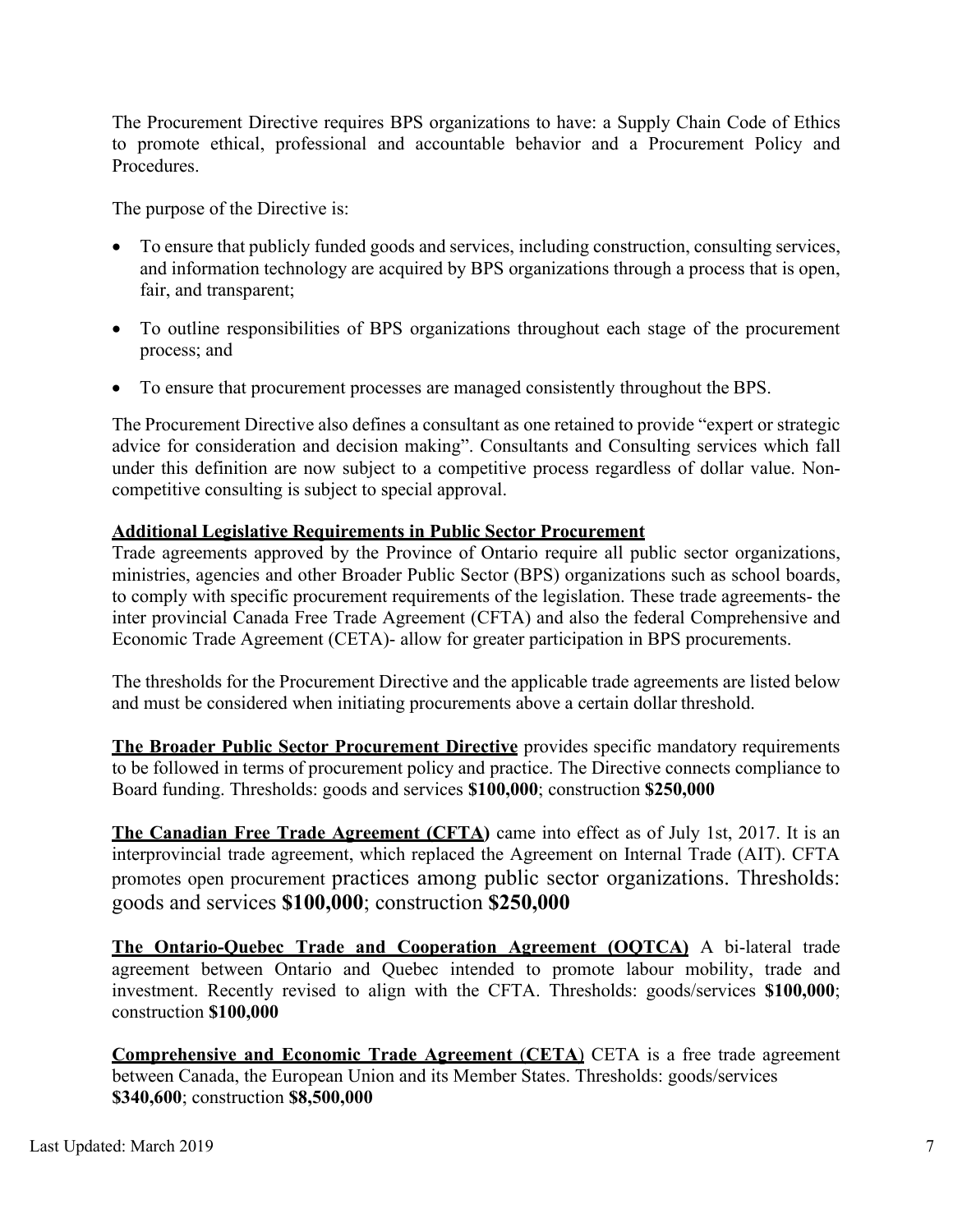# <span id="page-7-0"></span>**4.0 TCDSB SUPPLY CHAIN CODE OF ETHICS**

As a Broader Public Sector (BPS) organization, the Toronto Catholic District School Board adheres to the BPS Supply Chain Code of Ethics.

The Code is specifically applicable to all employees involved in procurements, requisitioning, approvals and payments. This Supply Chain Code of Ethics is intended to define basic principles and standards of behavior for anyone involved in supply chain activities procurement. All employees shall base their decisions and actions on the following principles.

**Goal of the Supply Chain Code of Ethics:** To ensure an ethical, professional and accountable supply chain.

# **I. Personal Integrity and Professionalism**

 conflict of interest, such as accepting gifts or favours, providing preferential treatment, or publicly endorsing suppliers or products. Individuals involved with Supply Chain Activities must act, and be seen to act, with integrity and professionalism. Honesty, care and due diligence must be integral to all Supply Chain Activities within and between BPS organizations, suppliers and other stakeholders. Respect must be demonstrated for each other and for the environment. Confidential information must be safeguarded. Participants must not engage in any activity that may create, or appear to create, a

# **II. Accountability and Transparency**

 activities must be fair, transparent and conducted with a view to obtaining the best value for public money. All participants must ensure that public sector resources are used in a responsible, efficient and effective manner. Supply Chain Activities must be open and accountable. In particular, contracting and purchasing

# **III. Compliance and Continuous Improvement**

 Individuals involved with purchasing or other Supply Chain Activities must comply with this Code and to share leading practices. of Ethics and the laws of Canada and Ontario. Individuals should continuously work to improve supply chain policies and procedures, to improve their supply chain knowledge and skill levels,

# <span id="page-7-1"></span>**5.0 PURCHASING PRINCIPLES**

- and the most cost effective use of public funds. **5.1** The Board recognizes that fair and open competition is a basic tenet of public purchasing
- the best source at the best price with optimum quality. **5.2** The prime objective is to obtain the right product or service in the correct quantity from
- relationships, both inside and outside the Board. **5.3** The Board believes that sound purchasing practices and procedures based on fair business principles are required to maintain an unimpeachable standard of integrity in all business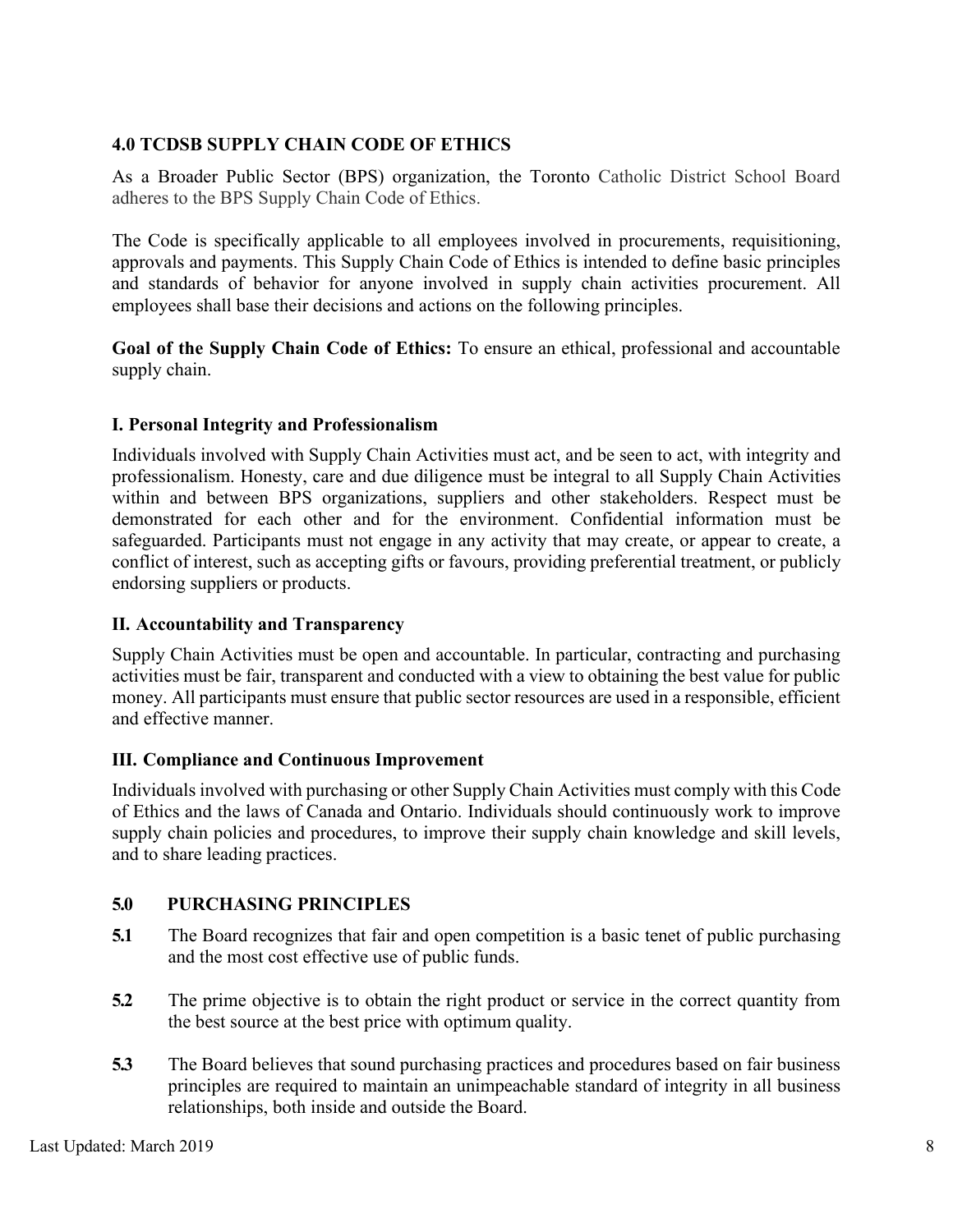- **5.4** The Board supports the concept of "Centralized Purchasing" as a means of obtaining maximum value for money expended while providing a high level of service to all school and administrative departments.
- **5.5** The Board encourages the acquisition of environmentally friendly products and the reduction of the impact of the Board's activities upon the environment.
- Procurement Directive and other procurement related legislation. **5.6** The Board endorses and complies with the provisions of the Broader Public Sector (BPS)
- advertised and posted on an electronic tendering system. **5.7** Procurements for goods and services likely to exceed \$100,000 in value will be publicly
- accordance with the Procurement Directive. **5.8** Procurements for consulting services shall be subject to a competitive process in

#### <span id="page-8-0"></span>**6.0 PURCHASING POLICY REQUIREMENTS**

- in excess of [\\$10,000.00](https://10,000.00). **6.1** The Materials Management Department is responsible for the general oversight of the procurement process and procedures and shall be consulted in advance on all acquisitions
- function within the Board. **6.2** The Coordinator of Materials Management acting as the Board's Purchasing Agent, shall be responsible for the management, organization and administration of the Purchasing
- **6.3** All goods and services shall be acquired through a public competitive process whenever possible.
- **6.4** A competitive process will also be established to periodically review of ongoing low value goods and services providers.
- **6.5** All suppliers are to be treated fairly and without preference consistent with the educational principles of the Board and fair business principles.
- competition, should be avoided. **6.6** Any arrangements which might, in the long term, prevent the effective operation of fair
- competitive process. **6.7** Contracts shall be generally limited to a maximum of five years without requiring a new
- order or a Board issued purchase card. **6.8** Every request to purchase goods or services will be processed via an approved purchase
- **6.9** Employees may enter into contractual agreements only as permitted in these procedures.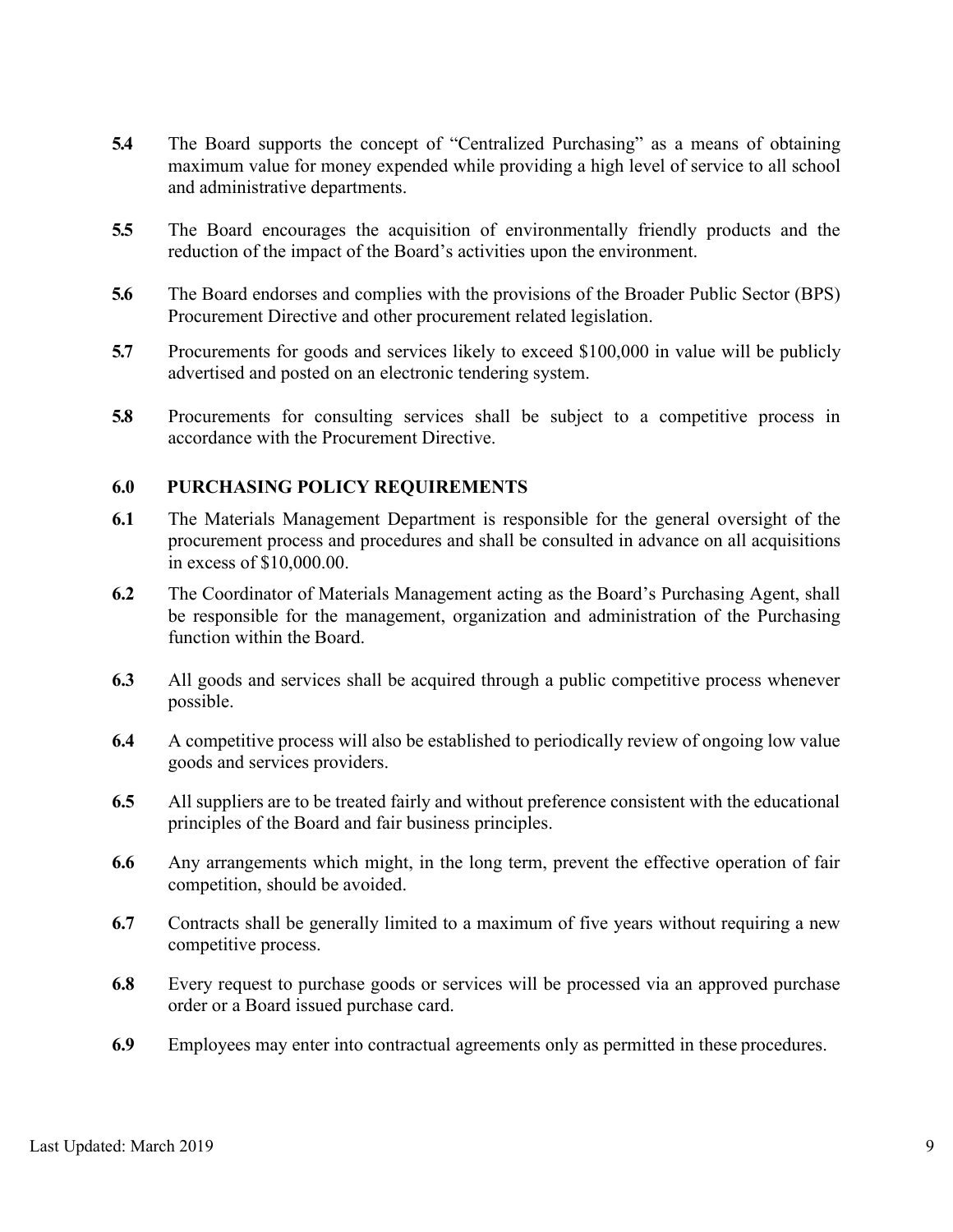confirmed and the appropriate approval to proceed is required. **6.10** Prior to the issue of any tender, quotation or proposal, budget availability must be

#### <span id="page-9-0"></span>**7.0 PURCHASING PROHIBITIONS**

- **7.1** No contract or purchase shall be divided to avoid the requirements of these procedures and the annual or total project requirement shall be considered when awarding a contract.
- **7.2** Purchases/contracts made that do not follow the policy and procedures outlined herein will be considered unauthorized and will be considered an obligation of the person making the purchase/contract.
- an obligation of the Board. **7.3** Any purchase made in the name of the Board without a purchase order or a Board issued purchase card will be considered an obligation of the person making the purchase and not
- **7.4** Personal Purchases on behalf of employees or elected officials of the Board are not permitted.
- Section 217 Education Act. **7.5** No employee of the Board shall promote or market for compensation or sell any goods or services to any Board or pupil for compensation except as expressly permitted by the
- and services. **7.6** No employee or elected official of the Board may bid on the Board's purchases of goods
- consideration which may impinge or might reasonably be deemed by others to impinge on a purchasing decision. **7.7** No employee or elected official may accept gifts, gratuities or any other form of
- funds to meet the obligation. **7.8** No person is authorized to obligate the Board without encumbering, in advance, sufficient

#### <span id="page-9-1"></span>**8.0 AREAS OF RESPONSIBILITY FOR PURCHASES, CONTRACTS AND AGREEMENTS**

- **8.1** The Board delegates to the Director of Education, the authority to approve purchases and the exception of: contract awards where the budget, project or report has been approved by the Board with
	- New school construction and major school additions.
	- Contracts which have exceeded the approved budget.
	- Significant strategic initiatives.
- services required by the Board. **8.2** The Materials Management Department shall be responsible for operating a centralized purchasing system for the purchase and supply of all other materials, equipment and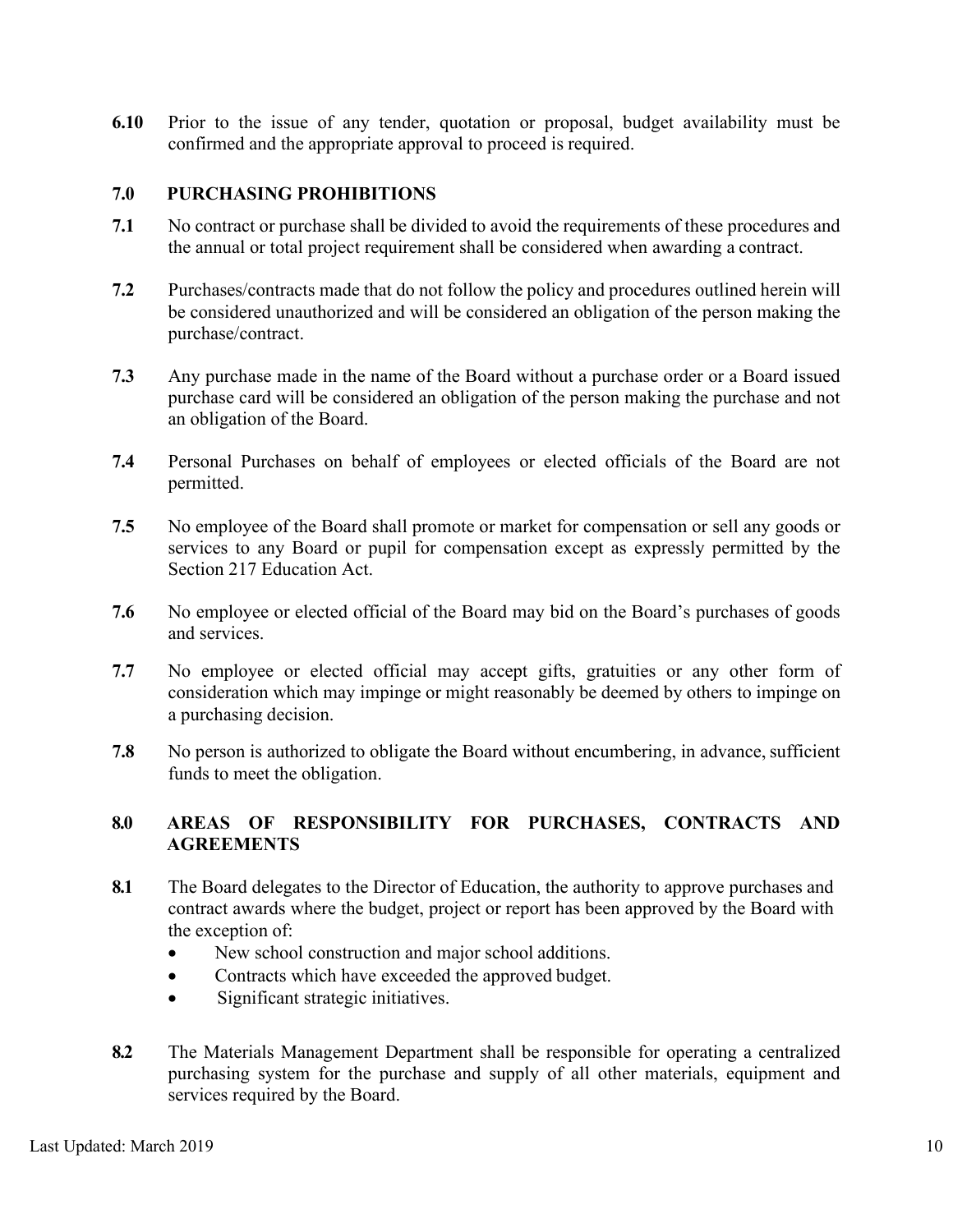#### <span id="page-10-0"></span>**9.0 DELEGATED AUTHORITY TO APPROVE PURCHASES**

 exceptions, to the Director of Education. The authority to perform purchasing functions of individual purchasers within the Board as identified in this section. **9.1** The Board has delegated the authority to purchase and approve contracts with some a specific type or level has in turn been delegated by Director of Education to the professional buying staff in the Materials Management Department and to other delegated

 management and operation of the Board. A clear delegation of authority will: Appropriate delegation of authority is fundamental to the effective and efficient

- a) assign clear authorities and accountabilities;
- b) ensure that decisions and actions are appropriate;
- c) create a sound internal control environment;
- d) facilitate oversight and efficient decision making;
- e) maintain fiscal integrity;
- Board policy. f) ensure that activities are executed in accordance with applicable law, regulations, and

 administrative duties, the responsibility for expenditures for a particular budget area, Delegated Individual Purchasers are Board employees who have, as part of their assigned location or cost centre. Such purchasers may approve purchases up to the limit of their delegated authority. Amounts in excess of this authority may be subject to a competitive procurement process and must be approved by the appropriate super ordinate.

- **9.2** Within the TCDSB schools delegated Individual Purchasers are the Principal, and Vice Principal.
- Program Coordinator, Superintendent and Associate Director. **9.3** Delegated Individual Purchasers within the TCDSB Administrative and Facilities departments are Supervisor, Manager, Senior Manager, Coordinator, Senior Coordinator,

#### <span id="page-10-1"></span>**10.0 DELEGATED AUTHORITY TO APPROVE CONTRACTS/RENEWALS**

- respective parties. **10.1** A contract is an agreement between two or more parties which the parties intend to be binding at law. A contract sets out the promises and responsibilities of each of the
- authority of individuals to approve contracts and renewals. **10.2** Contracts carry financial and legal implications and the Board has limited the signing
- **10.3** A Signing Authority (SA) / Authorized Signatory is a person who has been appointed with the power to commit the Board to a binding agreement.
- **10.4** Schools or departments may not enter into contracts for the acquisition of goods or services reviewed centrally prior to execution. for a term exceeding one (1) year, or exceeding \$5,000. All other contracts must be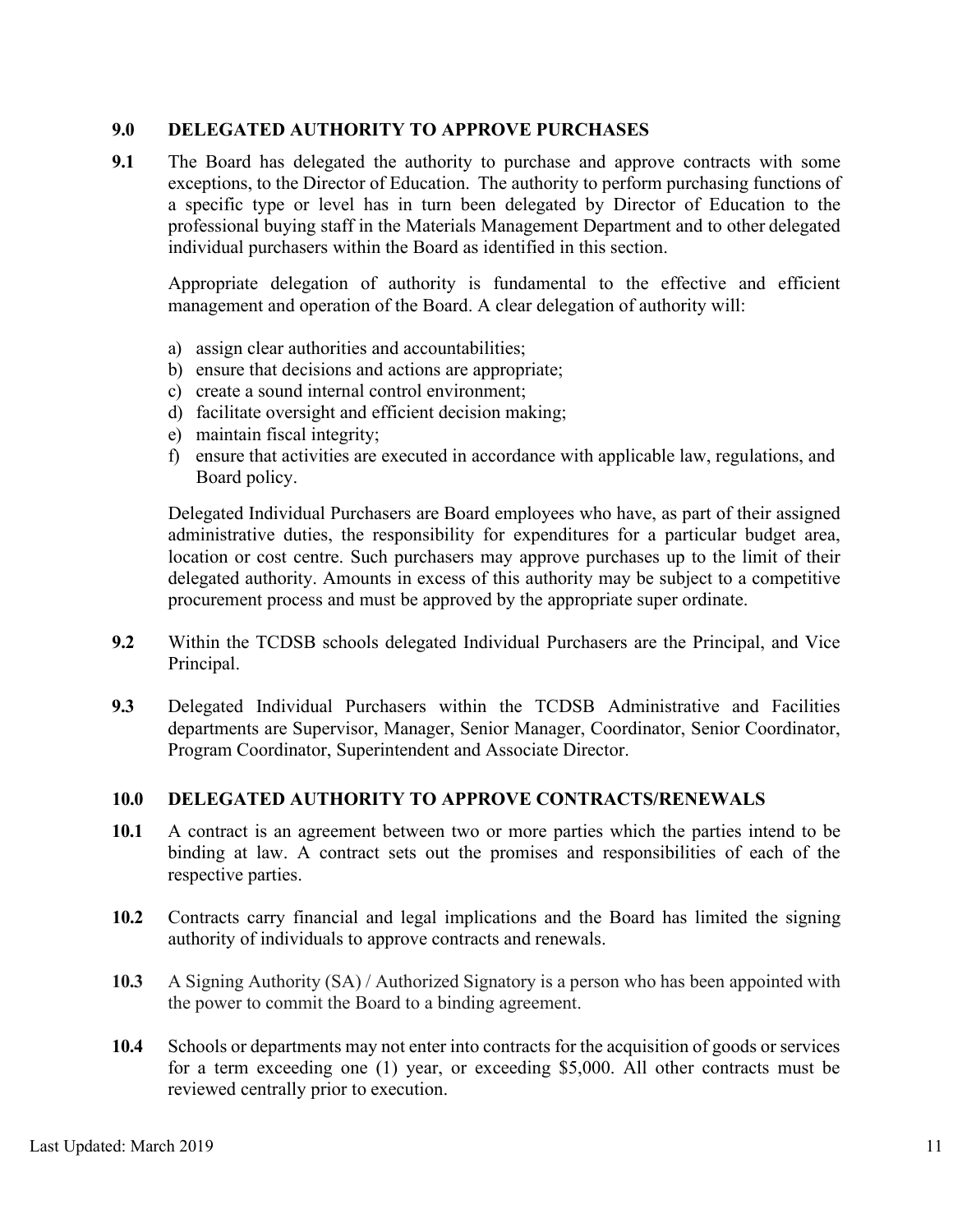- Section 4 of this Manual. **10.5** Procedures for approving new contracts and renewals are outlined in greater detail in
- **10.6** Typical contracts include but are not limited to tender awards, leases and/or rentals, software licence and maintenance agreements.

#### <span id="page-11-0"></span>**11.0 ROLE OF INDIVIDUAL PURCHASER**

#### **11.1** Delegation

 A Board employee who is delegated purchasing authority is in effect an agent of the Board and is authorized to commit the Board, only to the limit of their authority and in compliance with these and other relevant policies and procedures.

#### **11.2** Authority

Except as expressly stated in the Purchasing Policy and these Procedures, no employee is authorized to commit the Board to purchase of and payment for goods or services, or sign any rental, lease, licenses, agreements or contracts with any vendor except as outlined in these procedures.

 of the person making the purchase and not an obligation of the Board. Obligations created in contravention of these procedures will be considered an obligation

#### **11.3** Responsibility

An individual purchaser has the following responsibilities: to act only within the limits of his/her expressed authority; to act at all times in the best interests of the Board; to act in an ethical manner; to avoid any real or apparent conflict of interest for personal gain.

#### **11.4** Accountability

An individual purchaser is accountable for compliance to Board policy and procedures. In addition there can be legal consequences for actions outside of one's express or delegated authority and personal liability may occur, if the scope of one delegated authority is exceeded or if the Board Purchasing Policy and Procedures are not observed.

#### <span id="page-11-1"></span>**12.0 ROLE OF MATERIALS MANAGEMENT DEPARTMENT**

- **12.1** The role of the Materials Management Department is to:
	- to all areas of the Board. (i) Operate a centralized purchasing system which will provide a high level of service
	- consideration to price, service, quality and delivery. (ii) Source and purchase all goods and services at the lowest possible cost, giving due
	- (iii) Acquire goods and services through a competitive bidding process that is open, fair and transparent to ensure equal treatment without preference.
	- (iv) Insure that purchases are made in the best interest of the Board.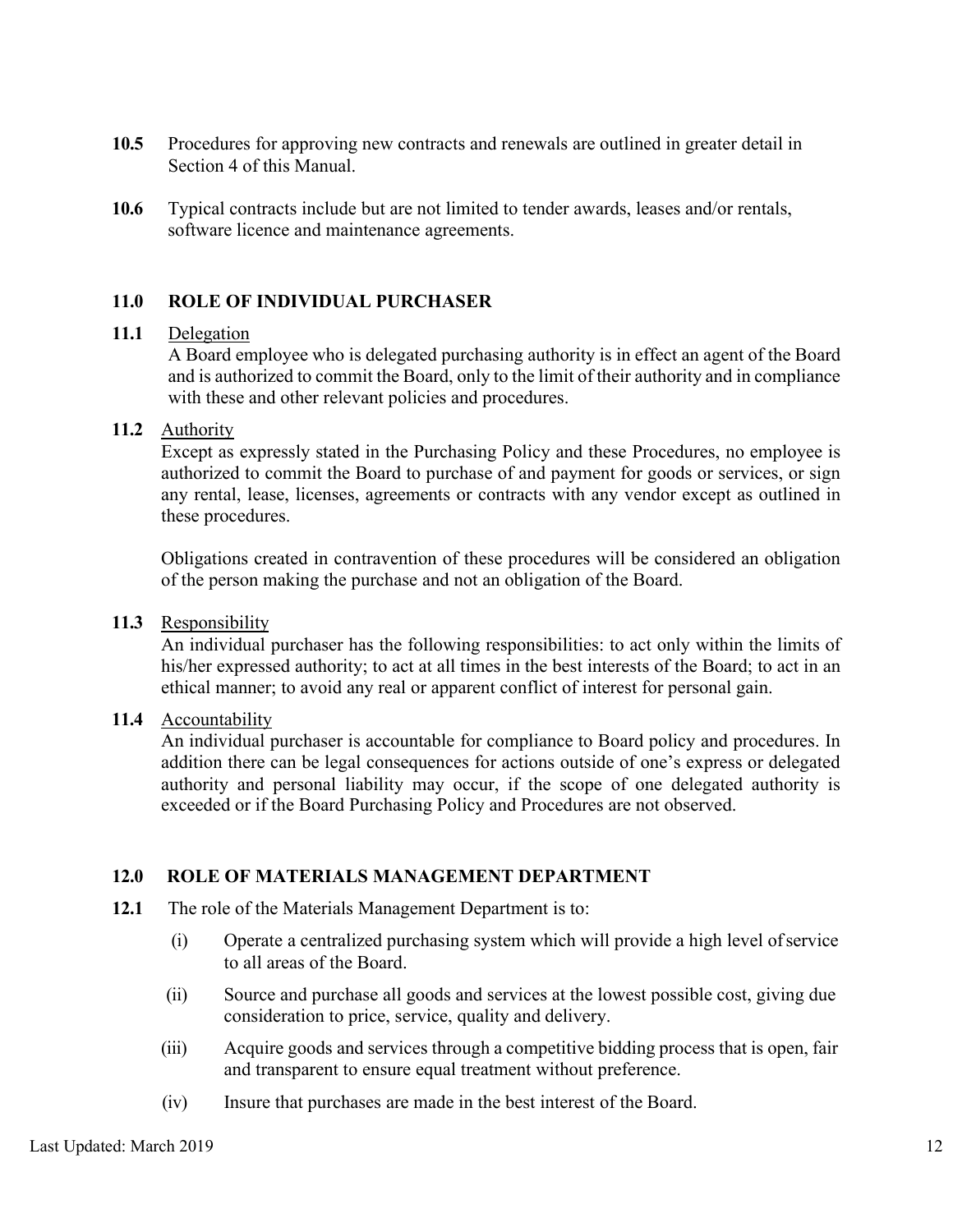- (v) Maximize the financial resources and aggregate buying power of the Board.
- (vi) Provide effective business advice and service which is responsive to the needs of end-users, budget holders.
- (vii) Provide assistance in the tendering process, as required for materials, professional services, service contracts, construction projects.
- (viii) Inform the requisitioning school/department whenever the quantity or specifications of the materials or services ordered are inconsistent with the purchasing practices of the Board.
- (ix) Initiate and maintain effective contractual relationships with suppliers.
- (x) Dispose of surplus obsolete and non-functional equipment.
- (xi) Maintain procedures in agreement with the Board Purchasing Policy.
- (xii) Issue tenders, proposals and quotations in compliance with Board policy.
- (xiii) Ensure procurement compliance with the Procurement Directive, provincial trade agreements and any other the legislative requirements.
- (xiv) Maintain a current Purchasing Policy and Procedures Manual to reflect the requirements of the Procurement Directive.

# <span id="page-12-0"></span>**13.0 RELEVANT POLICIES**

The TCDSB has a number of relevant policies for individuals involved in acquisitions, awards, and payment. All staff should familiarize themselves and comply with the following policies:

Conflict of Interest-Employees- **<http://www.tcdsb.org/board/documents/HM31.pdf>** Conflict of Interest- Trustees- **<http://www.tcdsb.org/board/policies/pages/T01.aspx>** Acceptance of Hospitality or Gifts-

**<http://www.tcdsb.org/board/policies/documents/HM33.pdf>**

Municipal Freedom of Information and Protection of Privacy Act (MFIPPA) **<http://www.ontario.ca/laws/statute/90m56>**

# <span id="page-12-1"></span>**14.0 CONFLICT OF INTEREST**

Conflict of interest may be defined as a situation in which an employee or elected official has a private or personal interest (actual or potential ) that may influence or appear to influence their objective professional judgment in the conduct of their official duties and being contrary to the best interests of the Board. Any personal interest which may impinge or might reasonably be deemed by others to impinge on a Board member or employee's impartiality, in any matter relevant to their duties, must be declared to the Board.

The Board recognizes that it is essential that employees and elected officials maintain, and are perceived to maintain, the highest standard of public trust and integrity and have approved Conflict of Interest Policies (Employee H.M. 31 and Elected Officials T. 01) to provide guidance and direction. All employees and elected officials should: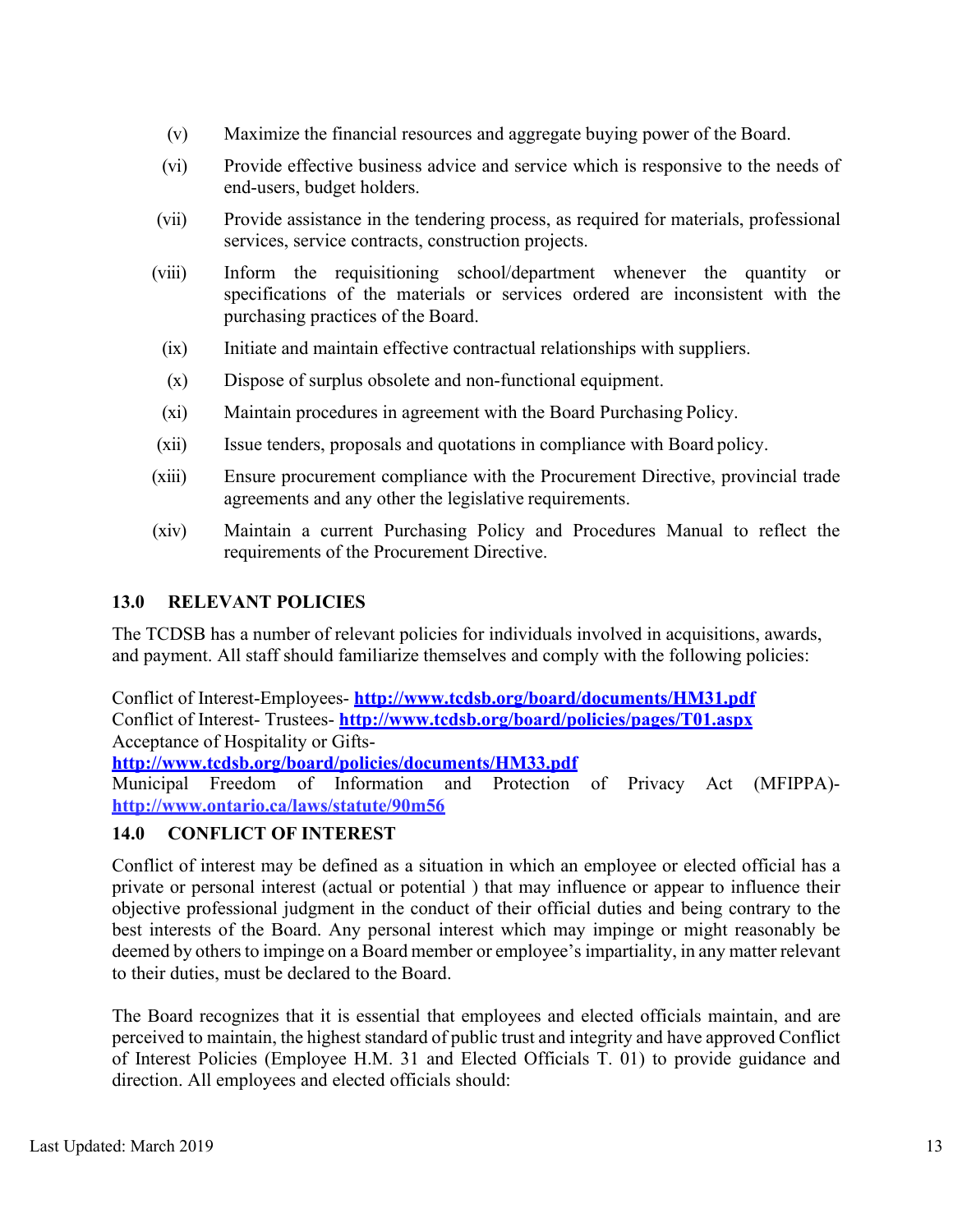- Avoid situations which may, or may appear to be, in conflict with their responsibility to act in the best interests of the Board on whose behalf they are acting.
- Avoid, as far as practicable, placing themselves in situations in which their personal interests may actually or potentially conflict with the interest of the Board.
- At all times and places and regardless of whether engaged in or on or about Board business, take all reasonable steps to avoid the exercise of any influence on Board decisions in which they have a personal interest.
- Make full and complete disclosure in accordance with these policies of any actual or potential Conflict of Interest involving themselves or their dependents.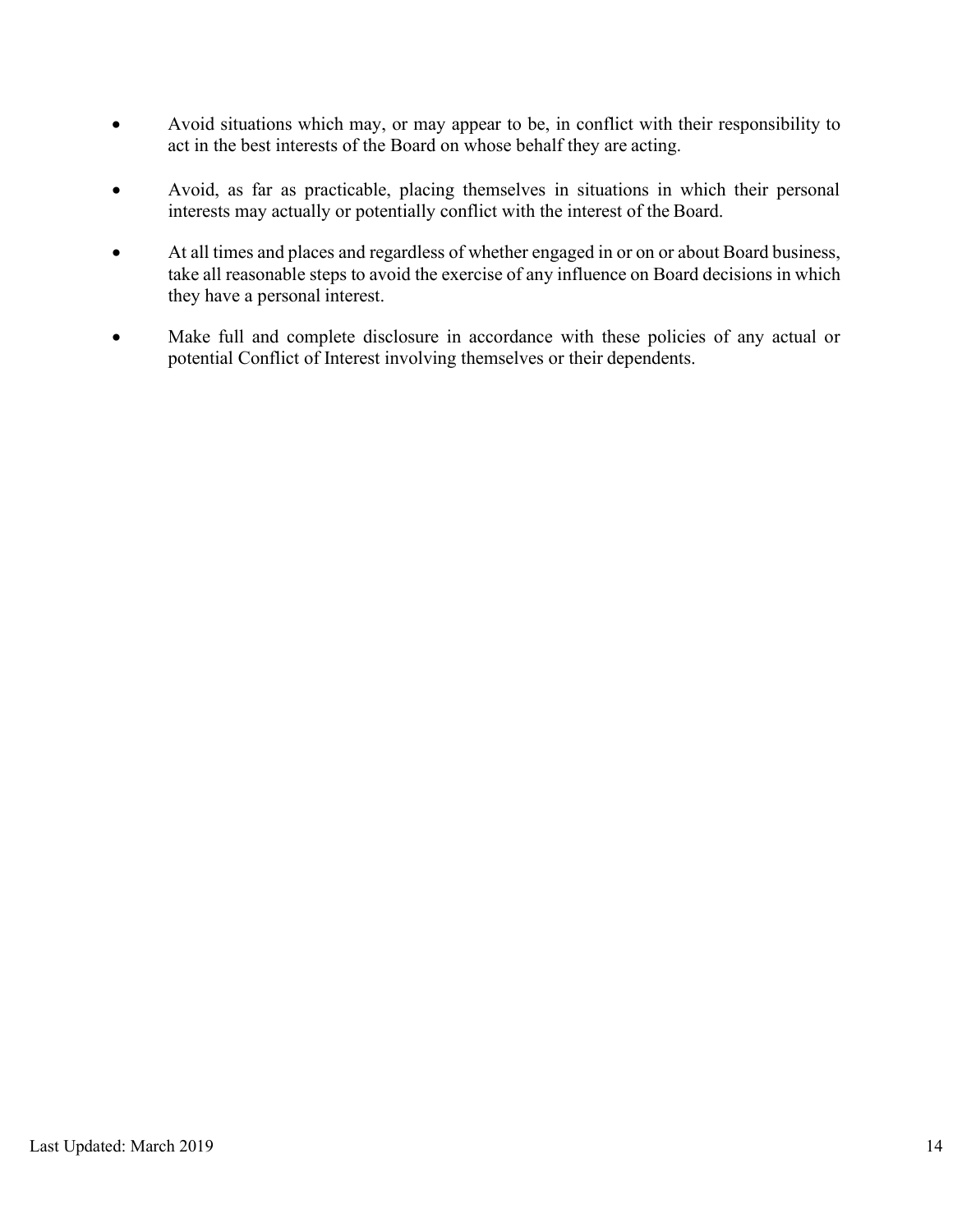# <span id="page-14-0"></span>**SECTION 2 – COMPETITIVE PROCUREMENT**

# <span id="page-14-1"></span>**15.0 COMPETITIVE PURCHASING**

"All goods and services are to be acquired through a publicly advertised competitive bidding process whenever possible in order to obtain maximum value from the expenditure of public funds" (Regulation 8).

Competitive Purchasing is acquisition of any kind of asset, whether tangible (goods, products, or construction) or intangible (services) in an open and transparent manner intended to ensure equal treatment without preference to all responsible vendors and to obtain maximum value from the expenditure of public funds.

The Board requires a competitive process in the acquisition of goods and services whose value exceeds \$5,000.00 whenever possible. This can be a simple process of obtaining verbal or written quotes for lower value requirements or for acquisitions of higher value or complexity, a more detailed method involving specifications, terms, conditions, evaluation and award.

Supplies, equipment and services must be acquired through a competitive process that ensures the best value for the funds expended to meet the specific needs and promote fair dealings and equitable relationship. A Sole Source may be used subject to the conditions outlined in a later section.

These practices are not meant to prevent or exclude individuals or companies from doing business with the Board. A competitive process is intended to ensure fairness, openness and impartiality in the Board's business dealings. A competitive process also protects the Board and individuals from undue criticism with respect to favoritism, bias, preferential treatment etc. and maintains a high standard of public trust and integrity in the expenditure of public funds.

Note: "Organizations must not discriminate or exercise preferential treatment in awarding a contract to a supplier as a result of a competitive procurement process" (Mandatory Requirement contract to a supplier as a result of a competitive procurement process" (Mandatory Requirement #14 Procurement Directive).

In keeping with the Procurement Directive and Trade Agreements, procurements for goods and services likely to exceed \$100,000 in total value will be publicly advertised and posted on an electronic tendering system. Any claim for an exemption must be documented and in accordance with the applicable trade agreements.

# <span id="page-14-2"></span>**16.0 COLLABORATIVE PURCHASING/GOVERNMENT STANDING OFFERS**

The Board encourages the participation in the purchases of goods or services through co-operative ventures with other school boards and government agencies and will exercise the options to 'piggyback" on other co-operative, tenders, proposals, service contract or standing agreements when it is in the Board's best interest to do so. Where the Board participates in collaborative initiatives involving a lead agency, the policies and procedures of the lead agency shall apply.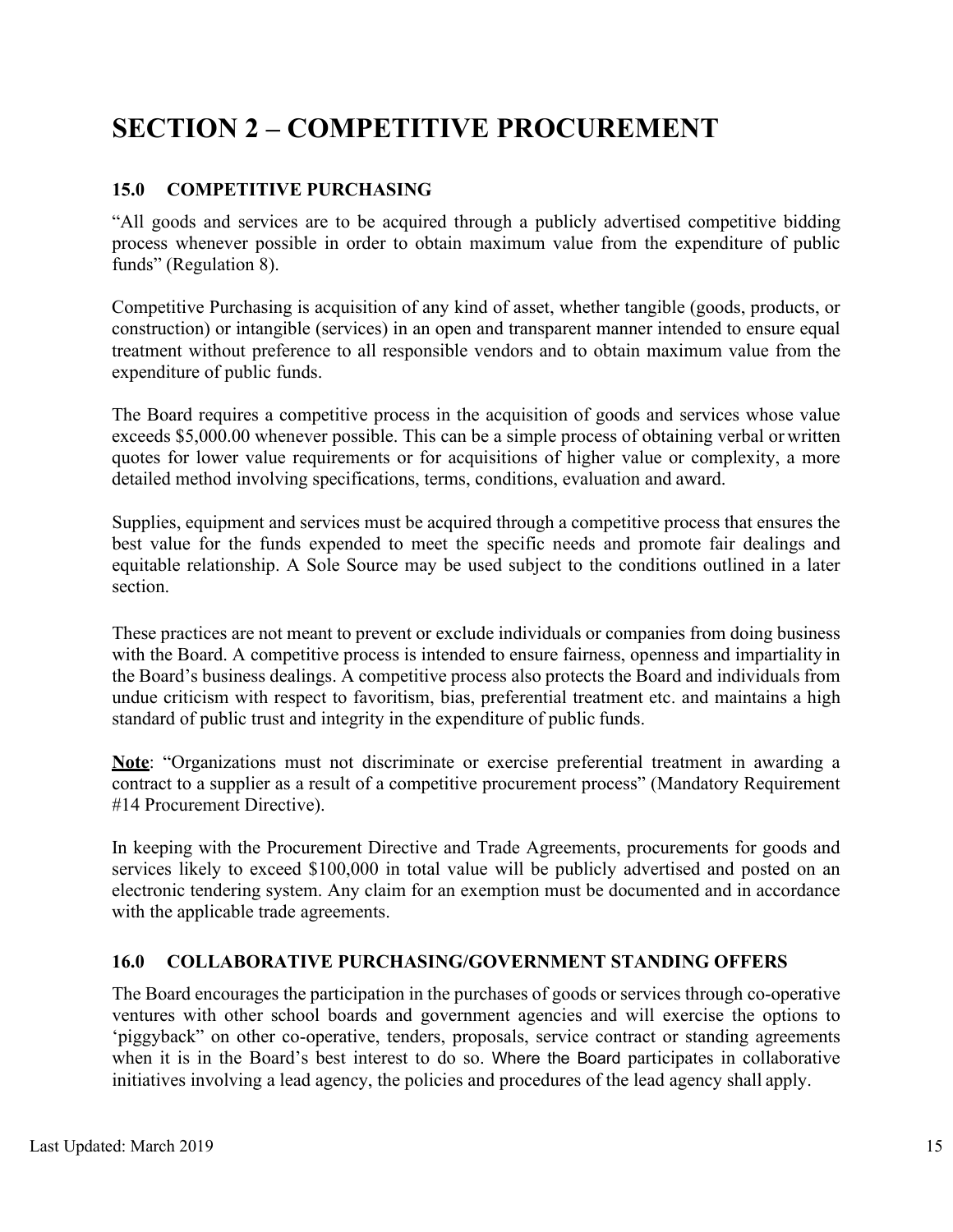# <span id="page-15-0"></span>**17.0 EXCEPTIONS TO COMPETITIVE PURCHASING**

At the TCDSB, competitive bidding may be waived in the following circumstances:

# **17.1 Purchase price of goods or services less than \$10,000 or on Purchase Card/Purchase Order**

A purchase of less than \$10,000, purchasers may obtain pricing directly via catalogues or by way of verbally or fax quotation from vendors and utilize a Purchase Order or if less than \$1,000.00, a Purchase Card.

#### **17.2 Emergency Requirements**

Where there is an emergency situation caused by fire, water, sewage, wind or electrical damage or where a risk to health and/or safety of students and/or staff exits or where the immediate purchase of goods and/or services is essential to prevent serious delays, further damage or restore minimum service(s), the approval requirements of the Purchasing Policy shall not apply, and administration shall take immediate necessary action to make the repairs and the expenditure will be reported to the appropriate authority level.

#### **17.3 Purchasing by Negotiation**

Purchasing by negotiation may be initiated when in the opinion of Coordinator of Materials Management the following situations exist:

- (i) when an unforeseen event occurs and where equipment or service is urgently needed to respond to an emergency requirement;
- (ii) where an unforeseeable situation of urgency exists and the goods, services or construction cannot be obtained in time by means of open procurement procedures;
- (iii) where bids have been solicited and no compliant bids have been received and it would be impractical to re-issue tenders;
- (iv) where a single responsive compliant bid has been received and it would be impractical to re-issue tenders;
- (v) where the lowest responsive compliant bid significantly exceeds budget;
- (vi) where a non-competitive procurement situation exists because:
	- a) supply shortage due to market conditions or fluctuating market prices prevents price stability or protection or;
	- b) continuity or compatibility to an existing product, service, is the overriding concern;
	- c) purchase by auction is used as a cost effective method for acquisition;
	- d) goods or materials are obtainable only from one known source of supply (sole source) due to patent, copyright or proprietary rights.

# **17.4 Sole/Single Source**

**A sole source means** the selection of a vendor to provide goods or services without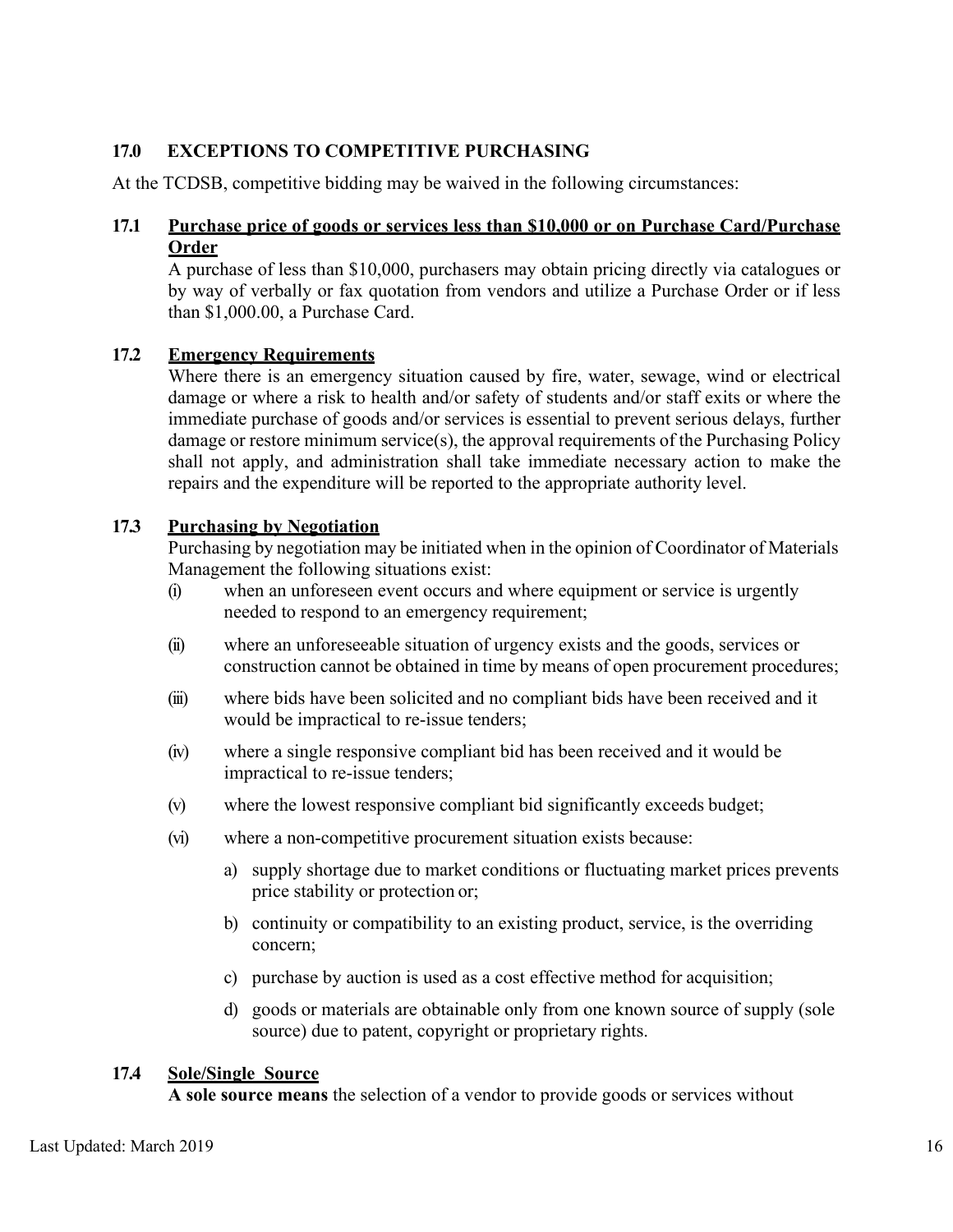utilizing a competitive process such as a quotation, tender or proposal due to patent, copyright or proprietary rights which limits availability to one particular vendor only.

**A single source means** the selection of a vendor to provide goods or services without utilizing a competitive process where there is more than one vendor capable of supplying the goods or services.

# **Limited Tendering**

The term Limited Tendering is used in the Trade Agreements in place of Sole or Single Sourcing. An entity may use Limited Tendering to contract a supplier of choice in certain circumstances and conditions.

# **Sole/Single Source Declaration Form**

Use of a sole/single source for an amount in excess of \$10,000 requires completion of a "Sole/Single Source Declaration Form". This form will list the reason(s) or rationale for not obtaining competitive quotes and shall require the authorization of both the Coordinator Materials Management and the appropriate Associate Director before the acquisition proceeds.

In the event the reason or rationale proves insufficient and does not meet the Board's criteria for sole sourcing, a competitive tender process in accordance with the Board's purchasing policies will be required.

This form is available from the Materials Management Department or its website.

# **17.5 Miscellaneous Exemptions**

The following list of those goods or services will also be considered exempt and will not require a competitive process or sole source request form:

- 1. Professional memberships
- 2. Health Expenses (e.g., pediculosis, ambulance)
- 3. Workshops
- 4. Training and Education Courses
- 5. Staff Development
- 6. Seminars
- 7. Conferences
- 8. Conventions
- 9. Travel Expenses
- 10. Refundable Employee Expenses
- 11. Utility Services payments
- 12. Arbitration Services
- 13. Property rentals
- 14. License fees (vehicles, elevators, radios, etc.)

# **17.6 Exemptions, Exceptions, and non-applications under Trade Agreements**

Where an exemption, exception, or non-application clause exists under the Procurement Directive, the CFTA or CETA agreements, the Board may apply this clause when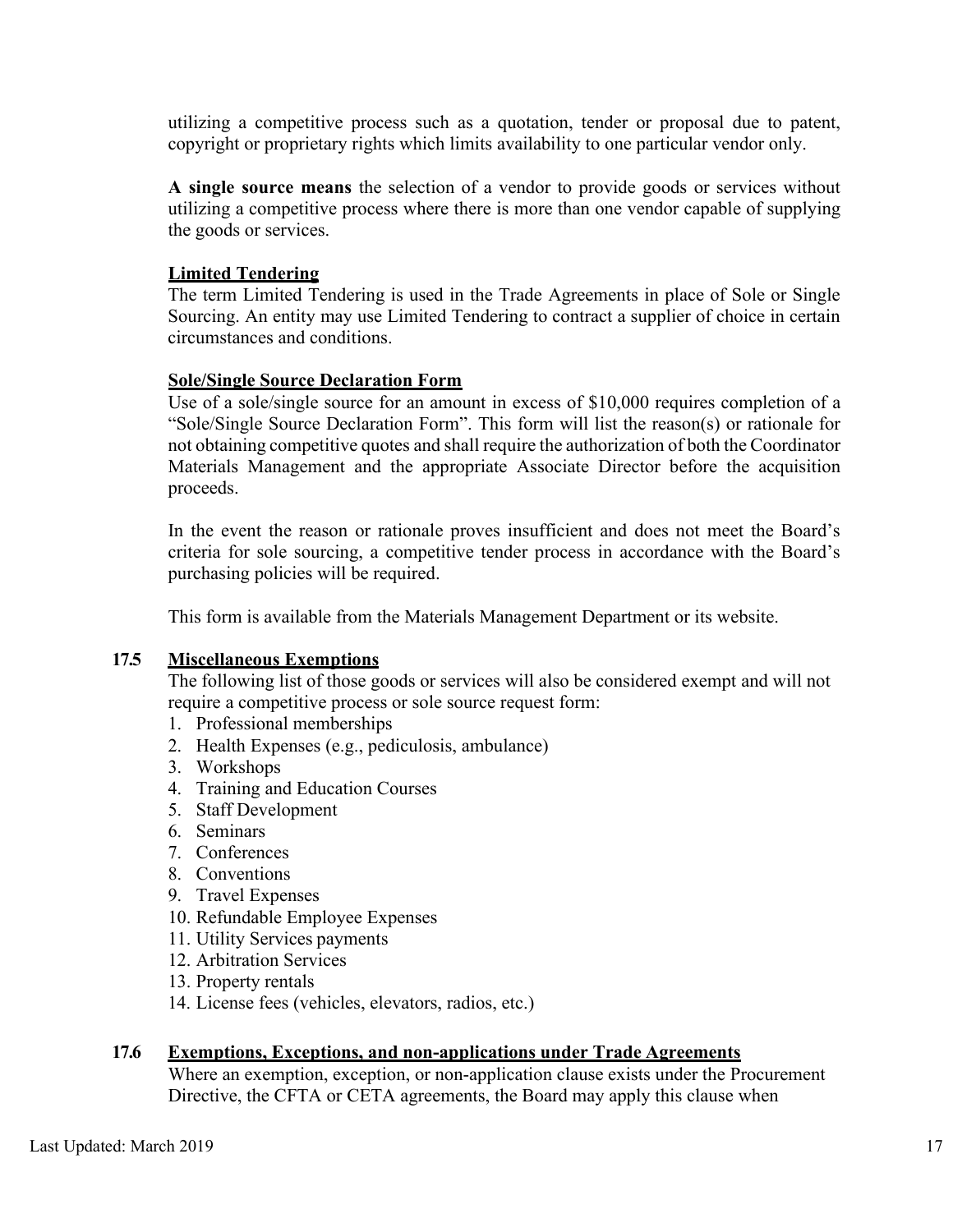conducting procurement however the assertion of an exemption, exception, or nonapplication clause under a trade agreement must be formally established.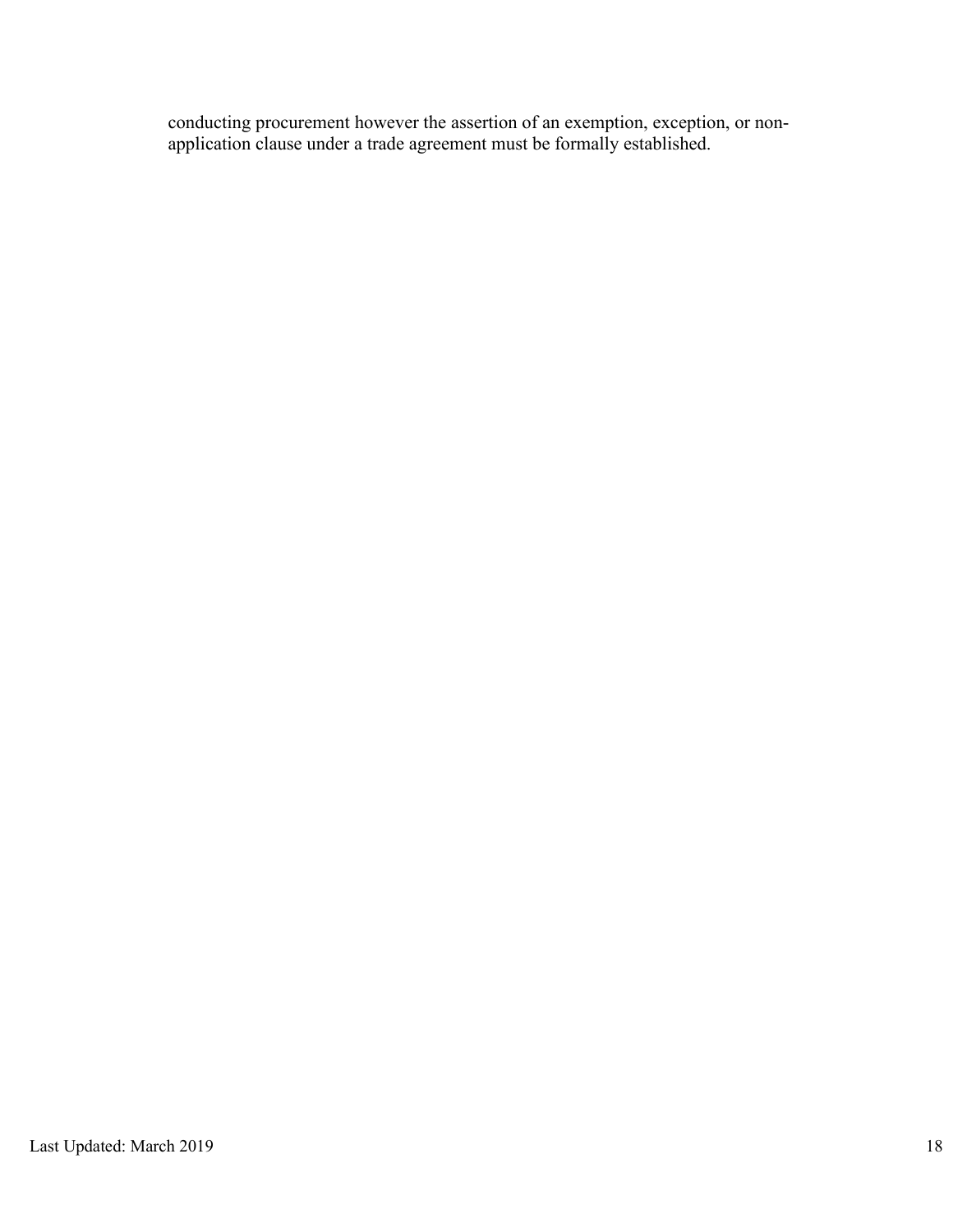# <span id="page-18-0"></span>**SECTION 3 – APPROVALS/ACQUISITION PROCESS**

#### <span id="page-18-1"></span>**18.0 APPROVAL LIMITS FOR SCHOOLS/DEPARTMENTAL PURCHASES**

**18.1** The Materials Management Department is responsible for setting up buying contracts for a wide range of items for school and departmental supplies. Whenever possible, all goods and services are purchased through a competitive process and a minimum of three (3) competitive bids or quotes obtained and a contract is awarded. Schools or departments can then order goods or services under these contracts.

For low dollar value and/or occasional use items and where the overall value is less than \$5,000, schools and departments may also purchase based on a catalogue or verbal quote without a competitive quote using a Purchase Order or if less than \$1,000.00, a Purchase Card.

In the circumstances where a contract does not exist and where the dollar value of a purchase is greater than \$10,000.0, a competitive process is required which will be conducted by Materials Management.

Each employee who has delegated purchasing authority is responsible and accountable for ensuring compliance with these Purchasing Policy and Procedures.

# **18.2 Approval Authority Schedule**

The Toronto Catholic District School Board has an established Approval Authority Schedule (AAS) for procurement of goods and non-consulting services for schools, academic and business departments. This authority schedule outlines the delegated purchasing authority level for each role involved in procurement. Amounts in excess of individual limits must be approved by the appropriate authority.

The approval limits have been aligned with the dollar limits established within the SAP financial system and the delegated purchasing authority levels for the respective functional areas are outlined in the following sections.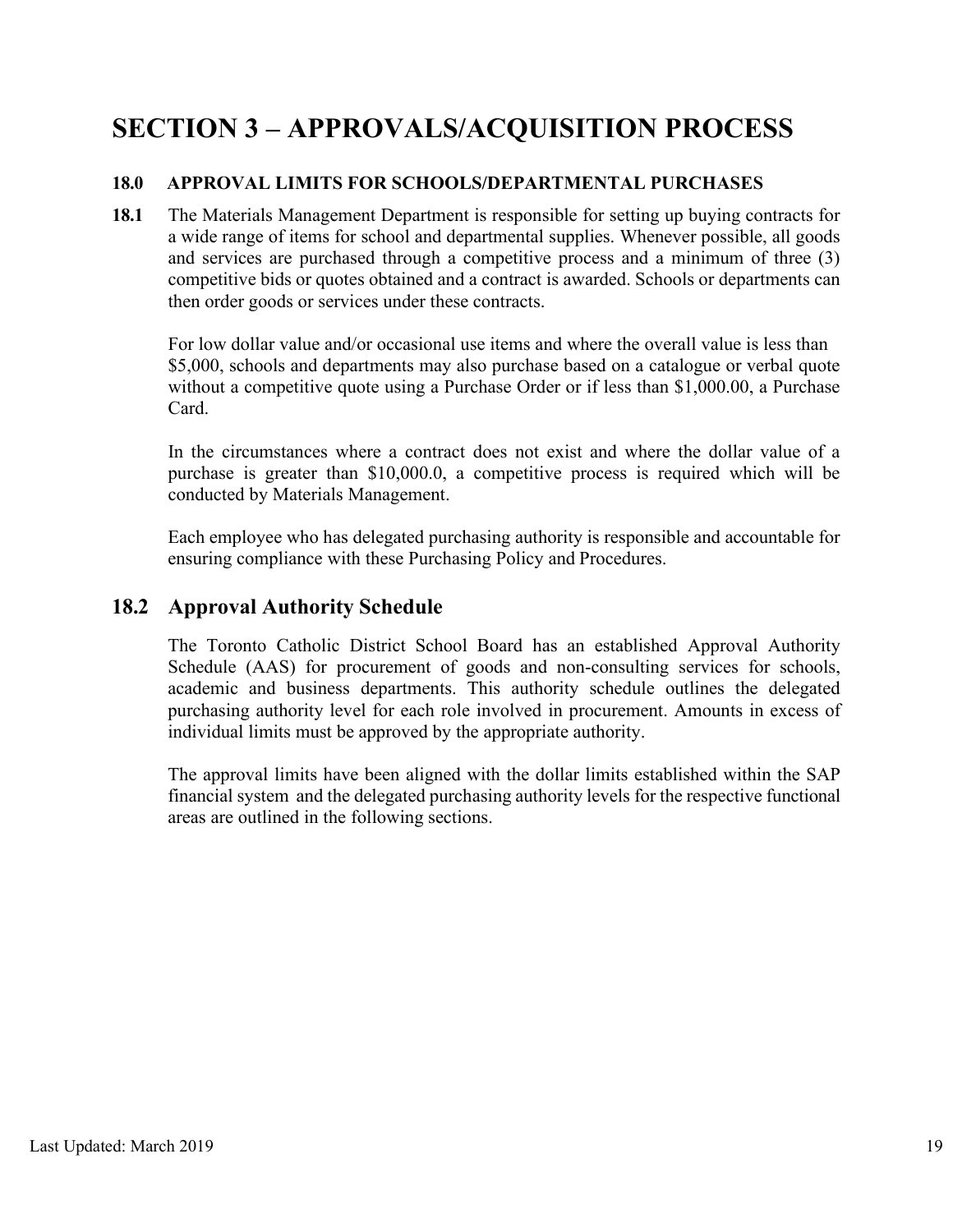#### <span id="page-19-0"></span>**19.0 SAP COMMITMENT/RELEASE LIMITS FOR SCHOOL/ADMINISTRATIVE DEPARTMENTS**

The transaction approval limit for School Principals/Vice Principals and Administrative Department heads has been set at \$5,000 per transaction exclusive of taxes. The chart below outlines the current dollar limits and subsequent approval authority of the various delegated purchasers that have been set up in the SAP financial system.

A Purchase Order which exceeds the established dollar limits will require a subsequent release as outlined below. Purchases may not be split to avoid established transaction limits or approvals.

|                        |                   | <b>SAP Commitment /Release Authority for Purchase Orders</b> |
|------------------------|-------------------|--------------------------------------------------------------|
| <b>Dollar Limit \$</b> | <b>Code Group</b> | Release by                                                   |
| $0 - 5.000$            | 01                | Principal/Department Manager                                 |
| $5,001 - 25,000$       | 01                | Principal/Department Manager, then                           |
|                        | 02                | Superintendent                                               |
| $25,001 - 500,000$     | 01                | Principal/Department Manager, then                           |
|                        | 02                | Superintendent, then                                         |
|                        | 03                | Director's Council                                           |
| >500,000               | 01                |                                                              |
|                        | 02                | Principal/Department Manager, then                           |
|                        | 03                | Superintendent, then<br>Director's Council                   |

Consulting services which provide strategic advice for decision making must be competitively acquired irrespective of dollar value..

# <span id="page-19-1"></span>**20.0 ACQUISITION/APPROVAL PROCESS FOR SCHOOLS AND ADMINISTRATIVE DEPARTMENTS PROCUREMENTS**

- **20.1** \$1- \$2,000: catalogue or small value purchases, a competitive proposal or bid is not required. Purchasers may obtain pricing directly via catalogues or by way of verbally or fax quotation from vendors and utilize a Purchase Order or if less than \$1,000(elementary) or \$3,000(secondary), a Purchase Card.
- **20.2** \$2,001-\$10,000: School/Department may source. Requires single verbal/written quote. The principal(school), department head(administration) or the Coordinator Materials Management will approve the award/purchase of the goods and services provided there is available budget and the Purchasing Policy and the Tender/RFP process has been followed.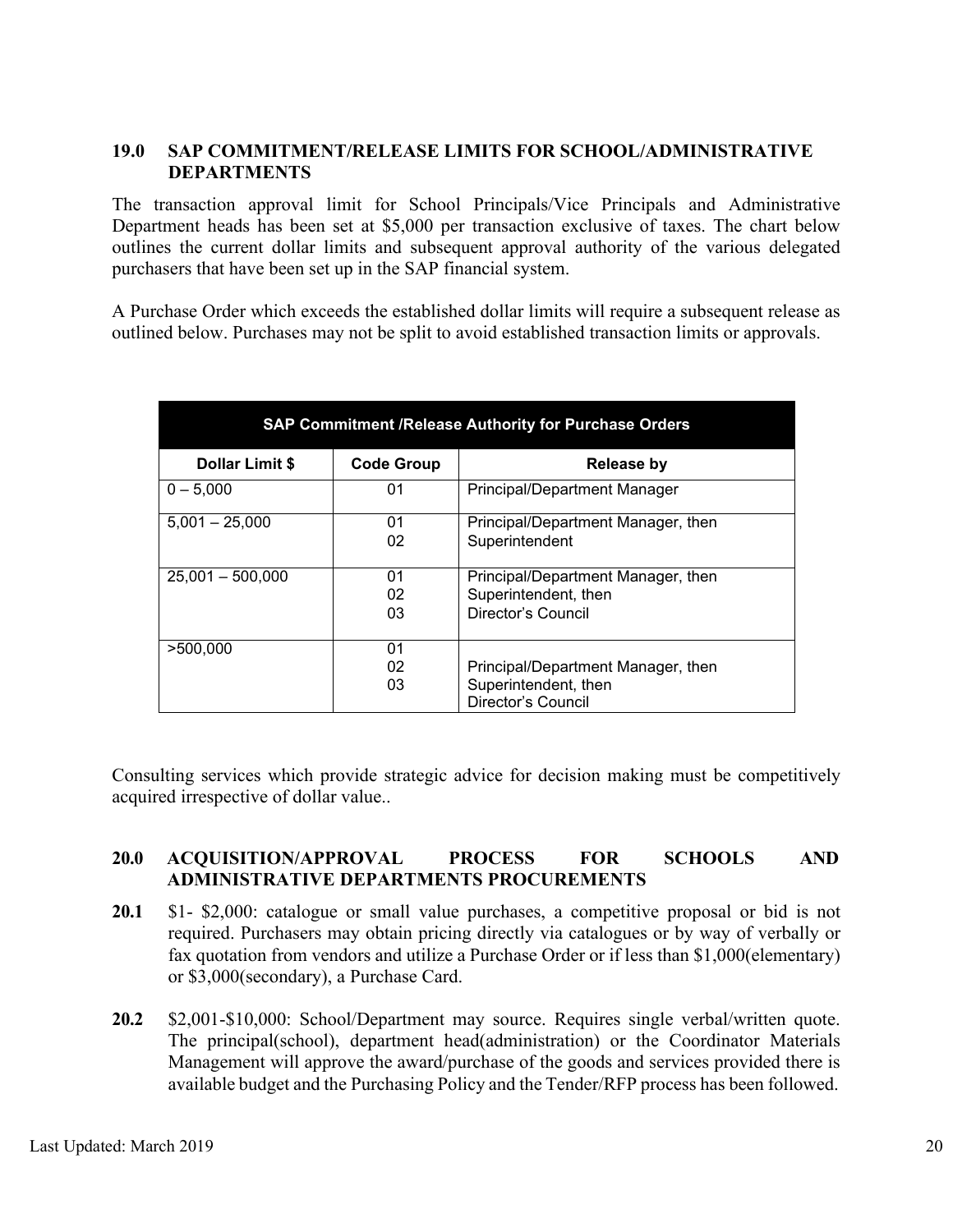- **20.3** \$10,001-\$50,000: Materials Management will source. Requires 3 written where possible. The appropriate Supervisory officer responsible for the budget /or the Coordinator Materials Management will approve the award/purchase of the goods and services where there is available budget, and the Purchasing Policy and the Tender/RFP process has been followed.
- **20.4** \$50,001 to \$100,000: Materials Management will source. Open or invitational, requires RFQ/RFP minimum 3 responses where possible. The appropriate Associate Director and the Coordinator Materials Management will approve the award/purchase of the goods and services where there is available budget and the Purchasing Policy in relation to the RFQ/RFP process has been followed.
- **20.5** \$100,001 and greater: Materials Management will source and the Director of Education/Associate Director's Council will approve the awarding of the contract where there is available budget and the Purchasing Policy in relation to the RFQ/Tender/RFP process has been followed.

Requires Sealed RFQ, Tender, RFP, minimum 3 responses where possible; an evaluation team; scoring matrix. Evaluation must be documented by procurement representative and report prepared for approval by the appropriate authority. Document retention is seven years. For procurements greater than \$100,000 compliance with Procurement Directive is mandatory

**20.6** For all new school construction, major additions; contracts which have exceeded the approved budget and; significant strategic initiatives, the Board of Trustees will approve the awarding of the contract.

Requires Sealed Tender, RFP, minimum 3 responses where possible; an evaluation team; scoring matrix. Evaluation must be documented by procurement representative and report prepared for approval by the appropriate authority. Document retention is seven years. For procurements greater than \$100,000 compliance with Procurement Directive ismandatory

The following chart summarizes the limits (excluding taxes), approvals and acquisition process is required for the various delegated purchasers in Schools and Administrative staff. The Materials Management Department is responsible for procurement sourcing in excess of \$10,000.00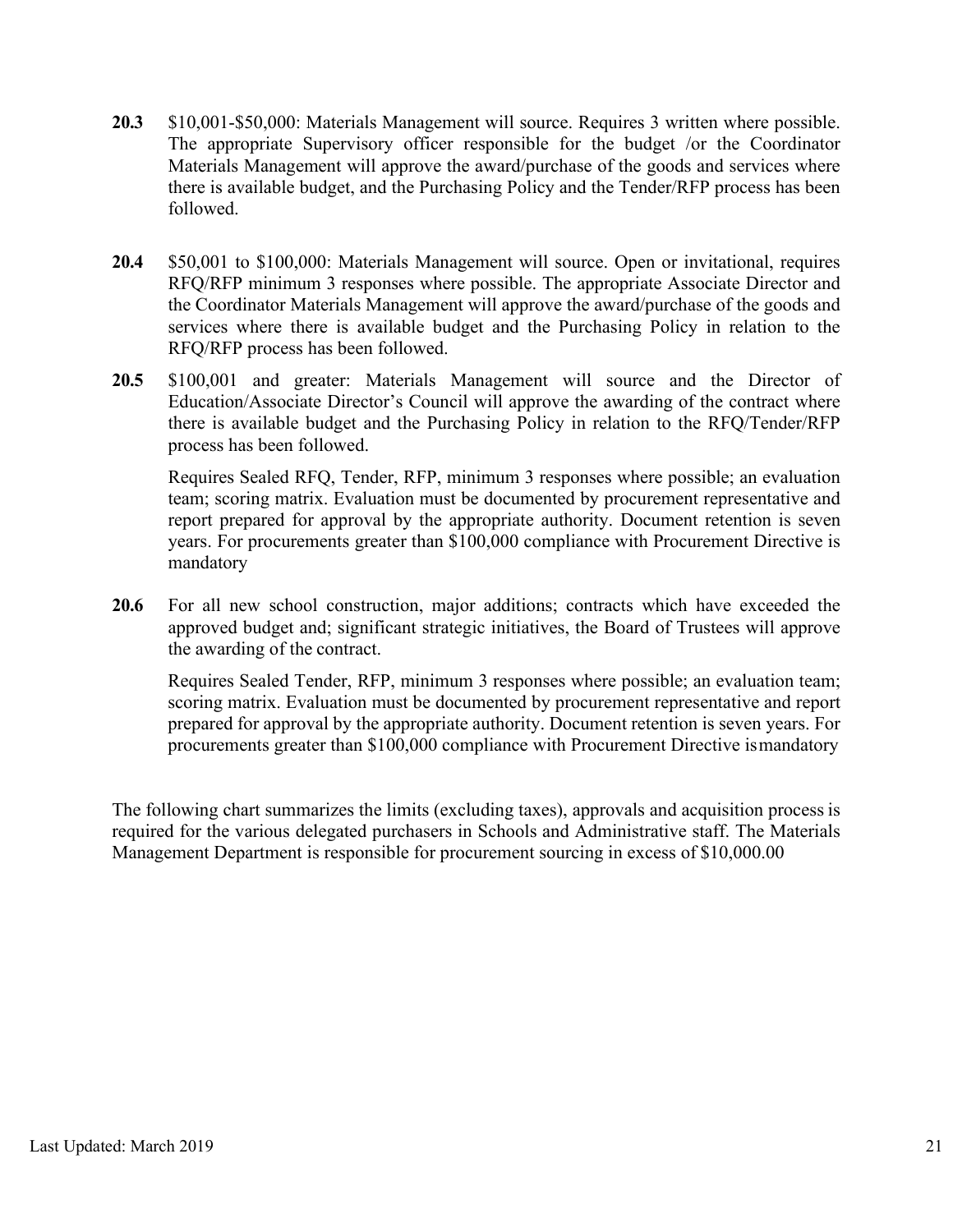| <b>Expenditure Amount</b>                                                                                                                  | <b>Procurement Method</b>                                                                                                                                                                                                                           | <b>Purchase Method</b> | <b>Approval Required by</b>                                                                              |
|--------------------------------------------------------------------------------------------------------------------------------------------|-----------------------------------------------------------------------------------------------------------------------------------------------------------------------------------------------------------------------------------------------------|------------------------|----------------------------------------------------------------------------------------------------------|
| $1 - 1,000$<br>Elementary<br>$1 - 3,000$<br>Secondary                                                                                      | - Single quote<br>verbal/written/catalogue price<br>non cumulative total                                                                                                                                                                            | P Card                 | $l$ . Principal or Administrative<br>Department Head                                                     |
| $1 - 5,000$                                                                                                                                | - Single quote by School/Department<br>- verbal/written/catalogue price<br>- non cumulative total<br>- e-mail, fax<br>- note to file                                                                                                                | <b>Purchase Order</b>  | Principal / Administrative<br>1.<br>2.<br>Department Head or Coordinator,<br><b>Materials Management</b> |
| $5,001 - 25,000$                                                                                                                           | RFQ written/fax/e-mail required - MM to issue<br>- 3 quotes where possible<br>- record of suppliers contacted<br>- record of prices quoted<br>- report required                                                                                     | Purchase Order         | Superintendent or Coordinator,<br>1.<br><b>Materials Management</b>                                      |
| 25,001 - 50,000                                                                                                                            | RFQ written/fax/e-mail required - MM to issue<br>- 3 quotes where possible<br>- record of suppliers contacted<br>- record of prices quoted<br>- report required                                                                                     | <b>Purchase Order</b>  | Superintendent and Coordinator,<br>1.<br><b>Materials Management</b>                                     |
| 50,001 - 100,000                                                                                                                           | RFQ written/fax/e-mail required - MM to issue<br>- 3 quotes where possible<br>- record of suppliers contacted<br>- record of prices quoted<br>- report required                                                                                     | Purchase Order         | 1. Associate Director and<br>Coordinator, Materials<br>Management                                        |
| >100,000.00                                                                                                                                | Formal Process: Sealed Tender, RFP<br>- 3 bids where possible<br>- record of suppliers contacted<br>- record of prices quoted<br>- Board Bid Form sealed response<br>- deposit in Tender Box<br>- date and time as prescribed<br>- report required  | Purchase Order         | Director of Education or Director's<br>1.<br>Council or Associate Director's Council                     |
| new school construction<br>major additions<br>contracts which have<br>exceeded the approved<br>budget<br>significant strategic initiatives | Formal written quotation required<br>- 3 quotes where possible<br>- record of suppliers contacted<br>- record of prices quoted<br>- Board Bid Form sealed response<br>- deposit in Tender Box<br>- date and time as prescribed<br>- report required |                        | <b>Board of Trustees</b><br>1.                                                                           |

Note 1. Open call Tender/RFP greater than \$100,000 in cumulative value must be posted on an electronic tendering website.

Note 2. Tender/RFP greater than \$100,000 may be issued by invitation to prequalified bidders.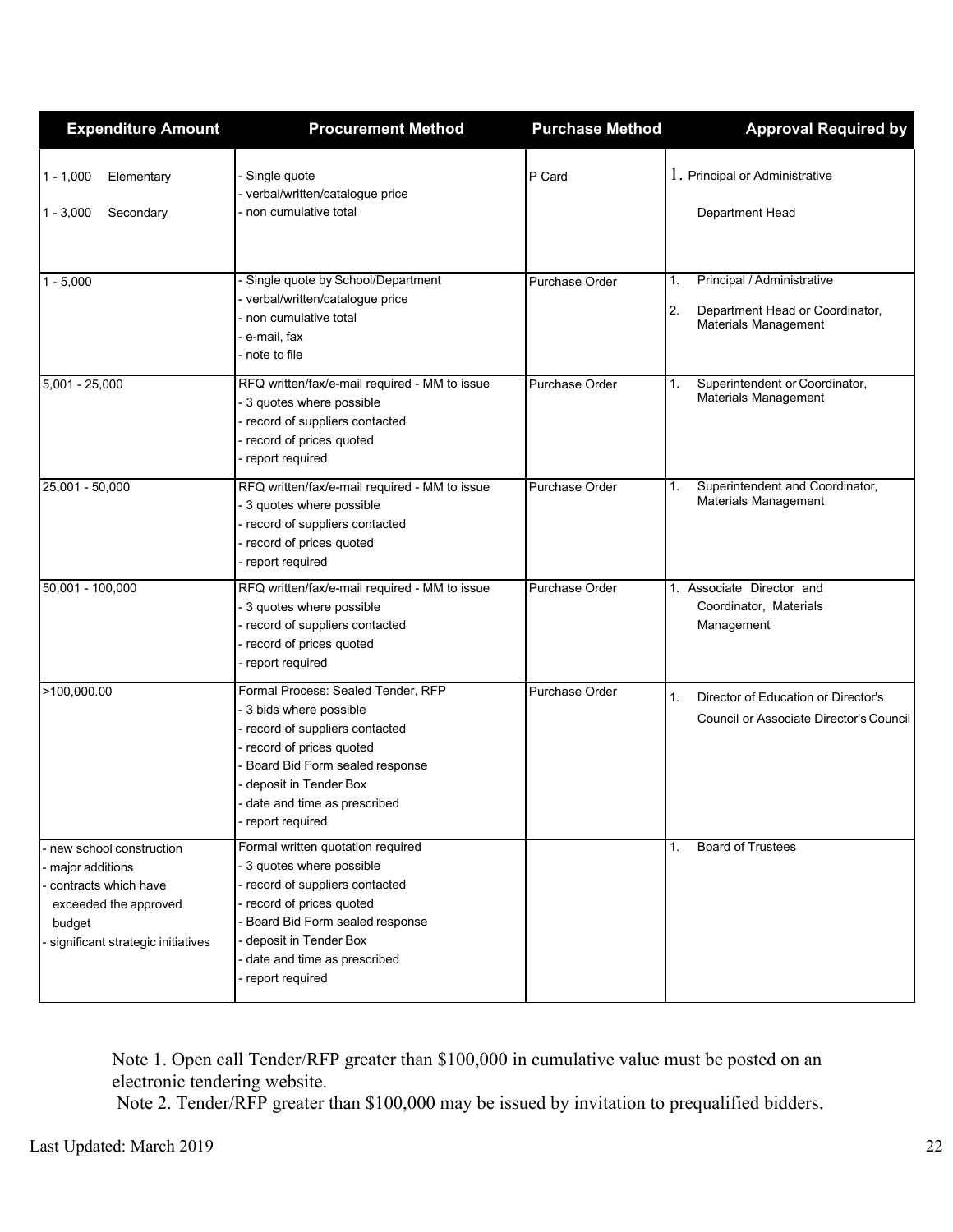#### <span id="page-22-0"></span>**21.0 APPROVAL LIMITS FOR FACILITIES DEPARTMENT**

- **21.1** The Facilities Department has delegated purchasing authority for the acquisition of goods, supplies and services related to Operations, Maintenance, Renewal and Capital construction. The nature and level of work requires higher limits than those of Schools and Administrative Departments however the requirement to use a competitive procurement for the acquisition of goods /services is still required.
- **21.2** Whenever possible, goods and services shall be purchased through a competitive process and three (3) competitive quotations shall be obtained which may, depending on the dollar value be received by mail, fax or telephone, fax, mail or in person as the situation dictates. As the dollar amounts increase, the steps for securing a quotation are subject to more defined and detailed requirements.
- **21.3** Each employee who is delegated purchasing authority will be held responsible and accountable for compliance with the Purchasing Policy and Procedures and the mandatory requirements of the BPS Procurement Directives.

#### **COMMITMENT AUTHORITY APPROVAL SCHEDULE FOR THE FACILITIES DEPARTMENT**

The Toronto Catholic District School Board has an established a separate Approval Authority Schedule (AAS) for procurement of goods and non-consulting services for the Facilities Department. This authority schedule outlines the delegated purchasing authority level for each role as it relates to procurement. Amounts in excess of individual limits must be approved by the appropriate authority. The Facilities Department AAS approval limits are aligned with the dollar limits established within the SAP financial system. All procurement shall be conducted through a documented competitive process and approved by the appropriate authority approval level. An exception would be where an emergency situation exists as defined in Section 17.2 **Emergency Requirements**. The delegated authority approval levels for the respective functional areas are outlined in the following sections.

#### <span id="page-22-1"></span>**SAP COMMITMENT/RELEASE LIMITS FOR FACILITIES DEPARTMENT**

The charts below outline the dollar limits excluding taxes and approvals of the various delegated purchasers in Facilities that have been set up in the SAP financial system. A Purchase Order, which exceeds the established dollar limits, will require a subsequent release. Purchases may not be split to avoid established transaction limits or approvals.

Each employee who has delegated purchasing authority is responsible and accountable for ensuring compliance with these Purchasing Policy and Procedures.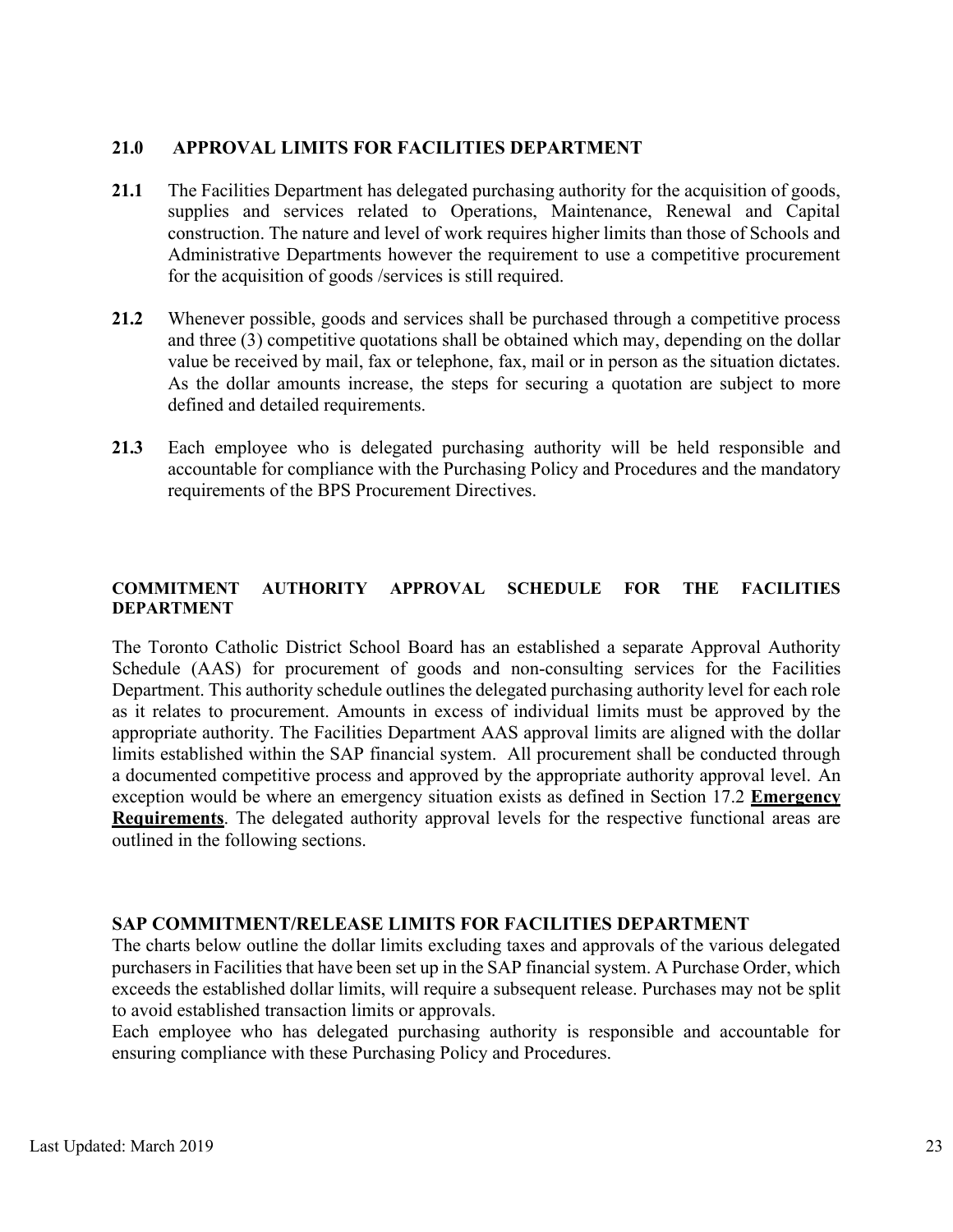|                 |                   | SAP Commitment / Release Authority for Purchase Orders for SQS Operations<br><b>Purchase Orders</b> |
|-----------------|-------------------|-----------------------------------------------------------------------------------------------------|
| Dollar Limit \$ | <b>Code Group</b> | <b>Description</b>                                                                                  |
| $0 - 10.000$    | 05                | <b>Supervisor of Quality Services</b>                                                               |
| 10,001-15,000   | 10                | Manager                                                                                             |
| 15,001 - 25,000 | 11                | Senior Coordinator                                                                                  |
| 25,001 - 50,000 | 06                | <b>Superintendent of Facilities Services</b>                                                        |
| >50.000         | 03                | Director of Education/Director's Council                                                            |

|                 |                   | SAP Commitment /Release Authority for Purchase Orders for Maintenance Purchase<br><b>Orders</b> |
|-----------------|-------------------|-------------------------------------------------------------------------------------------------|
| Dollar Limit \$ | <b>Code Group</b> | <b>Description</b>                                                                              |
| $0 - 10,000$    | 07                | <b>Facilities Supervisor</b>                                                                    |
| 10,001 - 15,000 | 10                | Manager                                                                                         |
| 15,001 - 25,000 | 11                | <b>Senior Coordinator</b>                                                                       |
| 25,001 - 50,000 | 06                | <b>Superintendent of Facilities Services</b>                                                    |
| >50,000         | 03                | Director of Education/Director's Council                                                        |

|                   |                   | SAP Commitment / Release Authority for Purchase Orders for Capital Purchase<br><b>Orders</b> |
|-------------------|-------------------|----------------------------------------------------------------------------------------------|
| Dollar Limit \$   | <b>Code Group</b> | <b>Description</b>                                                                           |
| $0 - 10,000$      | 12                | <b>Capital Supervisor</b>                                                                    |
| $10,001 - 25,000$ | 11                | <b>Senior Coordinator</b>                                                                    |
| 25,001 - 50,000   | 06                | <b>Superintendent of Facilities Services</b>                                                 |
| >50.000           | 03                | Director of Education/Director's Council                                                     |

The following section details the dollar thresholds and the limits (excluding taxes), approvals and acquisition process is required for the various delegated purchasers in the Facilities Department. Generally a competitive process is to be followed for all purchases greater than \$5,000 except where an emergency situation exists.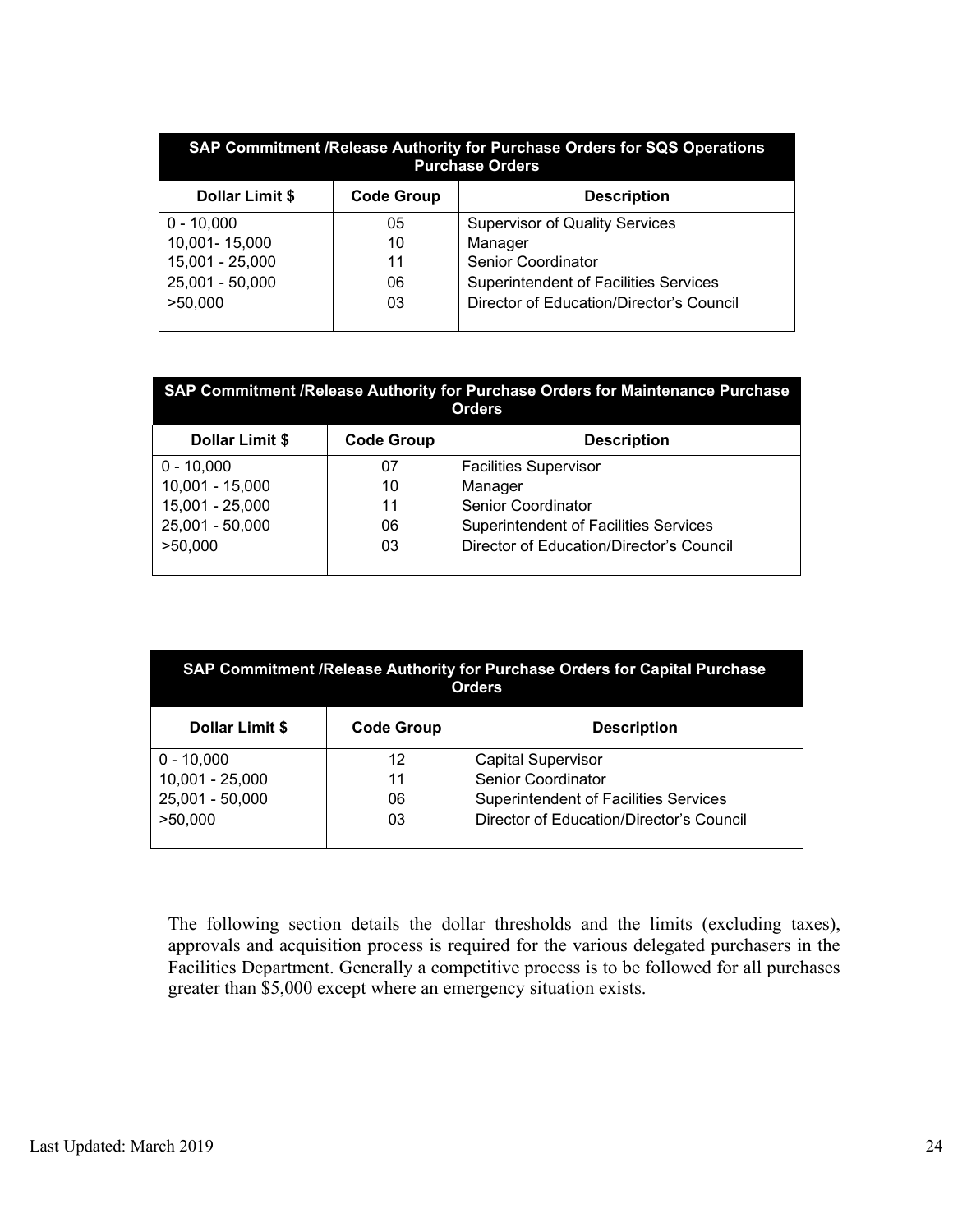# <span id="page-24-0"></span>**22.0 ACQUISITION/APPROVAL PROCESS FOR SQSOPERATIONS/MAINTENANCE DEPARTMENT**

- **22.1** \$1- \$5,000: catalogue or small value purchases, a competitive proposal or bid is not required. Purchasers may obtain pricing directly via catalogues or by way of verbally or fax quotation from vendors and utilize a Purchase Order or Purchase Card (if provided).
- **22.2** \$5,001-\$10,000: Facilities staff will source and approve the award of the goods and services where the budget, project or report has been approved by the Board and the Purchasing Policy in Relation to the RFQ/Tender/RFP process has been followed.

<span id="page-24-1"></span>Requires three informal written/fax quotations, documented and kept on file.

**22.3** \$10,001-\$25,000: Facilities Staff will source and approve subject to subsequent approval by a Facilities Manager and Senior Coordinator where the budget, project or report has been approved by the Board and the Purchasing Policy in relation the RFQ/ender/RFP process has been followed.

Requires formal written quotation fax/email 3 quotes where possible, documented with a report to file.

**22.4** \$25,001 to \$50,000: Facilities Staff will source. The Superintendent of Facilities and the Coordinator Materials Management will approve the award of the goods and services where the budget, project or report has been approved by the Board and the Purchasing Policy in relation to the Tender/RFP process has been followed.

Requires formal Sealed Tender, RFP, minimum 3 quotations where possible. Evaluation must be documented and report prepared for approval.

**22.5** >\$50,001:Facilities Staff will source and the Director of Education/Director's Council will approve the awarding of the contract where the budget, project or report has been approved by the Board and the Purchasing Policy in relation to the Tender/RFP has been followed. These awards will be reported monthly in the Trustee Information Package.

Requires Sealed Tender, RFP, minimum 3 quotations where possible. Evaluation must be documented and report prepared for approval.

For procurements greater than \$100,000 compliance with the procurement Directive is mandatory.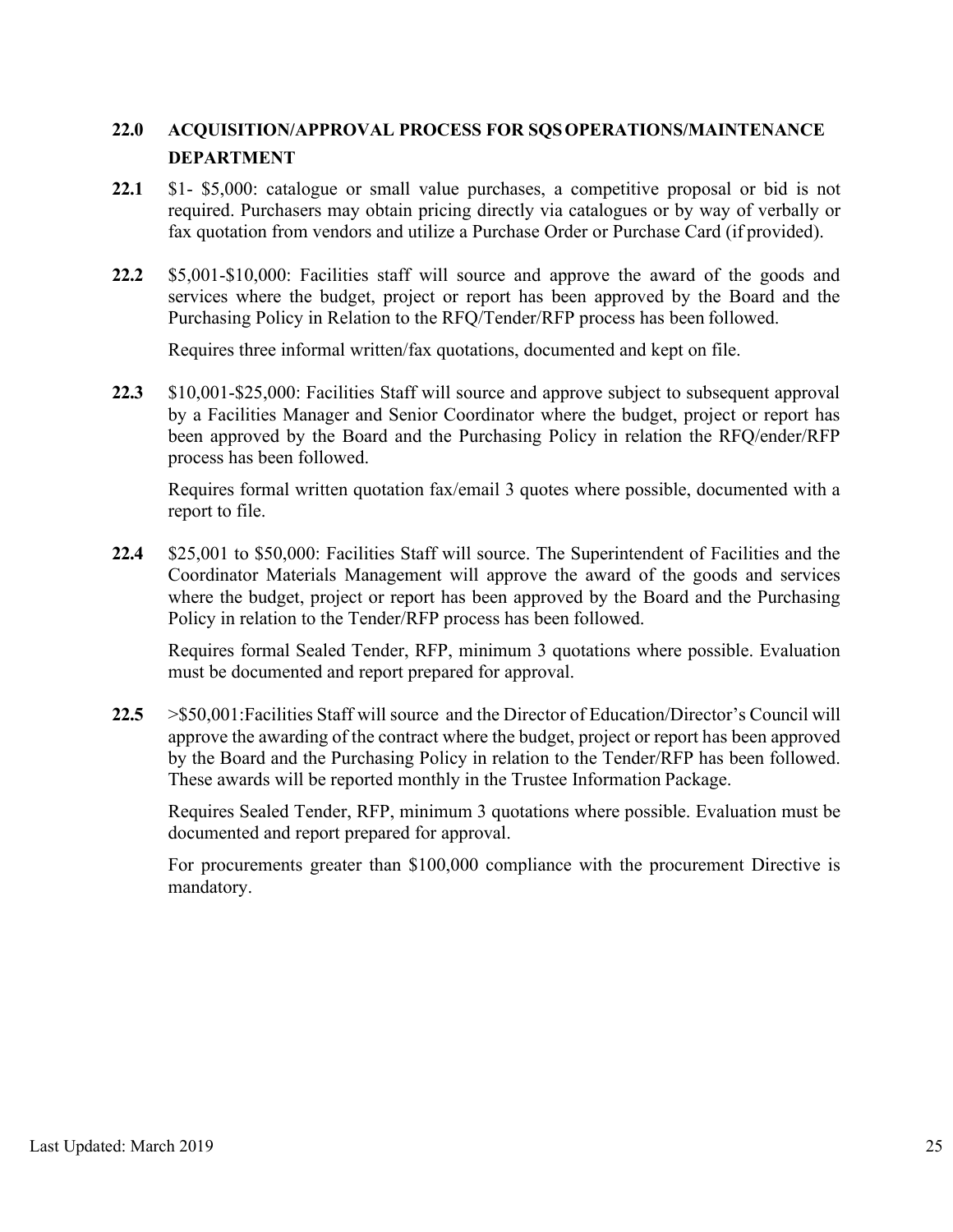# <span id="page-25-0"></span>**23.0 ACQUISITION/APPROVAL PROCESS FOR CAPITAL/RENEWAL DEPARTMENTS**

All procurement the Capital/Renewal Departments are to be conducted through a documented competitive process and approved by the appropriate authority approval level.

Exceptions are permitted where an emergency situation exists as defined in Section 17.2 **Emergency Requirements**.

For all new school construction, major additions, contracts which have exceeded the approved budget and significant strategic initiatives, the Board of Trustees will approve the awarding of the contract.

Requires Sealed Tender, RFP, minimum 3 bids where possible. Evaluation must be documented and report prepared for approval.

The following charts outline the various steps and approvals for procurement activities for Facilities staff in the area of:

Capital Renewal Maintenance **Operations**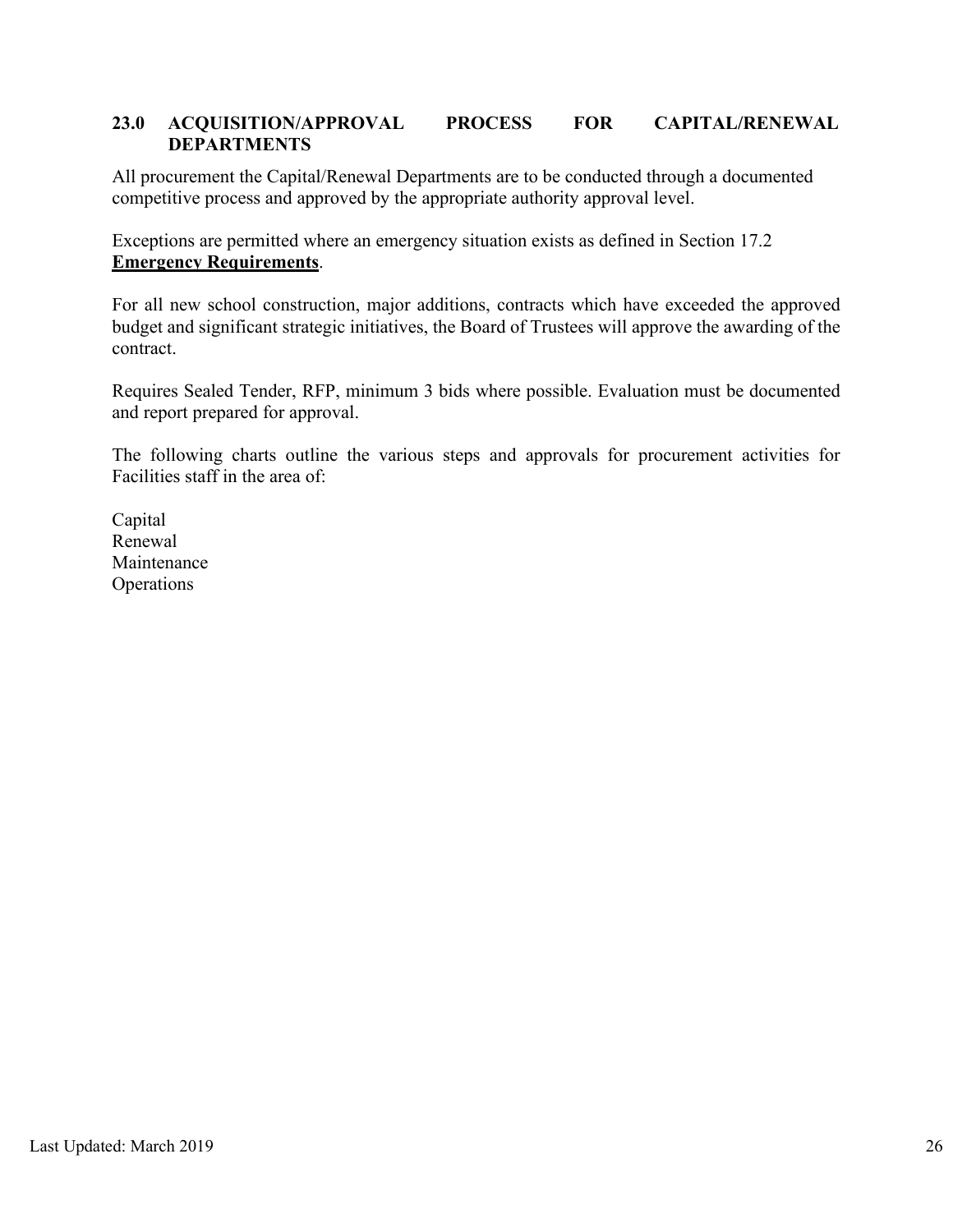<span id="page-26-0"></span>

|                                       | TENDER, PROPOSAL, QUOTATION APPROVAL PROCESS FOR RENEWAL AND CAPITAL                                                                                                                                                                                                                                                                                                                                                           |                                  |                                                                                                                                                                                                                                                                                                                     |
|---------------------------------------|--------------------------------------------------------------------------------------------------------------------------------------------------------------------------------------------------------------------------------------------------------------------------------------------------------------------------------------------------------------------------------------------------------------------------------|----------------------------------|---------------------------------------------------------------------------------------------------------------------------------------------------------------------------------------------------------------------------------------------------------------------------------------------------------------------|
| <b>Expenditure Amount</b>             | <b>Procurement Method</b>                                                                                                                                                                                                                                                                                                                                                                                                      | <b>Purchase</b><br><b>Method</b> | <b>Approval Sequence</b>                                                                                                                                                                                                                                                                                            |
| $0 - 5,000$                           | - verbal documented quote, catalogue price<br>- non cumulative total<br>- may use Unit Price Tender, quotation required<br>- report to file required<br>- maintain file @ local office                                                                                                                                                                                                                                         | <b>PO</b>                        | Supervisor of Renewal or Supervisor of Capital<br>1.                                                                                                                                                                                                                                                                |
| $5,001 - 10,000$                      | RFQ - fax or email<br>- 3 written quotes where possible<br>- received by mail, fax at local office<br>- record of suppliers contacted<br>- record of prices quoted<br>- non cumulative total<br>- may use Unit Price Tender, quotation required<br>- report required to Senior Manager/Coordinator<br>- maintain file @ office                                                                                                 | P <sub>O</sub>                   | Supervisor of Renewal or; Supervisor of Capital<br>1.<br>Senior Manager/Senior Coordinator of Renewal<br>2.<br>or Senior Coordinator of Capital as<br>appropriate                                                                                                                                                   |
| $10,001 - 50,000$                     | RFQ - Informal Response<br>- 3 written quotes where possible<br>- record of suppliers contacted<br>- record of prices quoted<br>- Board Bid Form fax, email response<br>- bid security if applicable<br>deposit in Tender Box @ CEC<br>- report required to Superintendent<br>- maintain file @ CEC office                                                                                                                     | P <sub>O</sub>                   | Supervisor of Renewal or Supervisor of Capital<br>1.<br>Senior Manager/Senior Coordinator of Renewal<br>2.<br>or Senior Coordinator of Capital as<br>appropriate<br>Superintendent of Facilities Services and<br>3.<br>Coordinator of Materials Management                                                          |
| $> 50,001 - 100,000$                  | Formal Process: Tender, RFP<br>- review @ PMEAC is required before issue<br>- 3 written bids/proposals where possible<br>- record of suppliers contacted<br>- record of prices quoted (file at CEC)<br>- Board Bid Form sealed response<br>- bid security if applicable<br>- deposit in Tender Box @ CEC<br>- date and time as prescribed<br>- report required to Associate Director's Council<br>- maintain file @ CEC office | $\overline{PQ}$                  | Supervisor of Renewal or Supervisor of Capital<br>1.<br>Senior Manager/Senior Coordinator of Renewal<br>2.<br>or Senior Coordinator of Capital as<br>appropriate<br>Superintendent of Facilities Services<br>3.<br>Associate Director's Council<br>4.                                                               |
| >100,000                              | Formal Process: Tender, RFP<br>- review @ PMEAC is required before issue<br>- 3 written bids/proposals where possible<br>- record of suppliers contacted<br>- record of prices quoted (file at CEC)<br>- Board Bid Form sealed response<br>- bid security required<br>- deposit in Tender Box @ CEC<br>- date and time as prescribed<br>- report required to Associate Director's Council<br>- maintain file @ CEC office      | P <sub>O</sub>                   | Supervisor of Renewal or Supervisor of Capital<br>1.<br>Senior Manager/Senior Coordinator of Renewal<br>2.<br>or Senior Coordinator of Capital as<br>appropriate<br>3.<br>Superintendent of Facilities Services<br>Associate Director's Council<br>4.                                                               |
| New Schools<br><b>Major Additions</b> | Formal Process: Tender, RFP<br>- review @ PMEAC is required before issue<br>- 3 written bids/proposals where possible<br>- record of suppliers contacted<br>- record of prices quoted<br>- Board Bid Form sealed response<br>- bid security required<br>- deposit in Tender Box @ CEC<br>- date and time as prescribed<br>- report required to Board<br>- maintain file @ CEC office                                           | PO.                              | Supervisor of Renewal or Supervisor of Capital<br>1.<br>Senior Manager/Senior Coordinator of Renewal<br>2.<br>or Senior Coordinator of Capital as<br>appropriate<br>3.<br>Superintendent of Facilities Services<br>Associate Director's Council<br>4.<br>5.<br>Director's Council<br><b>Board of Trustees</b><br>6. |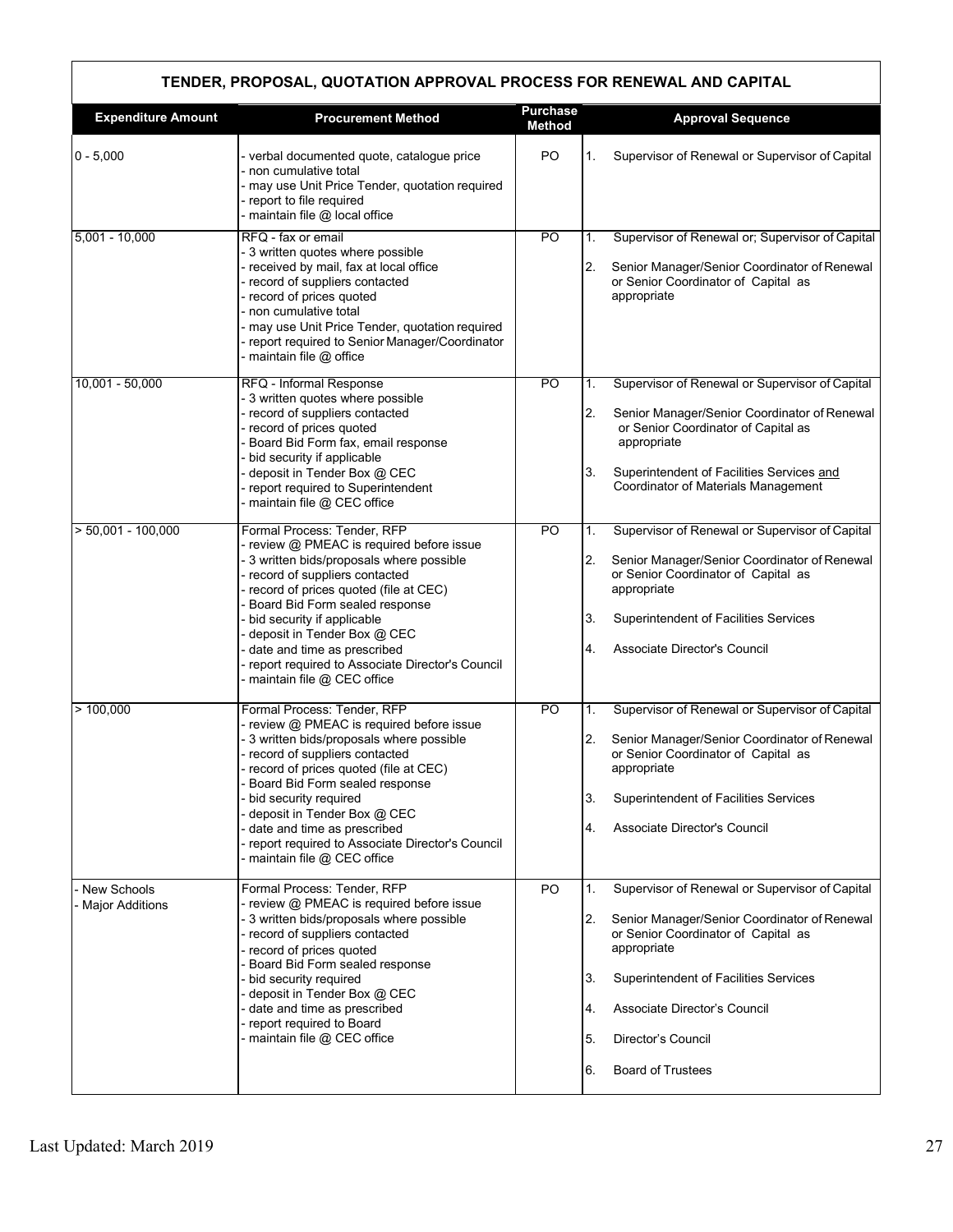|                    | TENDER, PROPOSAL, QUOTATION APPROVAL PROCESS FOR FACILITIES MAINTENANCE                                                                                                                                                                                                                                                                                                                      |    |                                                                                                                                                                                                                           |
|--------------------|----------------------------------------------------------------------------------------------------------------------------------------------------------------------------------------------------------------------------------------------------------------------------------------------------------------------------------------------------------------------------------------------|----|---------------------------------------------------------------------------------------------------------------------------------------------------------------------------------------------------------------------------|
| $0 - 5,000$        | verbal documented quote, catalogue price<br>non cumulative total<br>may use Unit Price Tender, quotation required<br>report to file required<br>maintain file @ local office                                                                                                                                                                                                                 | PO | 1.<br>Supervisor of Maintenance                                                                                                                                                                                           |
| $5,001 - 10,000$   | RFQ - Informal<br>3 quotes where possible<br>received by mail, fax at local office<br>record of suppliers contacted<br>record of prices quoted<br>non cumulative total<br>may use Unit Price Tender, quotation required<br>report to file required<br>maintain file @ local office                                                                                                           | PO | Supervisor of Maintenance<br>1.                                                                                                                                                                                           |
| $10,001 - 25,000$  | RFQ - Informal Response<br>review @ PMEAC is required before issue<br>3 written quotes where possible<br>record of suppliers contacted<br>record of prices quoted<br>may use Unit Price Tender, quotation required<br>Board Bid Form fax, email response<br>date and time as prescribed<br>report required to Senior Coordinator<br>maintain file @ local office                             | PO | <b>Supervisor of Maintenance</b><br>1.<br>2.<br>Maintenance Manager<br>3.<br>Senior Coordinator of Maintenance                                                                                                            |
| 25,001 - 50,000    | RFQ - Formal / Sealed Response<br>review @ PMEAC is required before issue<br>3 written quotes where possible<br>record of suppliers contacted<br>record of prices quoted<br>Board Bid Form sealed response<br>bid security if applicable<br>deposit in Tender Box @ CEC<br>date and time as prescribed<br>report required to Superintendent<br>maintain file @ CEC office                    | PO | Supervisor of Maintenance<br>1.<br>2.<br>Maintenance Manager/Senior<br>Coordinator of Maintenance<br>3.<br>Superintendent of Facilities Services and<br>Coordinator of Materials Management                               |
| $50,001 - 100,000$ | Formal Process: Tender, RFP<br>review @ PMEAC is required before issue<br>3 written bids/proposals where possible<br>record of suppliers contacted<br>record of prices quoted<br>Board Bid Form sealed response<br>bid security if applicable<br>deposit in Tender Box @ CEC<br>date and time as prescribed<br>report required to Associate Director's Council<br>maintain file @ CEC office | PO | Supervisor of Maintenance<br>1.<br>Maintenance Manager<br>2.<br>Senior Coordinator of Maintenance<br>3.<br>Superintendent of Facilities Services<br>4.<br>5.<br>Associate Director's Council                              |
| >100,000           | Formal Process: Tender, RFP<br>review @ PMEAC is required before issue<br>3 written bids/proposals where possible<br>record of suppliers contacted<br>record of prices quoted<br>Board Bid Form sealed response<br>bid security required<br>deposit in Tender Box @ CEC<br>date and time as prescribed<br>report required to Associate Director's Council<br>maintain file @ CEC office      | PO | <b>Supervisor of Maintenance</b><br>1.<br>2.<br>Maintenance Manager<br>3.<br>Senior Coordinator of Maintenance<br>Superintendent of Facilities Services<br>4.<br>5.<br>Director's Council/Associate Director's<br>Council |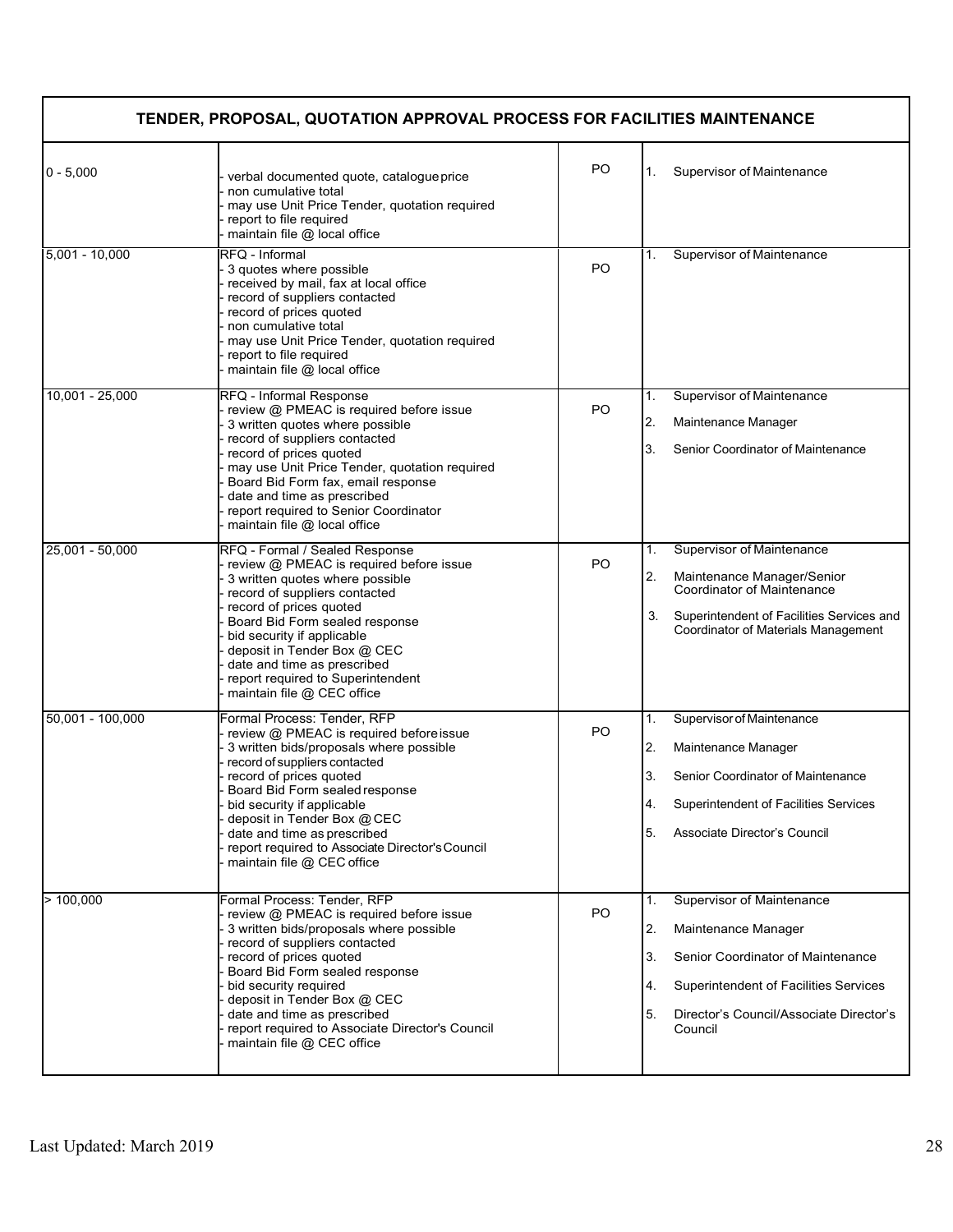|                   | TENDER, PROPOSAL, QUOTATION APPROVAL PROCESS FOR FACILITIES MAINTENANCE                                                                                                                                                                                                                                                                                                                      |                |                                                                                                                                                                                                                         |
|-------------------|----------------------------------------------------------------------------------------------------------------------------------------------------------------------------------------------------------------------------------------------------------------------------------------------------------------------------------------------------------------------------------------------|----------------|-------------------------------------------------------------------------------------------------------------------------------------------------------------------------------------------------------------------------|
| $0 - 5,000$       | verbal documented quote, catalogue price<br>non cumulative total<br>may use Unit Price Tender, quotation required<br>report to file required<br>maintain file @ local office                                                                                                                                                                                                                 | P <sub>O</sub> | 2.<br>Supervisor of Maintenance                                                                                                                                                                                         |
| $5,001 - 10,000$  | RFQ - Informal<br>3 quotes where possible<br>received by mail, fax at local office<br>record of suppliers contacted<br>record of prices quoted<br>non cumulative total<br>may use Unit Price Tender, quotation required<br>report to file required<br>maintain file @ local office                                                                                                           | P <sub>O</sub> | <b>Supervisor of Maintenance</b><br>2.                                                                                                                                                                                  |
| $10,001 - 25,000$ | RFQ - Informal Response<br>review @ PMEAC is required before issue<br>3 written quotes where possible<br>record of suppliers contacted<br>record of prices quoted<br>may use Unit Price Tender, quotation required<br>Board Bid Form fax, email response<br>date and time as prescribed<br>report required to Senior Coordinator<br>maintain file @ local office                             | PO             | Supervisor of Maintenance<br>4.<br>5.<br>Maintenance Manager<br>6.<br>Senior Coordinator of Maintenance                                                                                                                 |
| 25,001 - 50,000   | RFQ - Formal / Sealed Response<br>review @ PMEAC is required before issue<br>3 written quotes where possible<br>record of suppliers contacted<br>record of prices quoted<br>Board Bid Form sealed response<br>bid security if applicable<br>deposit in Tender Box @ CEC<br>date and time as prescribed<br>report required to Superintendent<br>maintain file @ CEC office                    | PO             | Supervisor of Maintenance<br>4.<br>5.<br>Maintenance Manager/Senior<br>Coordinator of Maintenance<br>6.<br>Superintendent of Facilities Services and<br>Coordinator of Materials Management                             |
| 50,001 - 100,000  | Formal Process: Tender, RFP<br>review @ PMEAC is required before issue<br>3 written bids/proposals where possible<br>record of suppliers contacted<br>record of prices quoted<br>Board Bid Form sealed response<br>bid security if applicable<br>deposit in Tender Box @ CEC<br>date and time as prescribed<br>report required to Associate Director's Council<br>maintain file @ CEC office | PO             | Supervisor of Maintenance<br>6.<br>7.<br>Maintenance Manager<br>Senior Coordinator of Maintenance<br>8.<br>9.<br>Superintendent of Facilities Services<br>10. Associate Director's Council                              |
| 100,000           | Formal Process: Tender, RFP<br>review @ PMEAC is required before issue<br>3 written bids/proposals where possible<br>record of suppliers contacted<br>record of prices quoted<br>Board Bid Form sealed response<br>bid security required<br>deposit in Tender Box @ CEC<br>date and time as prescribed<br>report required to Associate Director's Council<br>maintain file @ CEC office      | P <sub>O</sub> | <b>Supervisor of Maintenance</b><br>6.<br>7.<br>Maintenance Manager<br>8.<br>Senior Coordinator of Maintenance<br>9.<br>Superintendent of Facilities Services<br>10. Director's Council/Associate Director's<br>Council |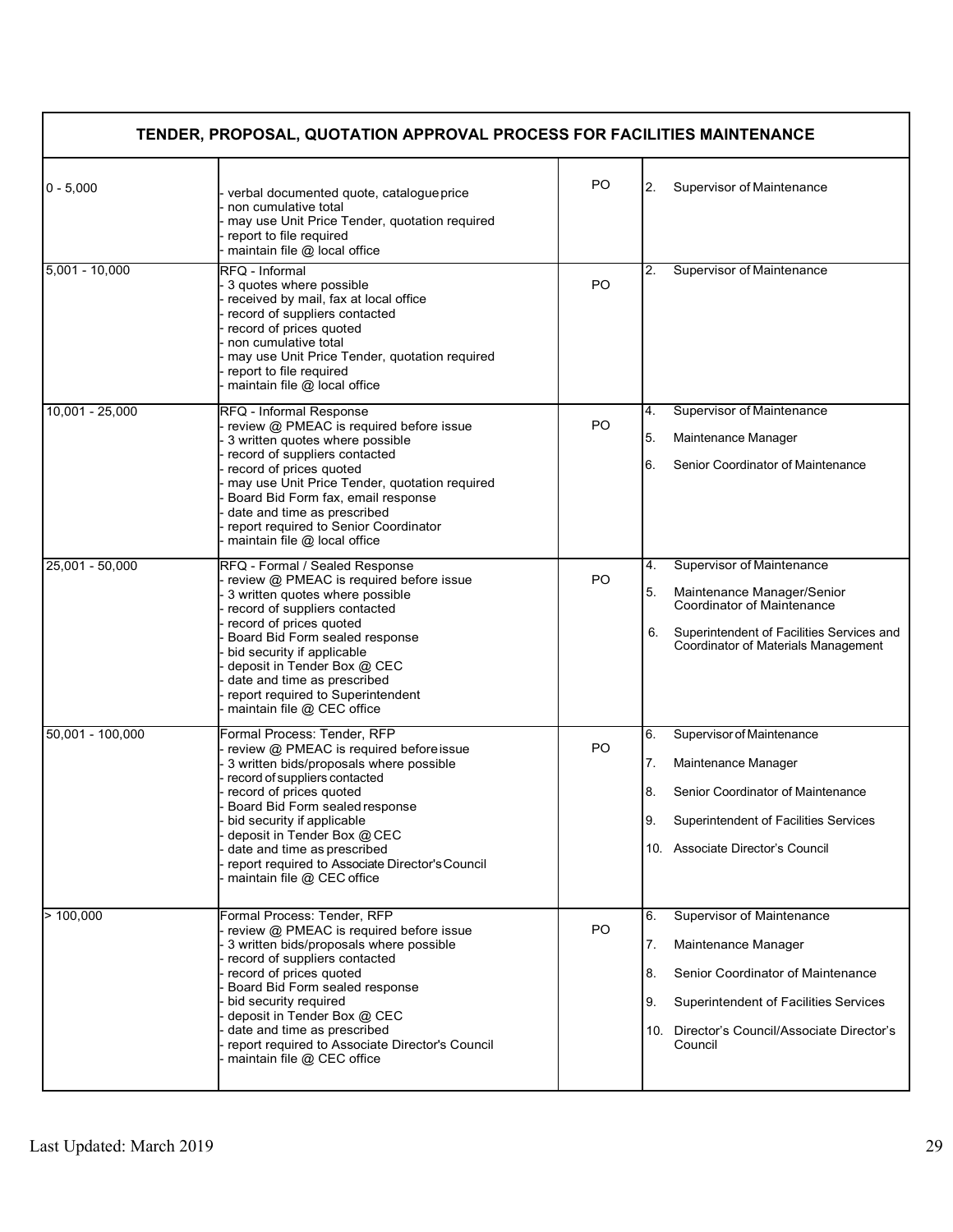#### **24.0 CHANGE ORDERS**

A **change order** is used in construction projects and represents a change to a Contract that occurs after award of the Contract. A change order is work that is added to or deleted from the original scope of work of a contract, which alters the original contract amount. The process involves a determination by one or several parties that a project change is required. The changes may include a change to project schedule duration or the scope of the contract, through additions or deletions. Once the agreed changes in the Scope of Work agreed to by the Owner, Contractor and Architect/Engineer a change order is implemented, via approved change order procedure.

Common reasons for change order process to be initiated are:

- (i) The discovery of conditions unknown at time of bidding.
- (ii) Possible efficiencies that require deviation from the original plan.
- (iii) The owner requests changes to the original project or scope of work.
- (iv) Delays due to weather, material or delivery issues which necessitates additional work to complete construction.
- (v) Jurisdictional requirements.

The following procedure applies to Change Orders. To ensure the timely delivery and to avoid unnecessary delays in the occupancy of an educational facility, change orders which develop as a result of unforeseen conditions or jurisdictional requirements will be approved as follows:

- (i) A contingency allowance of up to 10% of the tendered contract amount shall be approved as the budget for mandatory change orders at the time of award of contract.
- (ii) A mandatory change order within the contingency allowance will be approved by staff according to Approved Change Order Procedure.
- (iii) Optional change orders shall be approved by the Associate Director's Council prior to commencement of work to be done.
- (iv) A change order in excess of the contingency allowance shall be approved by the Associate Director's Council.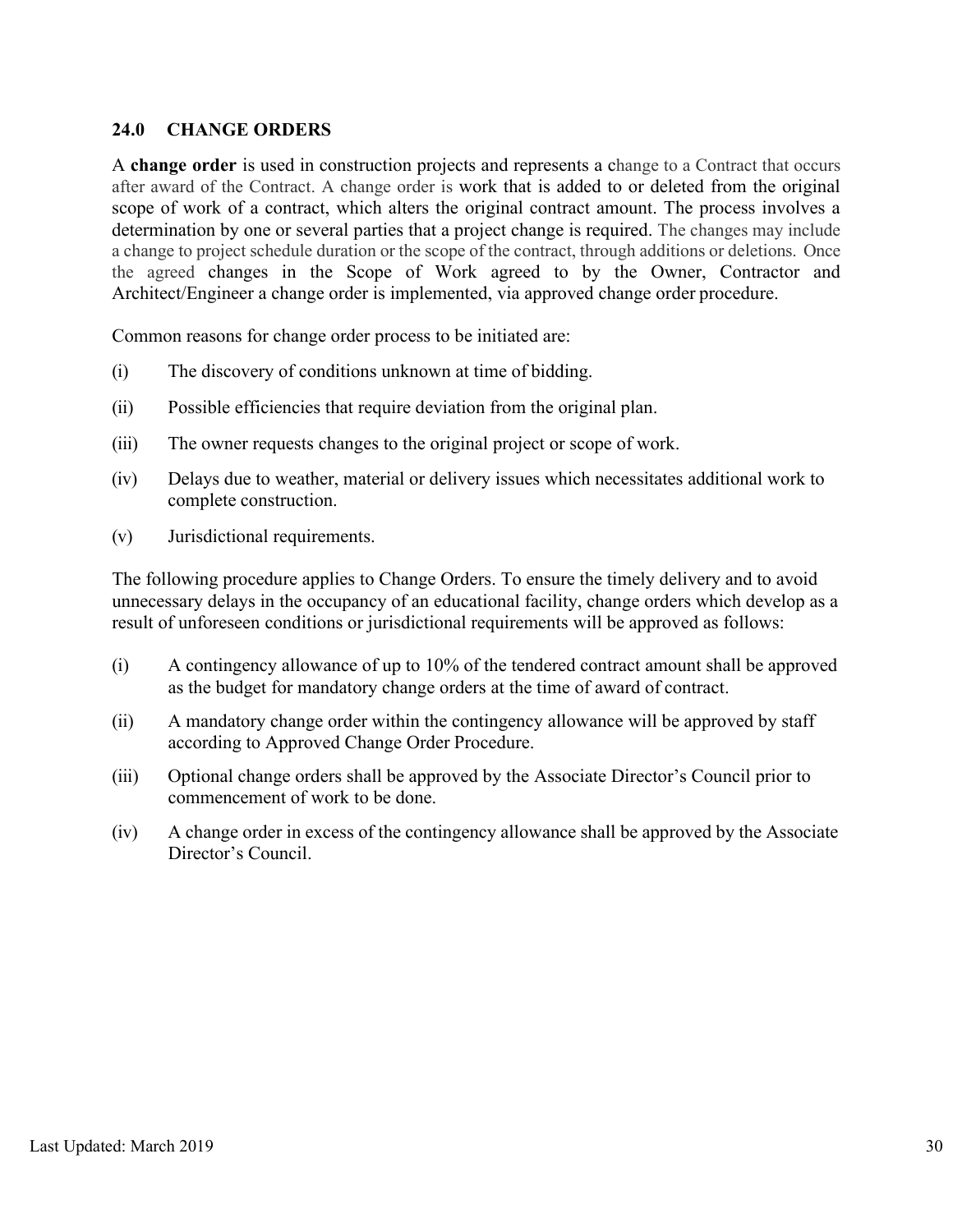# <span id="page-30-0"></span>**SECTION 4 – CONTRACTS**

A contract is an agreement between two or more parties which the parties intend to be binding at law. A contract sets out the promises and responsibilities of each of the respective parties. Contracts carry financial and legal implications and the signing authority for contracts has been clearly defined in order to avoid unnecessary confusion, expenditures and possible liability for both the Board and the individual.

As per the Board's Bylaw, signing authority for all agreements under seal such as Deeds, Conveyances, Mortgages, Bonds, Debentures which have been approved by the Board of Trustees shall be signed by the Director or any one of the associate Directors and either the Chair or Vice-Chair of the Board of Trustees.

Signing Authority for all other standard operational has been delegated by the Board to the Director of Education or designated staff who are authorized as agents of the Board for the execution of formal documents, contacts and other instruments which bind the Board contractually by way of signature.

# <span id="page-30-1"></span>**25.0 APPROVALS OF CONTRACT AGREEMENTS AND RENEWALS**

- 25.2 Typical contracts include but are not limited to purchase orders, tender awards, leases and/or rentals, software licence and maintenance agreements.
- 25.3 All contracts are subject to the following conditions:
- 25.3.1 Contracts or agreements involving the acquisition of equipment, goods or services for the Board shall be signed by the appropriate delegated Signing Authority.
- 25.3.2 Contracts shall not be divided to avoid the requirements of this policy, its regulations or procedures and the annual or total project cost shall be considered.
- 25.3.3 Contracts which are multiyear or long term in nature must initially be reported based on their cumulative value, over the life of the contract, to the appropriate authority level for approval as outlined in this section.
- 25.3.4 Contracts will be limited to a maximum term of five years and renewals will be subject to a public competitive bidding process whenever possible.
- 25.3.5 Contracts initiated that do not follow these procedures, will be considered unauthorized and will be not considered an obligation of the Board but rather the person signing the contract unless otherwise approved by the Director of Education.
- 25.3.6 Written Contracts are required for all awards in excess of \$100,000.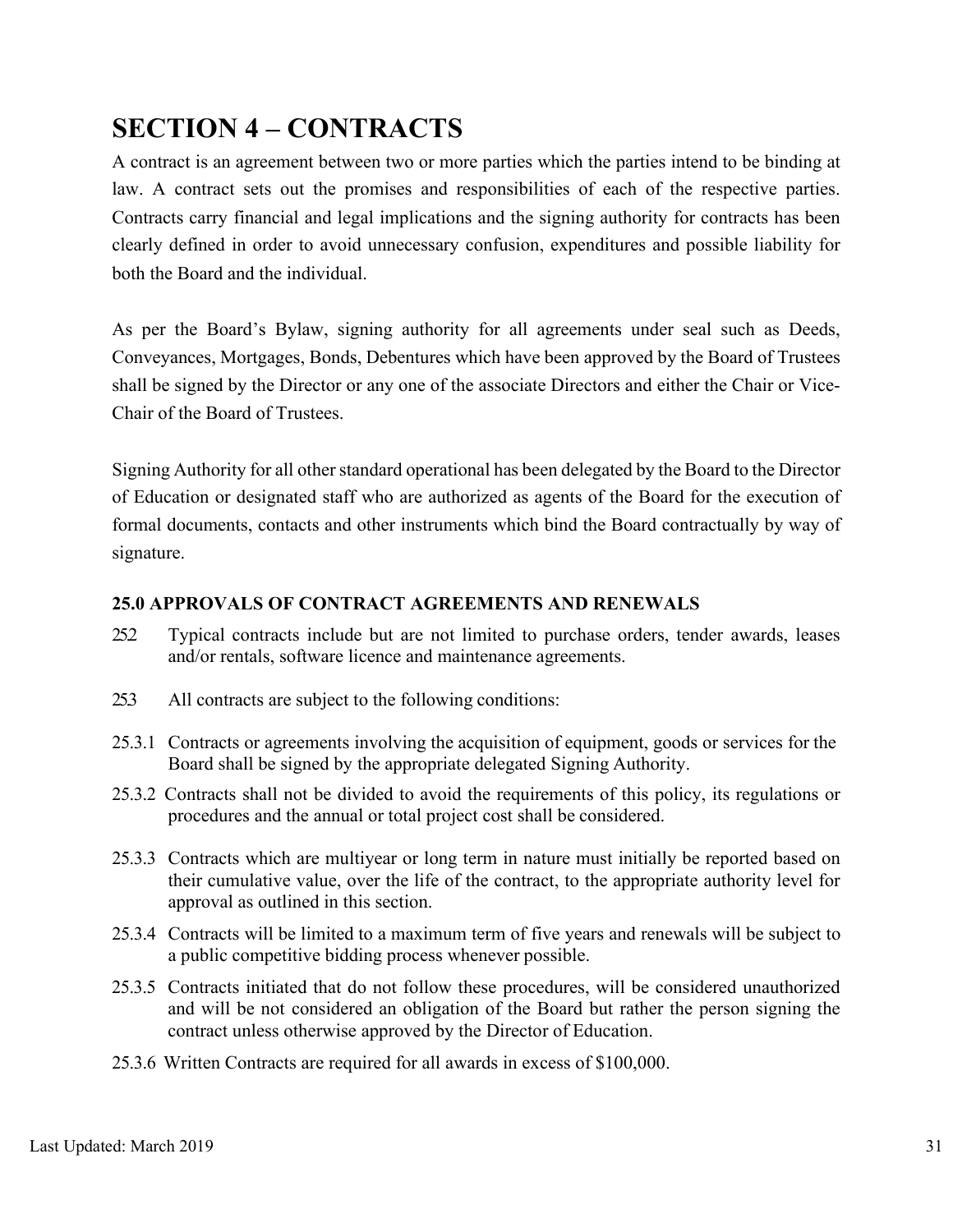#### **26.0 APPROVAL PROCESS FOR CONTRACTS AND AGREEMENTS**

- 26.1 Contracts with a cumulative total value of less than \$5,000 and a term of less than one (1) year may be signed at the school or administrative departmental level after review by Materials Management. All documents must be kept on file within the school or department.
- **26.2** Contracts which are ongoing yearly renewals, regardless of dollar value, must be reviewed by Materials Management prior to signature by the appropriate signing authority.
- **26.3** Contracts with a total value in excess of \$5,000 and up to \$50,000 will, after legal review, be approved and signed by the Superintendent of the originating school/department and by the Coordinator, Materials Management. Documentation must be kept on file within the school or department.
- **26.4** Contracts with a total value in excess of \$50,000 will, after legal review, be approved by the Director of Education/Director's Council or designate. Documentation must be kept on file within the department.
- **26.5** Contracts for new school construction, school additions, will be executed by the Director of Education after Board approval.
- **26.6** The chart below summarizes the limits excluding taxes:

| <b>Amount</b>       | <b>Term</b>         | <b>Reviewed by</b>          | <b>Approval Required by</b> |
|---------------------|---------------------|-----------------------------|-----------------------------|
| \$1 to $$5,000$     | One Time            | <b>School or Department</b> | Principal<br>School<br>or   |
|                     | Less than one $(1)$ | Materials Management        | Administrative Department   |
|                     | vear                |                             | Head                        |
| \$5,001 to \$50,000 | One time            | Legal Department            | Superintendent and          |
|                     | Ongoing renewal     | Materials Management        | Coordinator, Materials      |
|                     |                     |                             | Management                  |
| $>$ \$50,001        | One time            | Legal Department            | Director of Education       |
|                     | Ongoing renewal     | <b>Materials Management</b> | Director's Council          |

# **Approvals Required for Contracts**:

# <span id="page-31-0"></span>**27.0 APPROVAL PROCESS FOR ONGOING CONTRACTS AND RENEWAL AGREEMENTS**

**27.1** Ongoing Contract agreements which have a regular yearly renewal and are not subject to a competitive bid process, may be approved yearly by the Director of Education or designate signing authority.

Typical contract agreements requiring regular renewal include but are not limited to: (i) Standard Lease Agreements for Property e.g. Day Care Leases.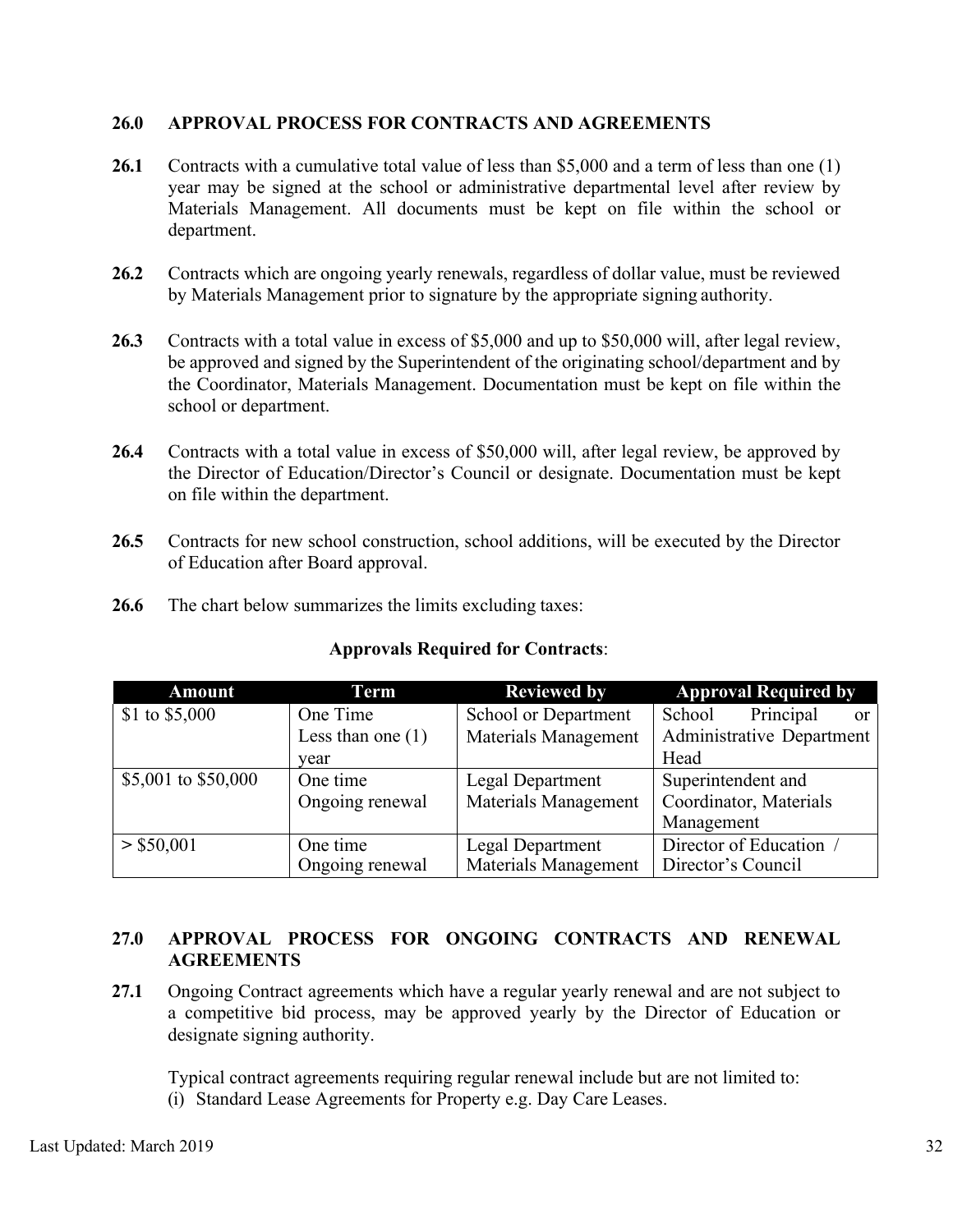(ii) Software Licence Agreements e.g. SAP financial system.

(iii)Maintenance and Support Agreements e.g. Trillium.

(iv)Equipment Leases Agreements - e.g. Service Vehicles.

(v) Utilities Purchase Contracts e.g. Natural Gas, Electricity.

(vi)Service Agreements e.g. Security, Waste Disposal Services.

- **27.2** All contract awards in excess of \$50,000 for renewal of ongoing contracts will be posted for information on the Board of Trustees portal site on a quarterly basis.
- **27.3** The Procurement Directive has established a mandatory requirement with respect to the management of contracts. Listed below are the essential points to be observed when managing a contractual agreement.

#### **Contract Management**

- (i) Procurements and the resulting contracts must be managed responsibly and effectively.
- (ii) Payments must be made in accordance with provisions of the contract. All invoices must contain detailed information sufficient to warrant payment. Any overpayments must be recovered in a timely manner.
- (iii) Assignments must be properly documented. Supplier performance must be managed and documented, and any performance issues must be addressed.
- (iv) To manage disputes with suppliers throughout the life of the contract, Organizations should include a dispute resolution process in their contracts.

#### **For services:**

- (i) Establish clear terms of reference for the assignment. The terms should include objectives, background, scope, constraints, staff responsibilities, tangible deliverables, timing, progress reporting, approval requirements, and knowledge transfer requirements.
- (ii) Establish expense claim and reimbursement rules compliant with the Broader Public Sector Expenses Directive and ensure all expenses are claimed and reimbursed in accordance with these rules.
- (iii) Ensure that expenses are claimed and reimbursed only where the contract explicitly provides for reimbursement of expenses. As set out in the *Broader Public Sector Accountability Act, 2010* (s.10).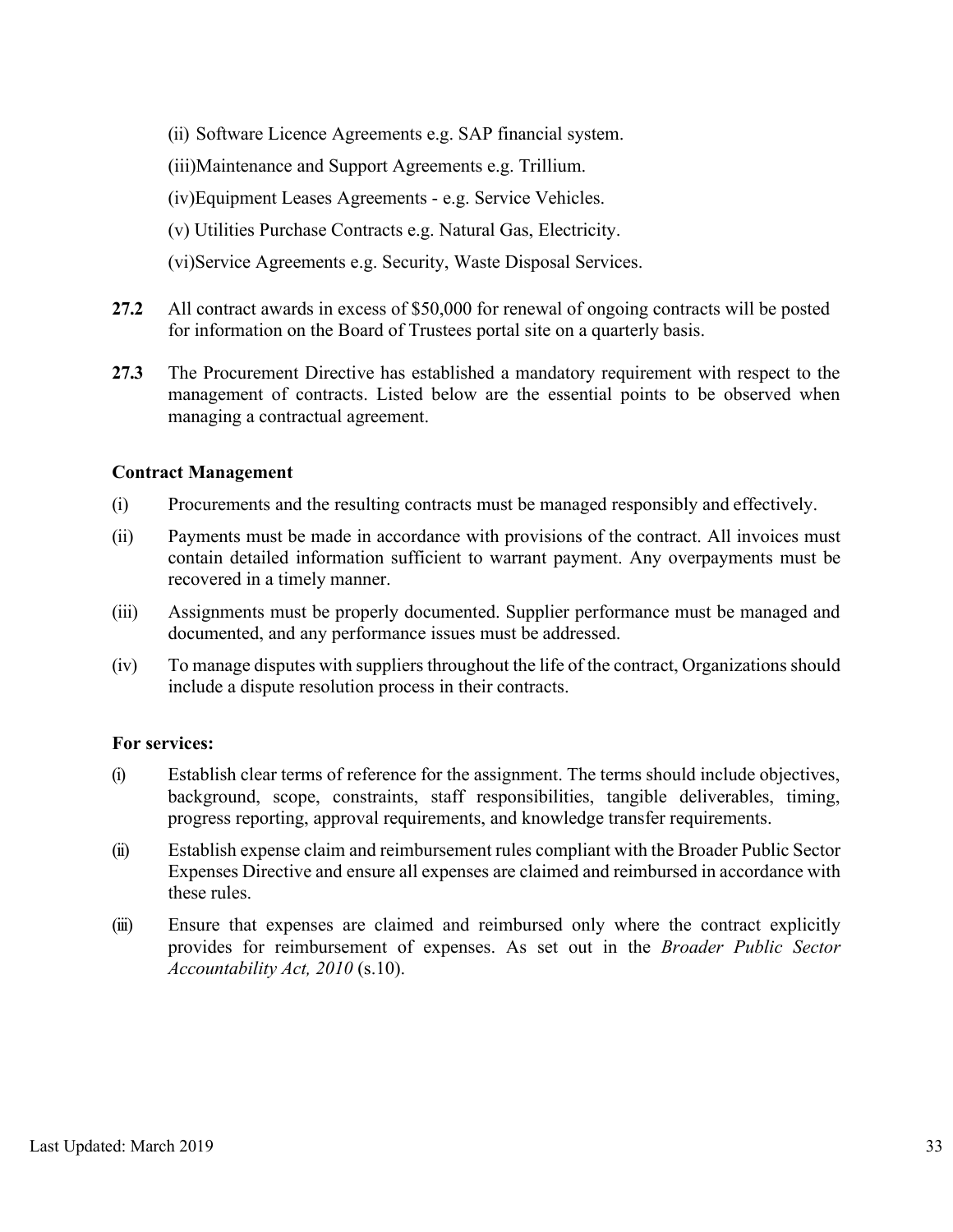# <span id="page-33-1"></span><span id="page-33-0"></span>**SECTION 5 – METHODS FOR COMPETITIVE ACQUISITION/INFORMATION GATHERING**

# <span id="page-33-2"></span>**28.0 METHODS OF COMPETITIVE ACQUISITIONS**

#### **Request for Quotation (RFQ)**

Where the amount is greater than \$5,000 but less than \$50,000, and where the exact specifications of the purchased good or service are known, a Request for Quotation (RFQ) will be issued by Materials Management who will obtain a minimum response of 3 written bids where possible. Responses will be accepted by fax/e-mail. Written and faxed proposals or bids must be received by the buyer by the date and time specified. After consultation with the appropriate Superintendent, Materials Management will award to the lowest acceptable bidder.

#### **Invitation to Tender**

Where the amount is greater the \$50,000 and where the exact specifications of the good or service to be purchased are known, a formal Invitation to Tender will be used. An Invitation to Tender consists of a detailed set of requirements with a complete set of terms and conditions which will form the basis of a contractual agreement. The Materials Management Department will issue the Tender which will be sent to interested or prequalified parties, advertised on both the Board's website and other electronic media. A minimum of three vendor responses should be obtained where possible. Sealed vendor bid responses must be received and date stamped in Materials Management by the date and before the time specified. After the time specified, bids may be opened publicly and read aloud however, the Board reserves the right to open tenders in private. Awards for competitive bids for goods and/or services will be based on the lowest bidder whose bid is compliant in all material ways to the requirements. The appropriate authority will approve the award of the contract.

#### **Request for Proposal (RFP)**

Where there are no clear specifications or uncertainty as to the product or service required, a Request for Proposal (RFP) is issued. An RFP typically seeks a vendor to provide the best solution to a set of requirements where specifications, the manner or method of supply have yet to be determined. Price is often a secondary factor in the evaluation and is determined only after a definition of requirements is established. The Materials Management Department will issue the RFP which will be sent to interested or prequalified parties, advertised on both the Board's website and other electronic media. A minimum of three responses should be obtained where possible. Sealed vendor responses must be received and date stamped in Materials Management by the date and before the time specified. Responses may be opened publicly at a specified time and place, but only the names of the responding vendors are read. Again, the Board reserves the right to open responses in private. The RFP evaluations are based on stated award criteria including, but not limited to, price considerations. An RFP allows latitude in negotiating final requirements and pricing.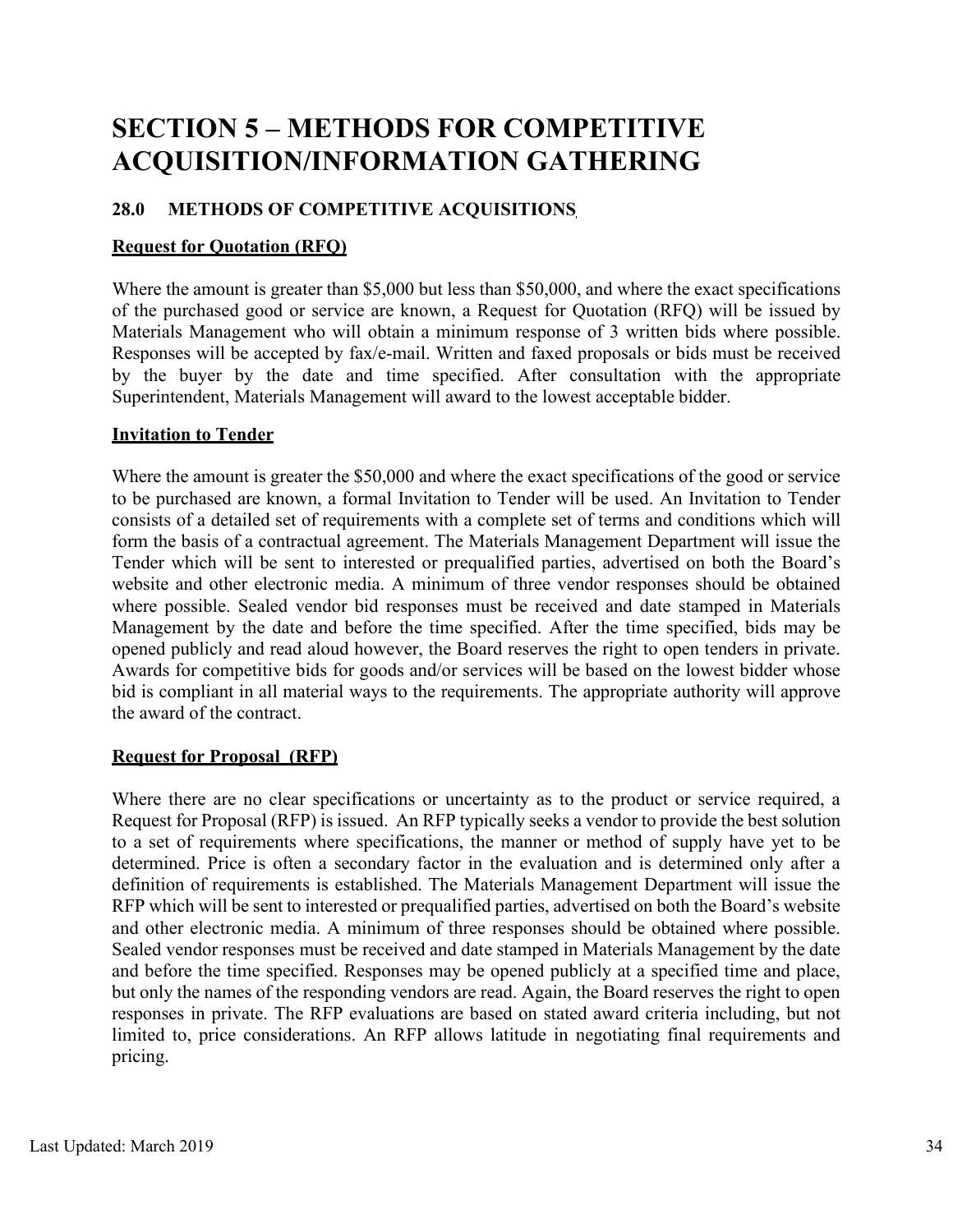#### **Negotiations during the Request for Proposal Process**

The Board reserves the right to negotiate any aspect of any proposal with one or more of the Proponents at any time. Negotiations with any Proponent shall not oblige the Board to enter into a contract with any Proponent or be construed as an acceptance of the proposal. All changes to the resulting contract shall be in writing, and approved by both the Proponent and the Board.

After selection of a successful Proponent, the Board may elect to negotiate specifics prior to award of contract. If these negotiations are not successful, the Board may elect to negotiate with the next highest scoring Proponent. Further, once the contract has been awarded to the Successful Proponent, the Board has the right to negotiate changes, amendments or modifications to the submission, without offering the other Proponents the opportunity to amend their submissions.

# <span id="page-34-0"></span>**29.0 METHODS FOR INFORMATION GATHERING**

# **Request for Information**

Used to gather product or supplier information for a contemplated procurement. Used as a method for gathering information and making decisions on the shape of a proposed procurement activity that has not yet been defined. Does not create nor is it intended to create a contractual relationship. Once complete, the organization should have enough information to proceed with a subsequent procurement action such as a tender, proposal or quotation.

#### **Request for Expression of Interest**

A Request for Expression of Interest (RFEI) is typically used to provide information with respect to the level of interest, the capacity or capabilities of the general marketplace to provide a solution to an organizational need or concept which has not yet been fully defined. It can provide an opportunity to review different opportunities, technologies and solutions to support a business case for further action and can help define a method for a subsequent competitive process.

A response to RFI or RFEI must not be used to pre-qualify a potential supplier and must not influence the chances of the participating suppliers from becoming the successful proponent in any subsequent opportunity.

#### **Request for Supplier Qualification**

The Request for Supplier Qualification (RFSQ) enables Organizations to gather information about supplier capabilities and qualifications in order to pre-qualify suppliers for an immediate product or service need or to identify qualified candidates in advance of expected future competitions. Terms and conditions of the RFSQ document must contain language that disclaims any obligation of the Organization to call on any supplier to provide goods or services as a result of prequalification.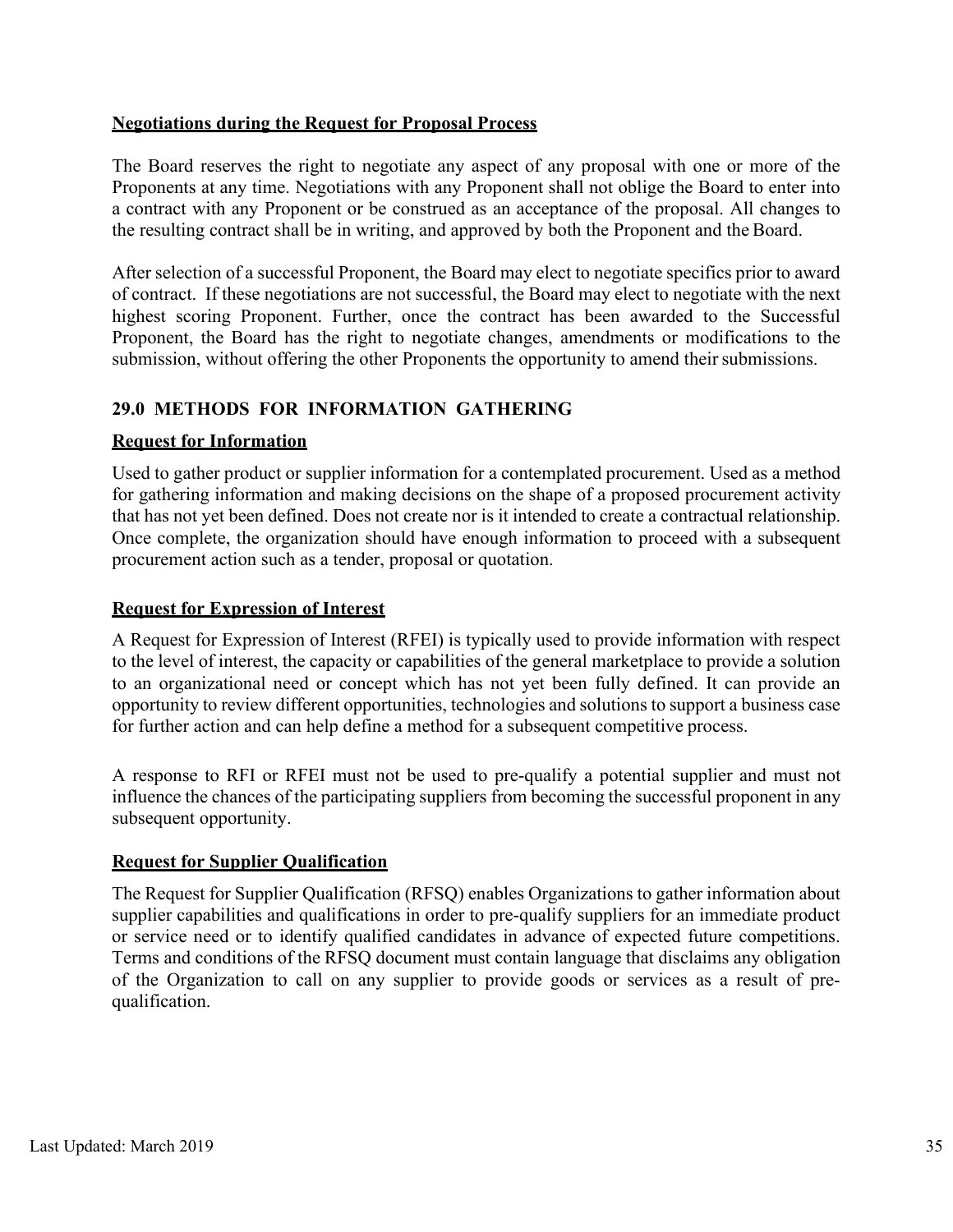# <span id="page-35-0"></span>**SECTION 6 – VENDORS**

# <span id="page-35-1"></span>**30.0 PURCHASING/MATERIALS EVALUATION AND APPROVAL COMMITTEE (PMEAC)**

A Purchasing/Materials Evaluation and Approval Committee is responsible:

- (i) To review tenders, RFP's/RFQ's documentation before they are issued
- (ii) To review tenders, RFQs or RFPs for conformity to procurement policy.
- (iii) To review and suggest changes to evaluation criteria.
- (iv) To ensure that a budget amount has been approved for the procurement
- (v) To meet regularly or as often as required to expedite projects
- (vi) To publish a list of all active and pending tenders.
- (vii) To approve additions to the Board's Vendor list.

Composition of the Committee is as follows:

- Coordinator Materials Management (chair).
- Supervisor of Contract Administration.
- Senior Coordinator of Finance.
- Senior Manager, Business Services.

#### <span id="page-35-2"></span>**31.0 VENDOR PREQUALIFICATION**

**31.1** Pre-qualification is a process used to identify potential suppliers whose demonstrated experience, capacity and ability qualifies them to receive a subsequent Invitation to Tender of Request for Proposal. A prequalification is not intended to nor does it in fact create any form of contractual commitment between the Board and any vendor.

Through the Prequalification process, the Board reserves the right to issue an Invitation to Tender or Request for Proposal only those firms who have successfully pre-qualified and the Board is not obliged to invite a bid /response from a contractor/supplier who fails to pre-qualify.

- **31.2** There are mandatory requirements that must be submitted however specific prequalification requirements are subject to change depending on the contract.
- **31.3** The Prequalification process is conducted in an open and transparent manner and will be issued and similar to tenders /proposals, will be publicly advertised by way of an electronic tendering network such as Biddingo, on the Board website and in print media as appropriate.
- **31.4** An evaluation matrix will be also be made available which will generally include but not be limited to: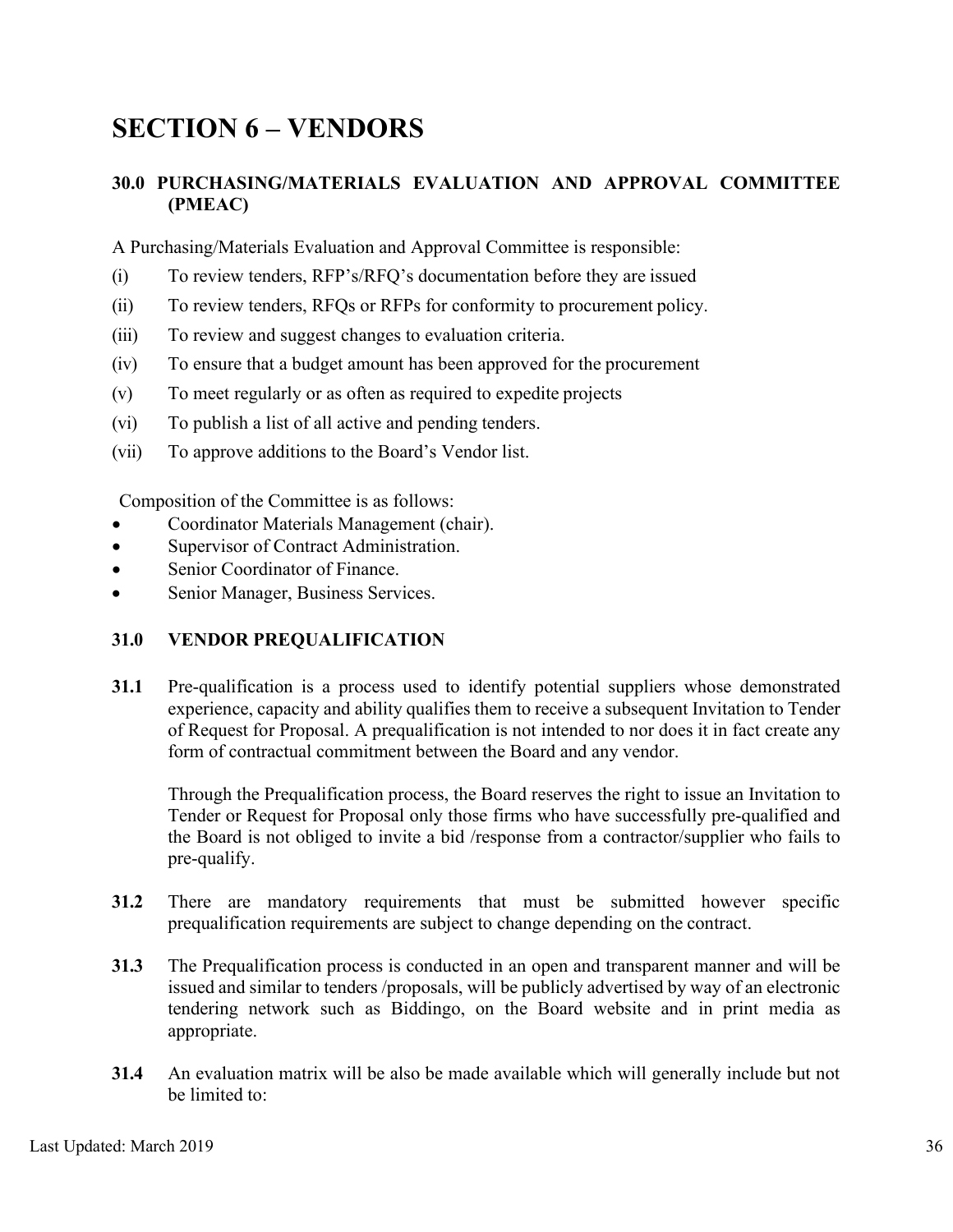- Evidence of sufficient experience and financial resources to satisfy the contract requirements.
- Indications that the supplier can perform the contract promptly and within the time specified.
- The quality of performance of previous contracts with the Board and others.
- Quality, availability and adaptability of the goods/ services to the particular use required.
- **31.5** Prequalification of contractors and suppliers will be conducted on a periodic basis for Facilities Services. Prequalification for other areas will be on an as needed basis.

# <span id="page-36-0"></span>**32.0 PREQUALIFICATION FOR FACILITIES VENDORS**

Vendors interested In prequalification for Capital and Facilities will be prequalified based on the submission of the following mandatory criteria:

- Completed CCDC 11-1996.
- Résumé of management to be assigned to project.
- Commitment to dedicating a working superintendent/foreman for all phases of work.
- Proof of Bonding Capacity Letter from a nationally recognized Surety Company stating total bonding limit, current bonding committed; 50% Performance Bond and 50% Labour and Material Payment Bond.
- Proponent shall indicate if there is any pending litigation involving the pre-qualifying firm.
- Detailed description of the Contractor's Health and Safety Policy and written confirmation that all Health and Safety policies will be followed.
- Current Certificate of Insurance.
- Letter of Authorization to Obtain Financial Information and Perform Reference Checks.
- WSIB Submission of Cost and Frequency and Forms CAD7 letter as issued by WSIB.
- References References from a minimum of three clients or consultants including telephone and fax numbers in addition to those cited in CCDC 11 for similar type of work.
- Inquiries with respect to Vendor Prequalification for Capital and Facilities should be directed to the attention of:

Supervisor, Contract Administration Materials Management Department Catholic Education Centre 80 Sheppard Ave. E Toronto, Ontario M2N 6E8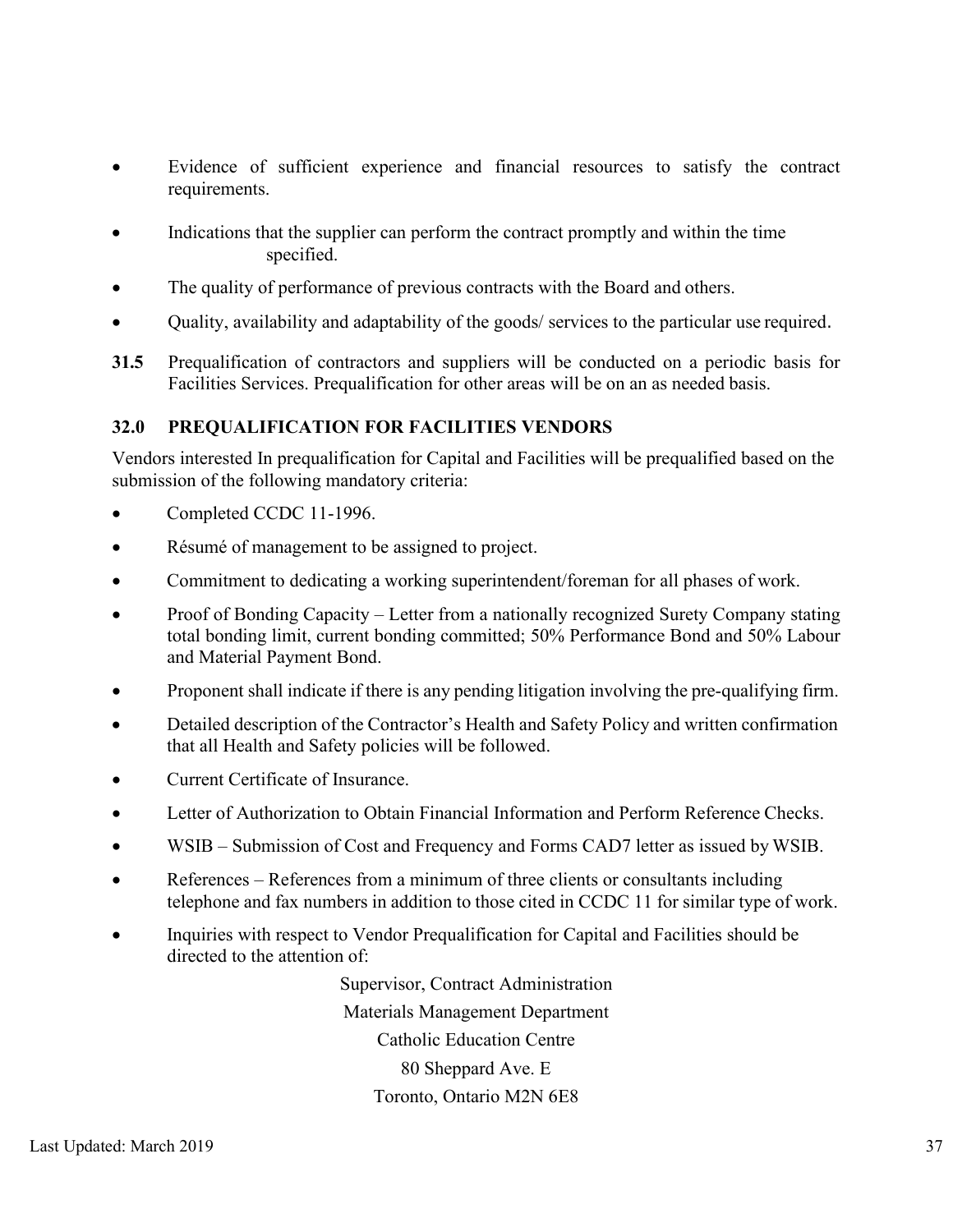**Note**: Prequalification does not create a contractual relation between the Board and a Vendor or result in Approved Vendor status. It simply means that the vendor is qualified to be invited to bid on subsequent procurements.

The Board reserves the right to accept, reject or limit a vendor for prequalification based on established criteria.

The Board also reserves the right to remove vendors from the lists of interested or prequalified bidders due but not limited to:

- Failure or refusal to respond to questions or other information as may be required.
- Failure or refusal to respond to three consecutive bids for commodities of a class furnished.
- Failure or refusal to respond to inquiry as to continued interest.
- Receipt of a written request to be removed from the prequalified list.
- Change in qualifications to the extent that the vendor no longer meets the minimum requirements.
- Failure to successfully perform under a previous purchase order or contract.
- Involvement in dispute or litigation with the Board over the previous five-year period.

#### <span id="page-37-0"></span>**33.0 VENDOR DEFAULT**

- (i) Where a bidder/vendor fails to enter into or complete a contract awarded by the Board, the circumstances of the default shall be reported to the appropriate authority level. The report will recommend a course of action.
- (ii) Where a vendor who has defaulted on a previously awarded Board contract is being considered for award of a contract, the report recommending the contract shall describe the circumstances of the previous default and will recommend a course of action.
- (iii) Where a vendor has defaulted on a previous contract and is subsequently awarded a contract, the contractor will provide the Board with a performance bond, if requested.
- (iv) A vendor who fails to enter into or complete a contract awarded by the Board will be removed from the Board's vendor list for a minimum period of three years and will not be permitted to participate in any tenders, proposals or quotation until successfully reinstated.
- (v) The Board reserves the right to exclude a vendor from participating in the tender process if vendor is involved in a dispute or litigation with the Board.

#### <span id="page-37-1"></span>**34.0 VENDOR/CONTRACTOR EVALUATION**

The Board has developed a vendor/contractor evaluation process to assess and record the performance of prequalified contractors upon project completion of projects in the various capital/renewal/maintenance/operational services within the Facilities Department.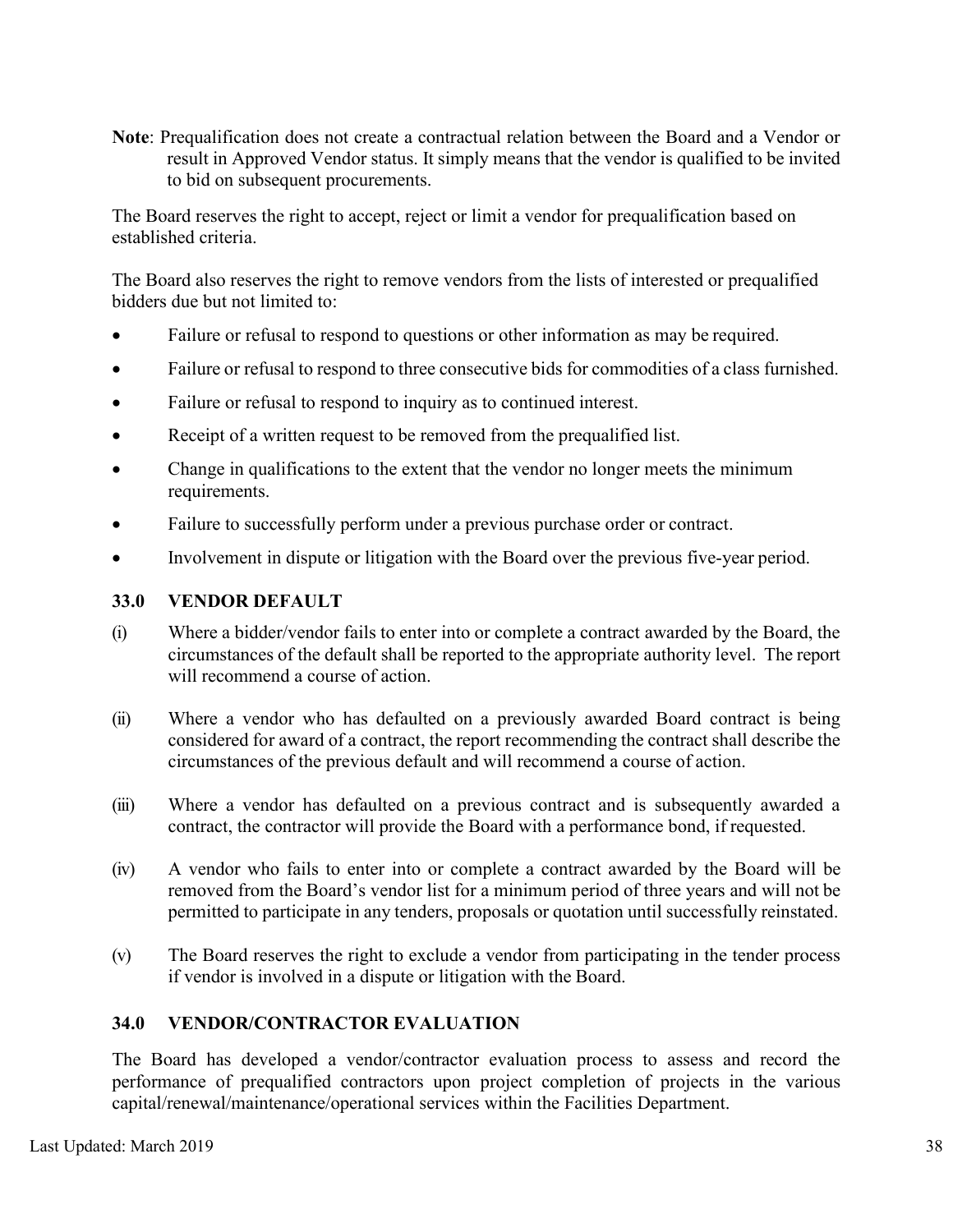The intent of this process is to develop and maintain a high standard of service and performance from contractors engaged by the Board. The performance evaluation would be undertaken by the assigned project supervisor at contract completion and the evaluation must be positive to maintain a vendor's pre-qualification status. The process is also intended to be open to contractor discussion and feedback with respect to the evaluation. This vendor evaluation process will be extended to other business departments where possible.

# <span id="page-38-0"></span>**35.0 FACILITY EVALUATIONS MANAGEMENT COMMITTEE (FEMC)**

As part of the contractor evaluation process, a Facility Evaluations Management Committee (FEMC) has also been be implemented whose primary role will be to review contractor evaluations and maintain a central data database. This group will meet routinely and be responsible to audit the results of all contractor prequalifications and post-contract evaluations undertaken within the Facilities Department. This body would also respond to concerns from facility vendors and provide a forum to whom unsuccessful contractors could appeal at any stage to be reinstated. Final appeals will be reviewed by Director's Council.

This committee will consist of:

- Senior Coordinators of Capital, Renewal/Maintenance and Operations.
- Senior Coordinator of Finance.
- Senior Manager of Business Services.
- Coordinator of Materials Management.
- Supervisor of Contract Administration (chair).

# **a. Vendor Prequalification**

*Prequalification is a non-binding step in the procurement process.* **It does not create any form** of contractual agreement or commitment between the Board and any vendor/contractor. Prequalification is used for projects, which are highly complex, technical, or high value construction projects. A prequalification contains mandatory requirements; however, specific requirements are subject to change and often depend on the nature of the project. Prequalification is designed to identify vendor/contractors who have the necessary resources, experience, ability and skills to undertake specific types of work.

*Prequalification significantly reduces both performance and legal risk in the bid process.* Only those firms who have pre-qualified in advance would be eligible to bid. This helps to speed up evaluation process since the only bids from a prequalified vendor /contractor will be accepted and evaluated.

Requiring prequalification in advance of tendering also avoids the issue of rejection of an open bid where the low bidder is judged by the Board to be not capable or qualified to perform the work. This can result in a bid dispute, the delay of a project and a legal challenge or litigation.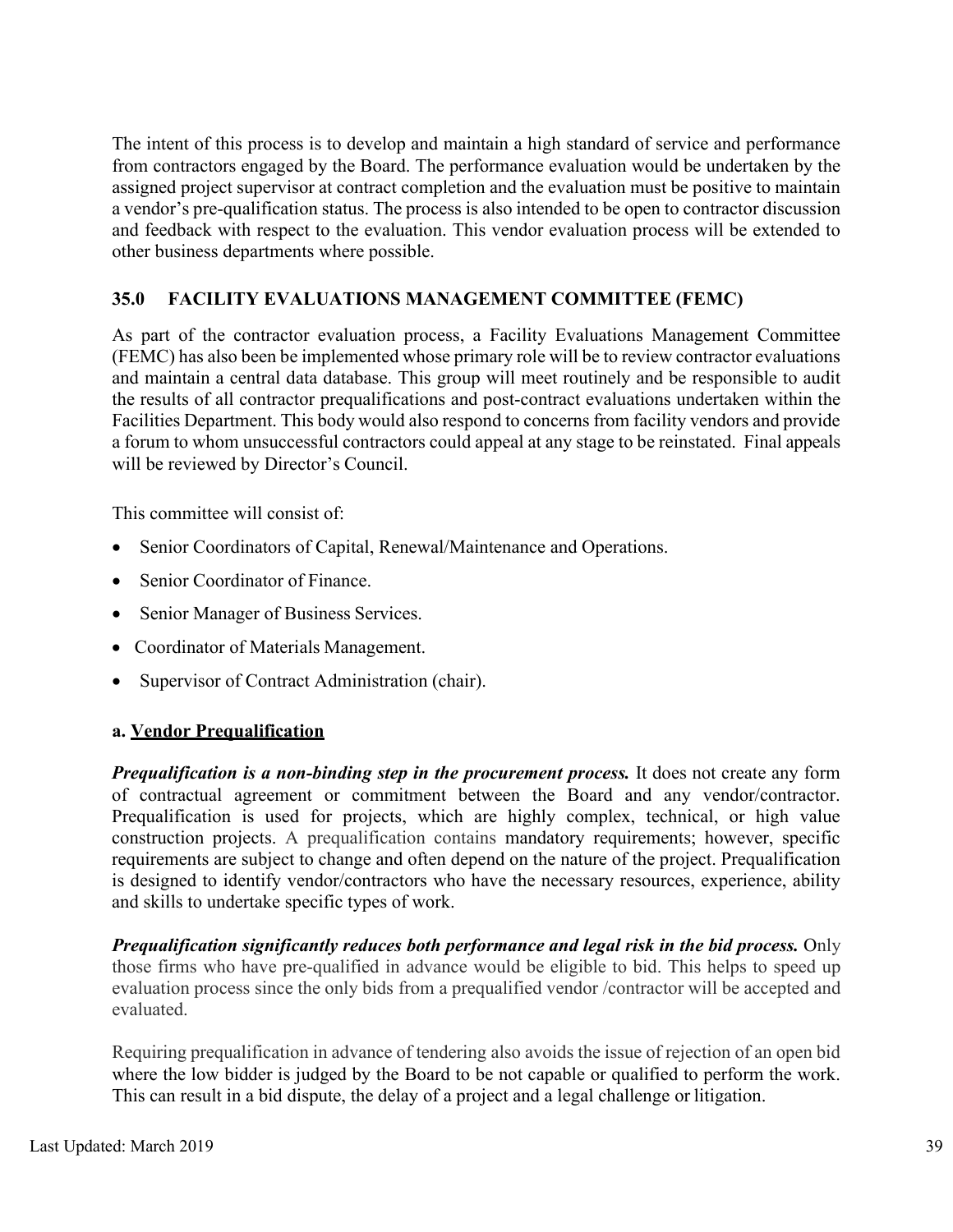A vendor/contractor can be removed from the prequalified list for performance failures, contract default or legal issues. A vendor/contractor would not be permitted to bid for a specific period and would have to reapply for a new prequalification. In the event of a legal dispute or litigation, removal from the vendor list subject to consideration of other projects still in progress.

The TCDSB issues tenders for Capital and Renewal projects only to prequalified general contractors. Prequalification is a best practice to ensure that the quality and skills of the contractor align with the complexity and management requirements of the projects.

# **1. Prequalification Process at TCDSB**

A prequalification process is conducted in an open and transparent manner and will be issued similar to tenders /proposals, will be publicly advertised by way of an electronic tendering network and advertised in other media as appropriate. This is in conformance with the requirements of the BPS Procurement Directive, as outlined in the Purchasing Procedures Manual.

# *TCDSB has an established prequalification evaluation matrix which scores a vendor/contractor for the following:*

- a) Evidence of sufficient experience and financial resources to satisfy the contract requirements
- b) Indications that the supplier can perform the contract promptly and within the time specified
- c) The quality of performance of previous contracts with the Board and others
- d) Quality, availability and adaptability of the goods/ services to the particular use required.

# *For prequalification to bid on Facilities projects, contractors must submit additional documentation as follows:*

- a) Completed CCDC 11-1996
- b) Résumé of management to be assigned to project
- c) Commitment to dedicating a working superintendent/foreman for all phases of work
- d) Proof of Bonding Capacity Letter from a nationally recognized Surety Company stating total bonding limit, current bonding committed; 50% Performance Bond and 50% Labour and Material Payment Bond
- e) Proponent shall indicate if there is any pending litigation involving the pre-qualifying firm
- f) Detailed description of the Contractor's Health and Safety Policy and written confirmation that all Health and Safety policies will be followed
- g) Current Certificate of Insurance
- h) Letter of Authorization to Obtain Financial Information and Perform Reference Checks
- i) WSIB Submission of Cost and Frequency and Forms CAD7 letter as issued by WSIB
- j) References References from a minimum of three clients or consultants including telephone and fax numbers in addition to those cited in CCDC 11 for similar type of work.

# *Prequalification submissions are evaluated and a score is assigned for each vendor/contractor.*

The overall attained score determines success; however, failure to meet a mandatory requirement will result in automatic disqualification. An approved list or roster is then established and those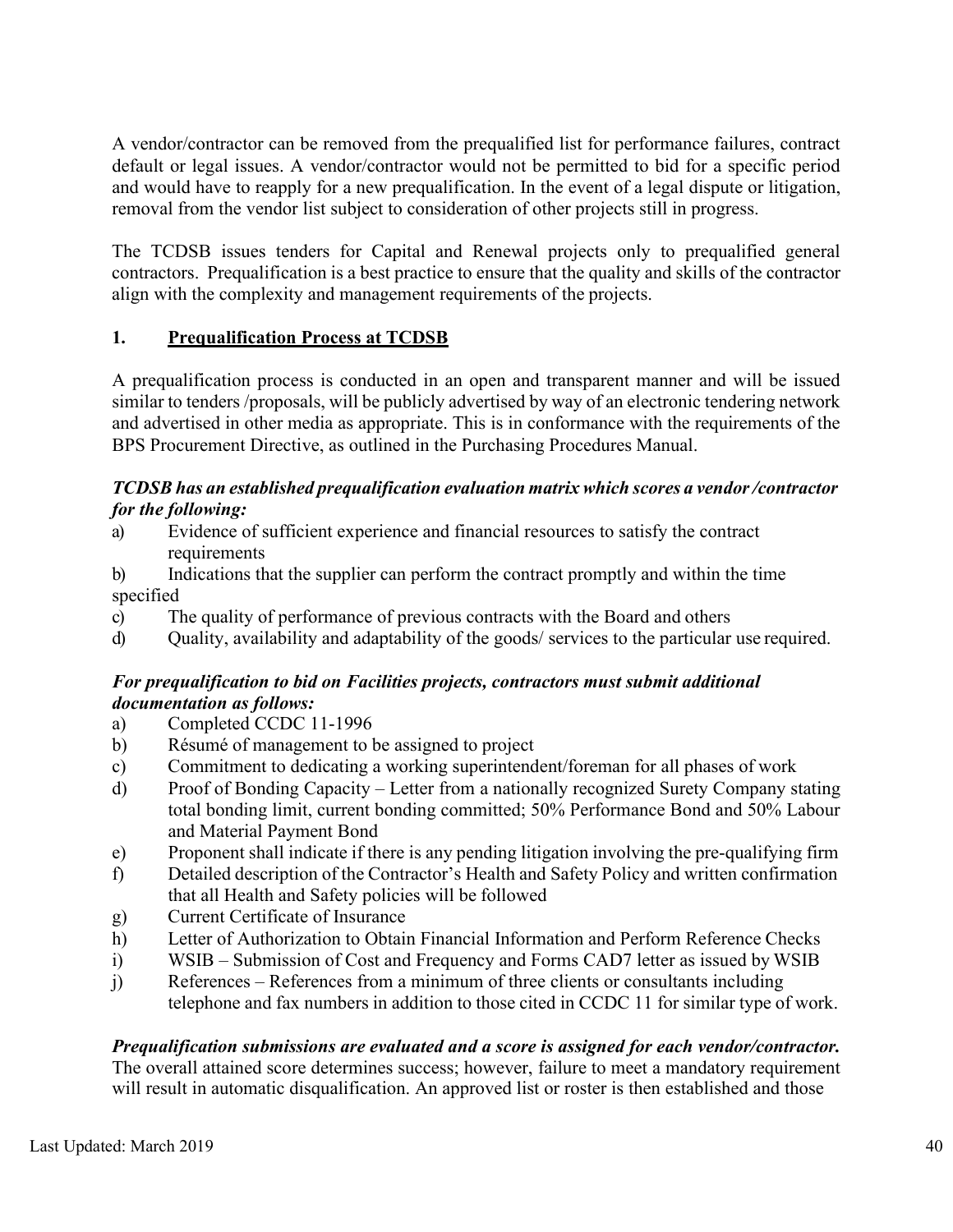on the list will be invited to bid as specific projects go to tender. Since there is no contractual relationship established through prequalification, the Board has the discretion to update existing prequalifications, add vendor /contractors or require additional evaluation criteria at the time of issuing a tender.

*Within the prequalification process, the Board's Purchasing Procedures reserves the right to accept, reject or limit a vendor for prequalification based on established criteria.* The suspension or removal of prequalification status prevents a vendor/contractor participation in an Invitation to Tender and the bid process.

# *The Board also reserves the right to remove vendors from the lists of interested or prequalified bidders due but not limited to:*

- a) Failure or refusal to respond to questions or other information as may be required.
- b) Failure or refusal to respond to three consecutive bids for commodities of a class furnished.
- c) Failure or refusal to respond to an inquiry as to their continued interest.
- d) Receipt of a written request to be removed from the prequalified list.
- e) Change in qualifications to the extent that the vendor no longer meets the minimum requirements.
- f) Failure to successfully perform under a previous purchase order or contract.
- g) Involvement in dispute or litigation with the Board over the previous five-year period.

# **2. Vendor/Contractor Evaluation**

*The Board has developed a vendor/contractor on-line evaluation process*. This process assesses and records the performance of prequalified contractors upon project completion of projects in the various capital/renewal/maintenance/operational services within the Facilities Department.

*The intent of this process is to develop and maintain a high standard of service and performance from contractors engaged by the Board.* The assigned project supervisor at contract completion would undertake the performance evaluation and the evaluation must be positive to maintain a vendor's pre-qualification status. In addition, the process is open to contractor discussion and feedback with respect to the evaluation.

# **3. Facility Evaluations Management Committee (FEMC)**

As part of the contractor evaluation process, a Facility Evaluations Management Committee (FEMC) has also been be implemented whose primary role is to review contractor prequalification status, post-contract evaluations and current contract performance issues. The Committee members are: the Senior Coordinators of Capital, Renewal/Maintenance, Operations; the Senior Coordinator of Finance; the Senior Manager of Business Services; the Coordinator of Materials Management and; the Supervisor of Contract Administration. The current process used to address vendor performance issues is outlined in the attached Appendix A.

# **4. Vendor/Contractor Default**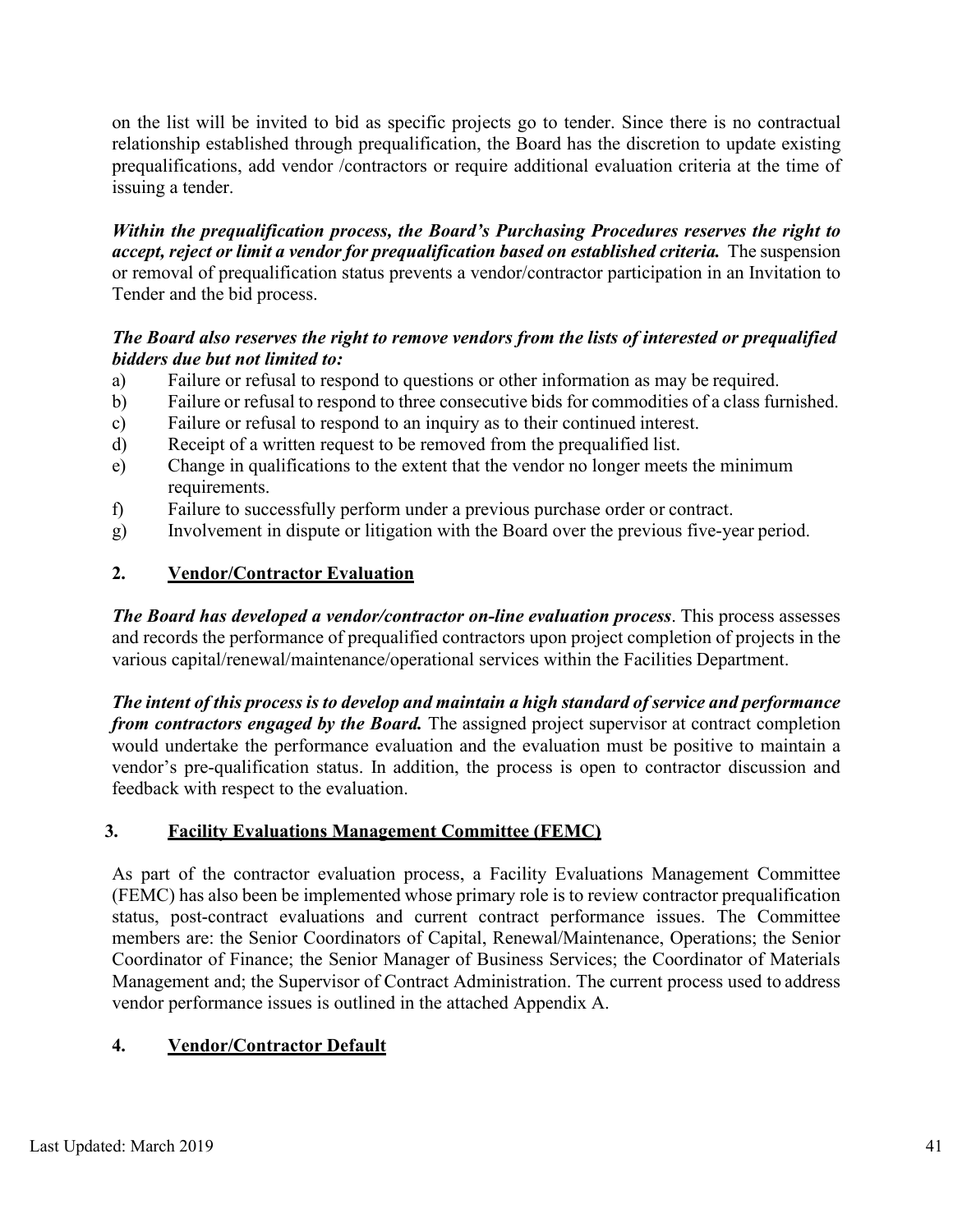It is the Board's expectation that the vendor/contractor's performance conforms to the requirements of the contract administration and accountability. The Board's Purchasing Procedures Manual outlines process for vendor default suspension and litigation:

- 1. Where a bidder/vendor fails to enter into or complete a contract awarded by the Board, the circumstances of the default shall be reported to the appropriate authority level. The report will recommend a course of action.
- 2. Where a vendor who has defaulted on a previously awarded Board contract is being considered for award of a contract, the report recommending the contract shall describe the circumstances of the previous default and will recommend a course of action.
- 3. Where a vendor has defaulted on a previous contract, and subsequently, awarded a contract, the contractor will provide the Board with a performance bond, if requested.
- 4. A vendor who fails to enter into or complete a contract awarded by the Board will be removed from the Board's vendor list for a minimum period of three years and will not be permitted to participate in any tenders, proposals or quotation until successfully reinstated.
- 5. The Board reserves the right to exclude a vendor from participating in the tender process if the vendor is involved in a dispute or litigation with the Board.

# 5. **Vendor Suspension or Removal**

# *The Board's right to remove or suspend a vendor/contractor shall include, but not be limited to, the following:*

- 1. Failure or refusal to respond to three consecutive bids for commodities requested;
- 2. Evidence of false or misleading information included in a bid or proposal submission;
- 3. Evidence of collusion with others other vendors or prospective vendors to restrain competitive bidding;
- 4. Failure to keep the offer firm for the period of time stated on the bid or quotation;
- 5. Failure to accept or complete the contract award;
- 6. Failure to provide a performance/payment bond when required by the bid documents following the award of a contract;
- 7. Failure to complete a service/project in the time specified by the contract or purchase order;
- 8. Failure to conform to contract specifications or delivery requirements;
- 9. Failure to make applicable adjustments or replacement of damaged goods;
- 10. Failure to honour warranties and guarantees on products or services delivered;
- 11. Persistent delivery of goods/services that do not comply with the contract specifications;
- 12. Persistent and documented poor performance or default on previous contracts;
- 13. Failure to maintain prequalified status in good standing;
- 14. Use on a sub contract basis of a suspended vendor/contractor;
- 15. Any violation of applicable laws of the Province or the Federal Government relating to procurement or the goods and/or services provided by the vendor;
- 16. Assignment in Bankruptcy or other evidence of insolvency of the bidder/proponent;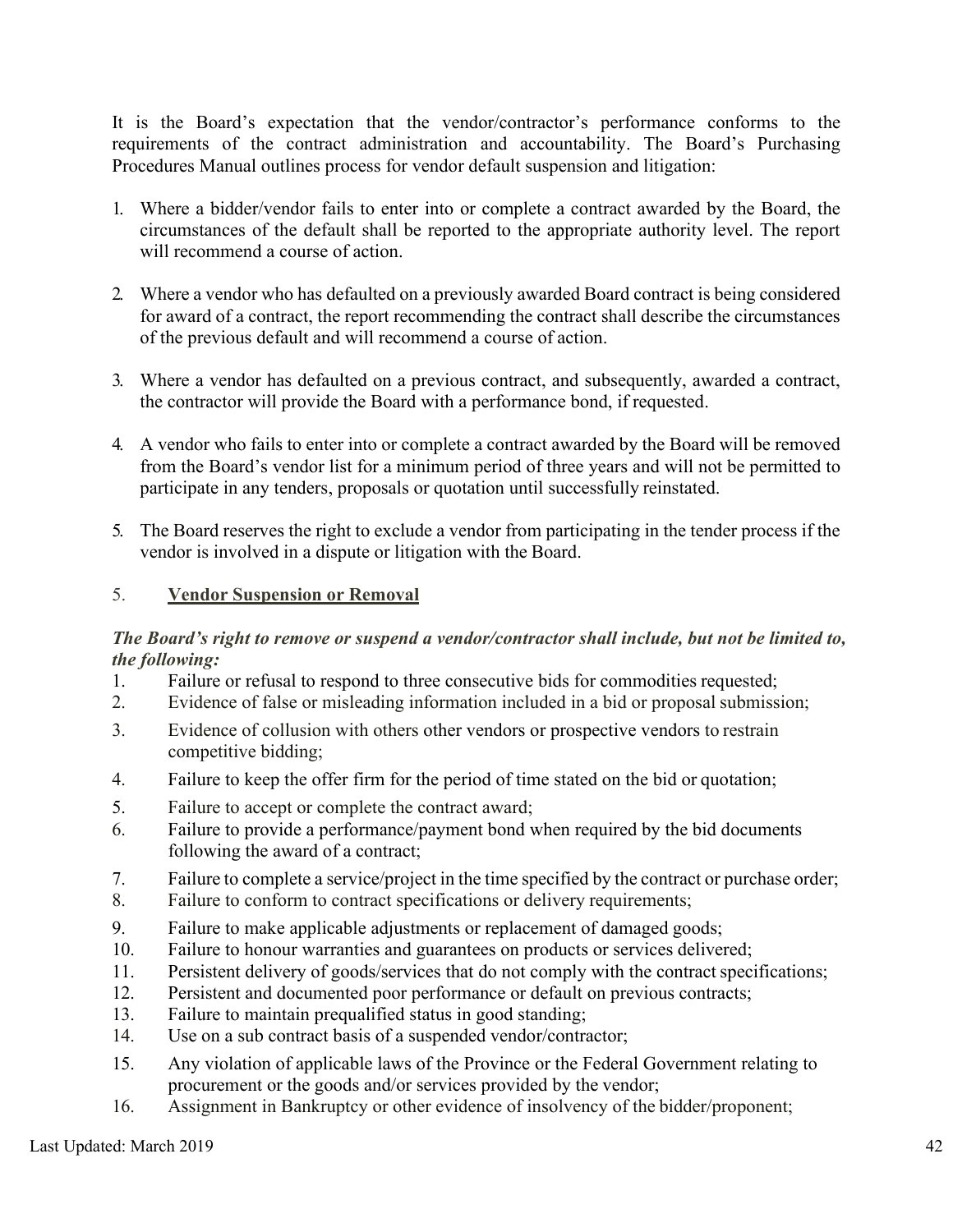17. Involvement in dispute or litigation with the Board over the previous five-year period.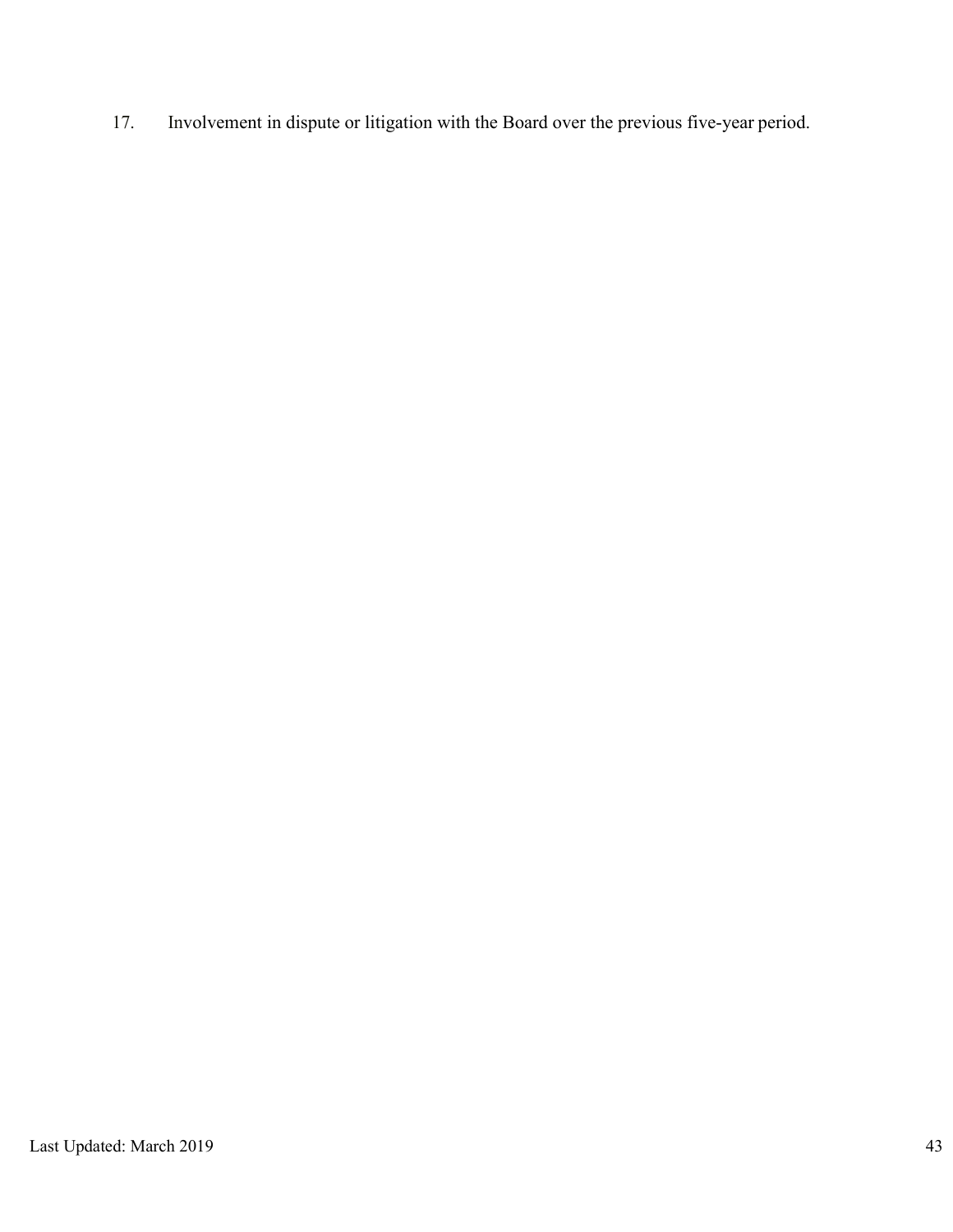# <span id="page-43-0"></span>**SECTION 7 - COMPETITIVE CALL PROCEDURES**

Competitive call procedures for tenders or proposals will be conducted in accordance with the Procurement Directive for the Broader Public Sector. Calls or proposals whose value exceeds \$100,000.00 are subject to the terms and conditions of both the Procurement Directive and CFTA and CETA Trade Agreements. Mandatory requirements for BPS organizations have been incorporated into the Board's Policies and procedures and are reflected throughout this Procedures Manual

# <span id="page-43-1"></span>**36.0 PROCEDURES FOR TENDERS, PROPOSALS AND QUOTATIONS**

Quotations, Tenders and Requests for Proposals will be processed in the following manner:

#### **Issue**

- (i) There will be open competition among qualified bidders however, for particular tenders, proposals or quotations, the Board reserves the right to require prequalification.
- (ii) Tenders shall be advertised via electronic tendering media, via the Board website, orlocal or trade newspapers. These may be used in combination as deemed appropriate.
- (iii) Tenders and quotations may be invited from known interested vendors.
- (iv) Bidders will be allowed up to forty (40) calendar days from the date of issue to the closing date as a response period, as provided in the appropriate trade agreement. Closing date with be a normal business date between Monday and Friday.
- (v) Notwithstanding the above, the minimum tender time may be waived where the Board requires an immediate response.
- (vi) For each tender, request for proposal or request for quotation issued, one staff member will be designated and listed as the sole contact for any inquiries or information.
- (vii) Tenders and all other competitive calls shall include the evaluation criteria and methodology to be used for award of contract.
- (viii) Tenders or Proposals must state at the time of issue, any preferences which will be used in evaluating the bid or response. Preferences will comply with the applicable trade agreements.
- (ix) Tenders and all other competitive calls will be issued with reference to all relevant policies (Purchasing Policy; Conflict of Interest: Employees; Conflict of Interest: Trustees; Acceptance Hospitality and Gifts).

#### **Submissions**

(i) Tenders/Proposals are to be submitted in sealed, addressed envelope, clearly identified as to contents to the location indicated and before the date and time specified.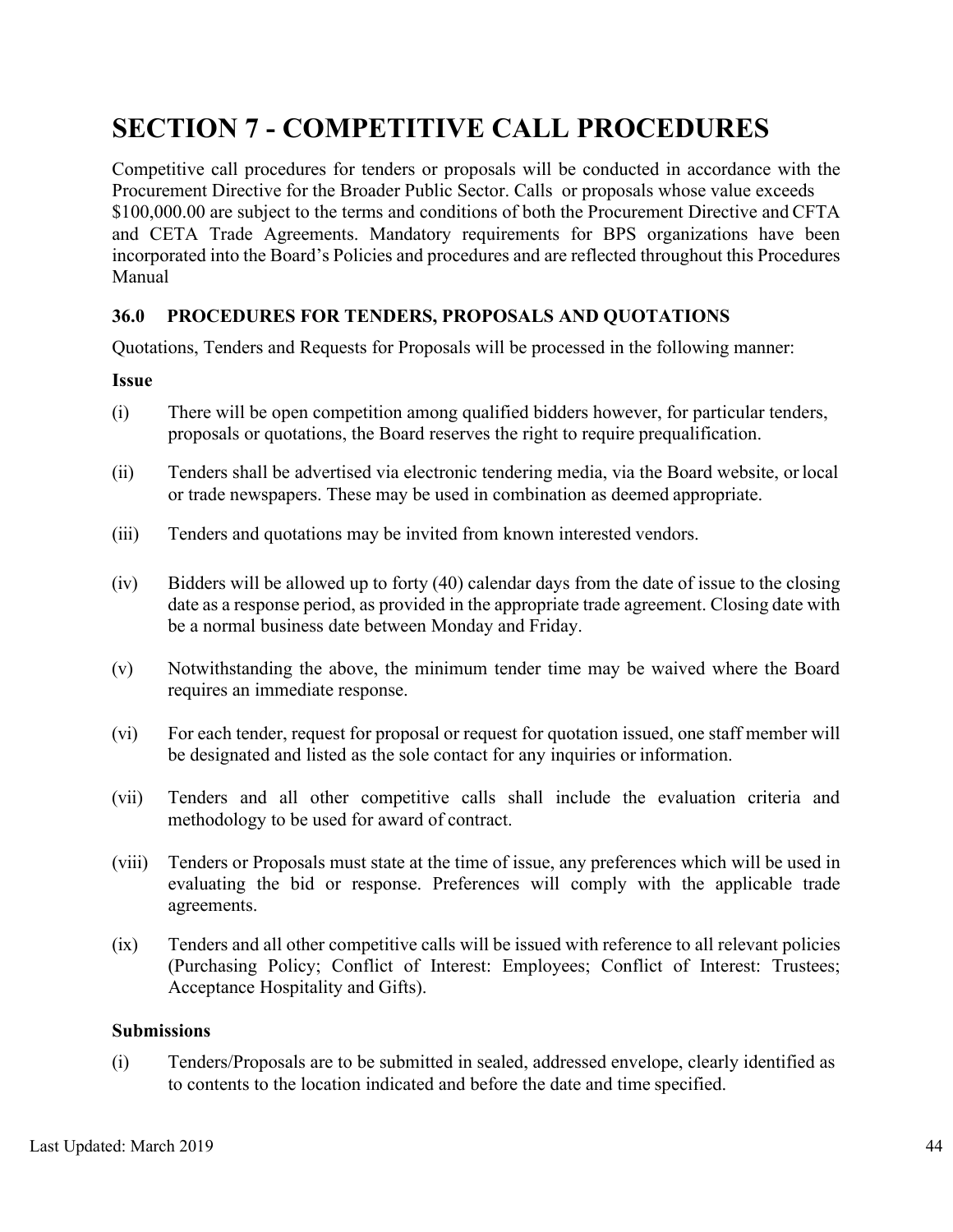- (ii) Bidders are solely responsible for the method and timing of delivery of the Tender to the designated delivery point.
- (iii) Where a Tender Form is provided in the bid package, it must be completed as instructed. Tender Form must be signed by an official empowered to bind. Incorporated companies shall affix their corporate seal under the hand of their proper Officers.
- (iv) Tender responses which contain qualifications or conditions; are incomplete; or are improperly prepared, may be considered at the discretion of the Board.
- (v) Tender shall be open for acceptance by the Board and irrevocable by the Bidder for the tender validity period (usually will be for a period of sixty (60)) from the date the Tender closes.
- (vi) Sealed Tenders will be date and time stamped upon receipt.
- (vii) Late tenders shall be returned unopened to the vendor.
- (viii) Tenders and Quotations for goods or services of up to \$50,000 in value may be received at the Board offices via electronic transmission of data (facsimile) at the Board's discretion.
- (ix) The Board reserves the right to disqualify bids not submitted in strict accordance with the requirements of the Bid Documents.
- (x) The Board reserves the right to accept or reject, all or in part, any or all bids, quotations and tenders submitted by suppliers in accordance with the terms and conditions of the bid and the Board policies and procedures.
- (xi) A minimum of three (3) competitive bids will be obtained where possible.
- (xii) The Board reserves the right to cancel and reissue a tender or proposal if only one response is received.

#### **Opening**

- (i) A public opening of tender submissions will take place as soon as possible after the closing time however, the Board does reserve the right to open responses in private.
- (ii) After the time specified, bids will be opened and read aloud however, in certain circumstances the Board may choose to read out only the names of the responding vendors.
- (iii) Tenders of \$50,000 or less shall be opened, initialed and dated by a representative of the Materials Management Department and the originating department.
- (iv) Tenders in excess of \$50,000 shall be initialed and dated by the members of the tender opening committee.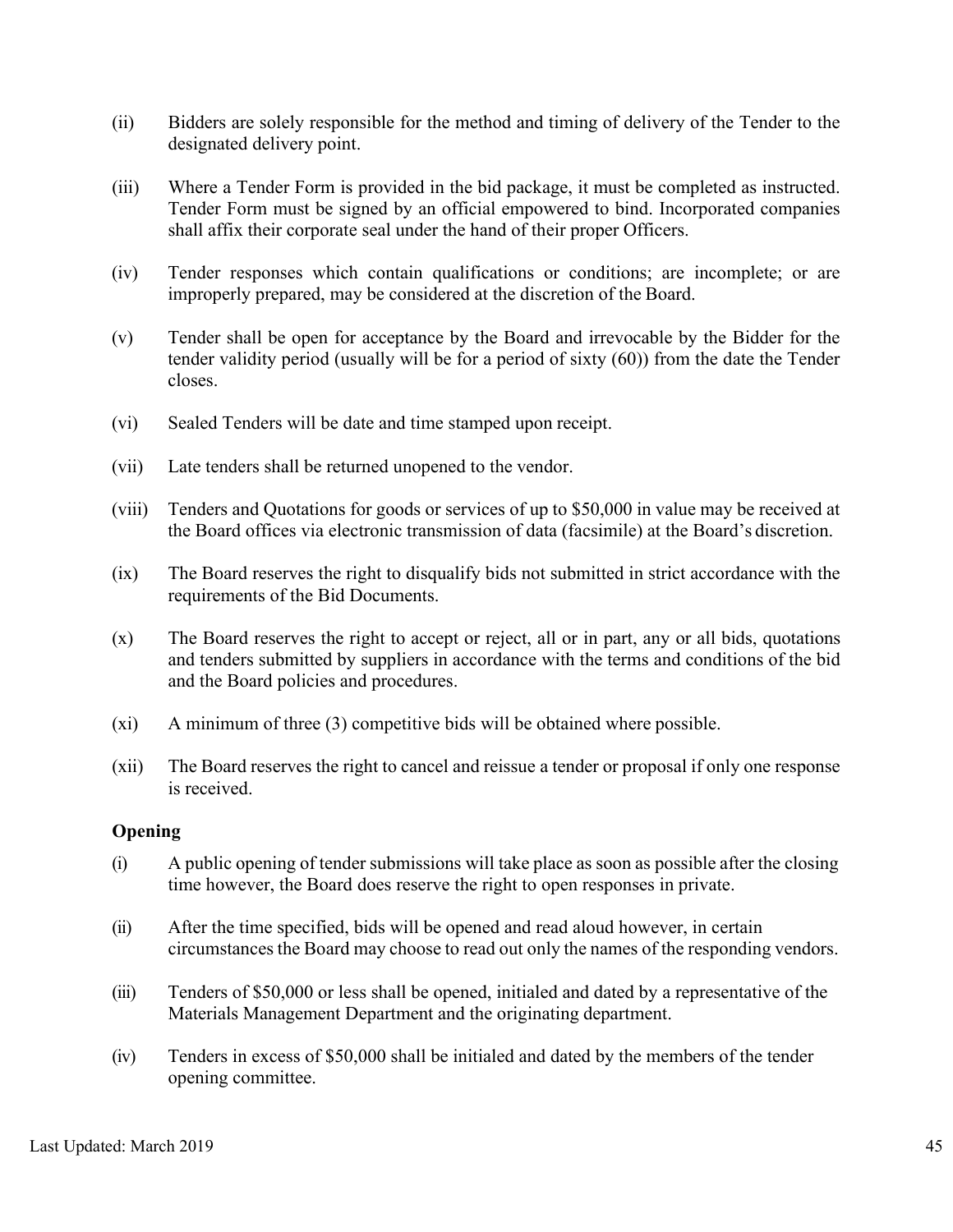- (v) Tenders without the proper bid security, if required, will be disqualified.
- (vi) The Board reserves the right to accept a bid which, in the Board's discretion, is substantially compliant.
- (vii) The tender opening committee will be composed of:
	- Coordinator Materials Management (chair).
	- Senior Coordinator of Finance.
	- Senior Manager Business Services.
	- Supervisor of Contract Administration.
	- A Department Representative as necessary.

#### **Evaluation**

An evaluation team will be established to review all bids/responses. Composition of the team will vary depending on the nature of the procurement however each team will have a minimum of 3 members of whom at least one representative will be a Business Services representative.

All discussions are confidential and may not be disclosed outside of evaluation meetings. It should be noted that that notes, correspondence and other documentation may be subject to disclosure at the conclusion of an award through in either an FOI request or in the event of litigation.

#### **Duties of the Evaluation Team**

- (i) Team members have a duty of care to ensure a fair and impartial evaluation which will result in a factual and defensible award.
- (ii) Team members may consider only compliant bids/proposals that have met all mandatory requirements.
- (iii) Team members may consider alternatives only if previously requested.
- (iv) Team members must be familiar with the Board's Conflict of Interest.
- (v) Team members must be free of any conflict and must sign a conflict of interest declaration.
- (vi) Team members must sign a confidentiality and non disclosure agreement.
- (vii) Team members must not divulge information arising from the evaluation.
- (viii) Evaluation team members must complete individual scoring matrix.
- (ix) Documentation will be retained for a period of seven (7) years.

Evaluation will be based on but not limited to:

- (i) The conformity of the bid/proposal as outlined within the Instructions to Bidders/Proponents.
- (ii) The extent to which the bid/proposal meets all mandatory requirements of the solicitation.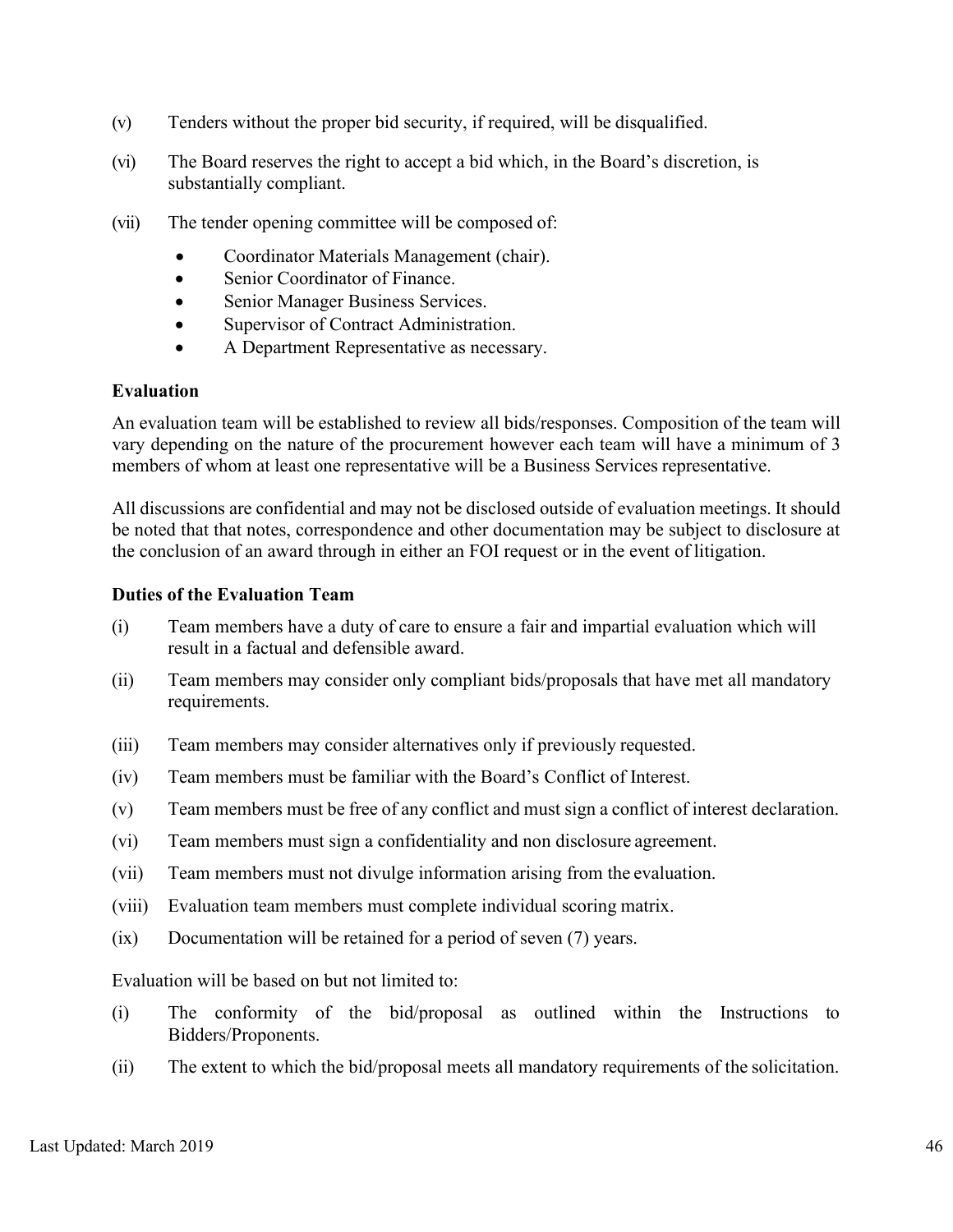- (iii) Deemed capabilities, understanding of the requirements, integrity, reliability, and financial stability of the supplier to meet the requirements of the Board.
- (iv) The aggregate score of all of the evaluation criteria listed including price.
- (v) The method to resolve a tied situation is to be determined in advance and will be detailed in the procurement document.

#### **Award**

- (i) The Board reserves the right to award the Contract to the bidder who has submitted the bid which, in the Board's sole discretion, provides the best value to the Board based on the criteria described in the Bid Documents.
- (ii) Should the Board receive no compliant bids, the Board, in its discretion, may re-bid the project or may negotiate a contract for the whole or any part of the project with a bidder who has submitted a non-compliant bid.
- (iii) The Board will award the contract to the bidder who has submitted a bid or proposal that is most acceptable in light of a number of factors such as credibility, contract terms, service and cost and overall highest score.
- (iv) The award will be given to the lowest bidder except where the best interests of the Board are served by accepting other than the lowest price.
- (v) The Board shall not be obliged to accept the lowest or any tender and reserves the right to accept, or reject any tender received, or to re-tender the project.

#### **Debriefing**

- (i) Unsuccessful bidders may request a debriefing meeting with the designated bid coordinator via email within 60 days immediately following the award date.
- (ii) The purpose of a debriefing session, following the awarding of a contract, is to provide a vendor with an opportunity to discuss the submission and ask any questions that may help them to understand the tender /proposal process and the award decision. This may also assist in their preparation of future bid/responses.

#### **Dispute**

(i) In the event a dispute arises which cannot be resolved by the parties in connection with the bid process including, without limitation, a dispute concerning the existence of the "bid contract" or a breach of the "bid contract", or a dispute as to whether the bid of any bidder was submitted on time or whether a bid is compliant, the Board, in its unqualified subjective discretion, may refer the dispute to a confidential arbitration before a single arbitrator with knowledge of procurement/bidding law and practice at Toronto, Ontario pursuant to the *Arbitration Act, 1991*, as amended. In the event that the Board refers the dispute to arbitration, the bidder agrees that it is bound to arbitrate such dispute with the Board. Unless the Board shall refer such dispute to arbitration, there shall be no arbitration of such dispute.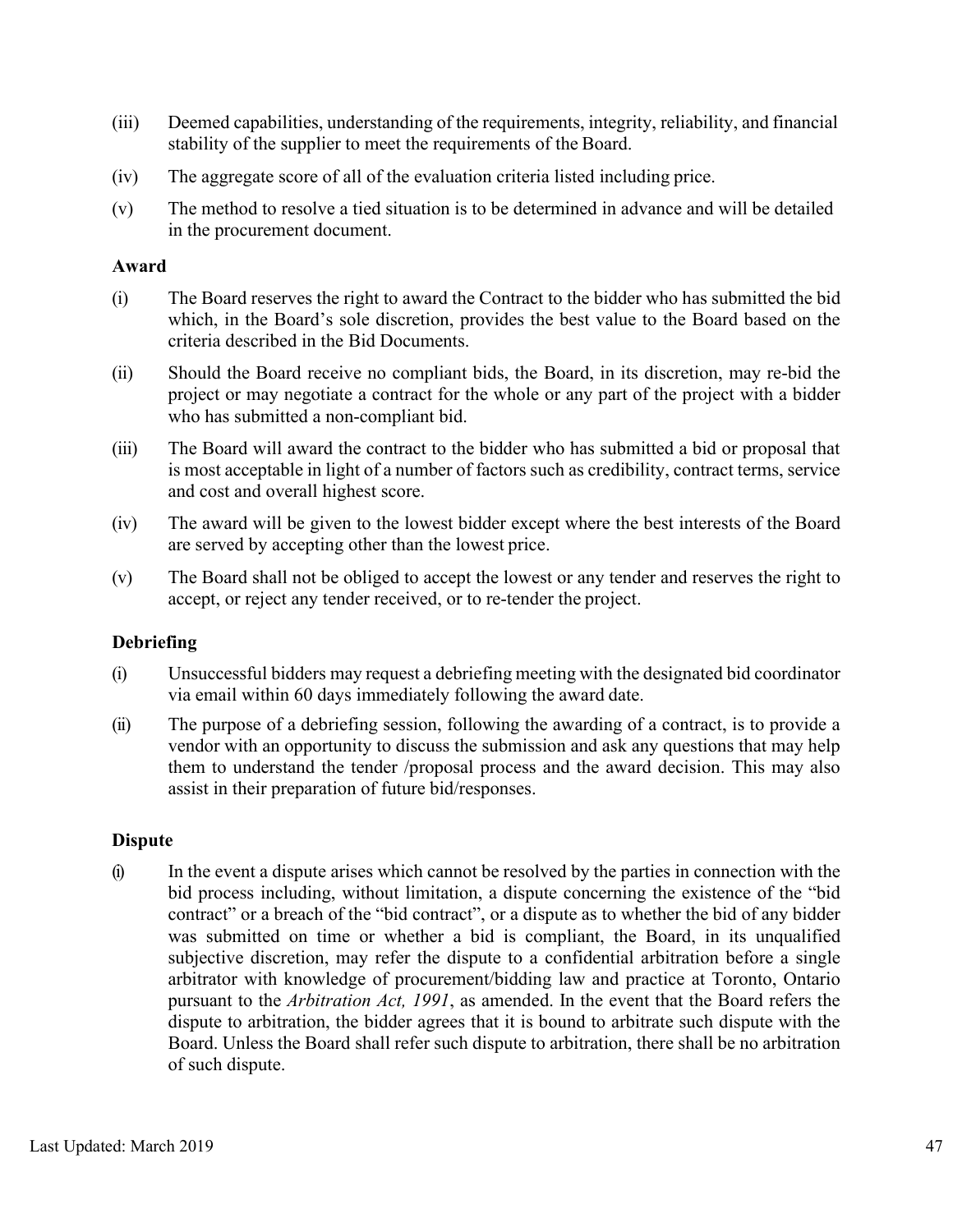- (ii) In the event the Board refers a dispute to arbitration, the parties to the arbitration shall exchange brief statements of their respective positions on the dispute, together with the relevant documents, and submit to an arbitration hearing which shall last no longer than two days, subject to the discretion of the arbitrator to increase such time.
- (iii) In the event either or both parties decline to refer the dispute to arbitration, either party may at its discretion, refer such matter to a court of competent jurisdiction.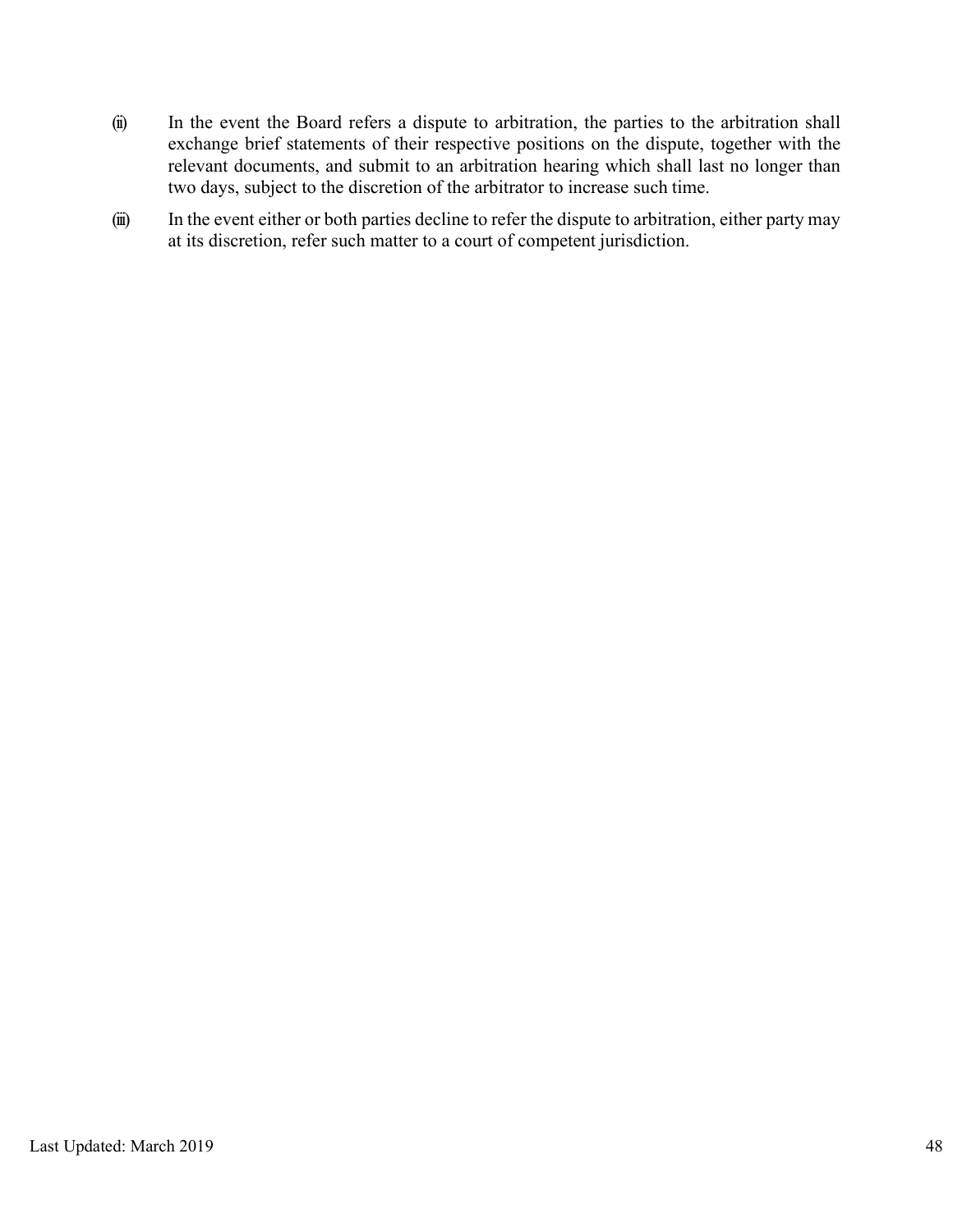# <span id="page-48-0"></span>**SECTION 8 - MISCELLANEOUS**

# <span id="page-48-1"></span>**37.0 UNIT PRICE TENDERS**

**37.1** Tenders for unit prices are issued for goods or services which the Board requires on a regular basis to facilitate lower value purchases or expedite routine repairs throughout the course of the budget year. Goods cover a range of classroom consumable or instructional materials such as office supplies, paper supplies, musical instruments and peripherals. Services cover a range of requirements such as glazing, lawn maintenance, snow removal, fencing, asphalt, flooring, painting, drapery etc., typically utilize unit prices.

#### **37.2 Conditions Governing the Use of Unit Prices:**

- (i) Unit price tenders may be used when the overall scope of work or cumulative spend on a location by location basis, is less than \$25,000.00. Projects whose value exceeds \$25,000.00 must be tendered separately.
- (ii) All Tenders/quotations issued for securing unit prices must indicate that a separate tender/quotation will be issued for any individual projects that exceed \$25,000.00 in value.
- (iii) Unit prices may not be used where the overall quantity or scope of work has been divided or in any other manner arranged so that the price or value of the goods/services is artificially reduced to circumvent the \$25,000.00 limit cited.

#### <span id="page-48-2"></span>**38.0 SCHOOL FUNDED PURCHASES**

- (i) All expenditures for goods and services for schools or departments, regardless of the revenue source – including school raised funds, or CSAC donations – must be approved for meeting TCDSB standards and specifications as outlined below:
- (ii) In the case of any School or department facility related type of acquisition or improvement, the Superintendent of Planning and Facilities (or designate) must approve of the intended project and proposed award of a contract based on the Board's standard procurement requirements (generally minimum 3 bidders).
- (iii) In the case of any other school or department goods/services acquisitions, the Coordinator of Materials Management must approve the proposed specifications and award of a contract based on the Board standard procurement requirements.
- (iv) The Coordinator will consult with appropriate department specialists to ensure Board standards/specifications are applied (e.g. computer technology, furniture and equipment etc.).
- (v) In both of the above instances, a STANDARDS SPECIFICATIONS SIGN OFF FORM which is included in the section must be completed prior to the commencement of any procurement activity.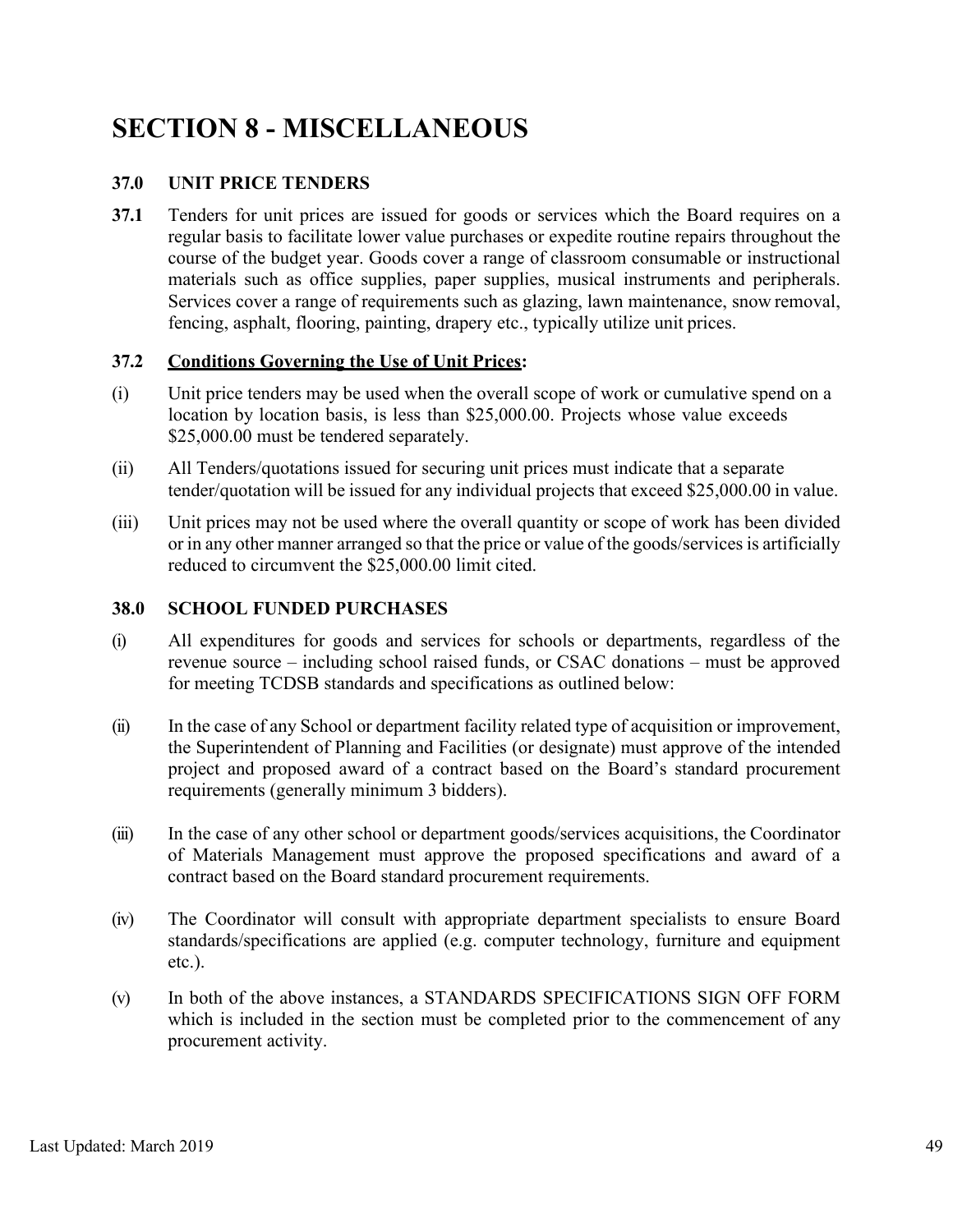#### **The Purchasing/Materials Evaluation and Approval Committee may be requested to review the project expenditure if it is not approved.**

#### **Modifications/Acquisitions Conformity to TCDSB Standards and Specifications**

All expenditures for goods and services for schools or departments, regardless of the revenue source – including school raised funds, or CSAC donations – must be approved for meeting TCDSB standards and specifications as outlined below:

All expenditures for goods and services for schools or departments, regardless of the revenue source – including school raised funds, or CSAC donations – must be approved for meeting TCDSB standards and specifications as outlined below:

- (i) In the case of any School or department facility expenditures, the appropriate Senior Coordinator must sign off on the expenditure and/or the awarding of a contract based on the Board purchasing policy requirements (generally minimum 3 bidders).
- (ii) In the case of any other school or department goods/services acquisitions the Coordinator of Materials Management must sign off on the expenditure and/or the awarding of a contract based on the Board Purchasing Policy requirements. The Coordinator will consult with appropriate department specialists to ensure Board standards/specifications are applied (e.g. computer technology, furniture and equipment etc.).
- (iii) In both of the above instances, the Purchasing/Materials Evaluation and Approval Committee may be requested to review the project expenditure if it is not approved.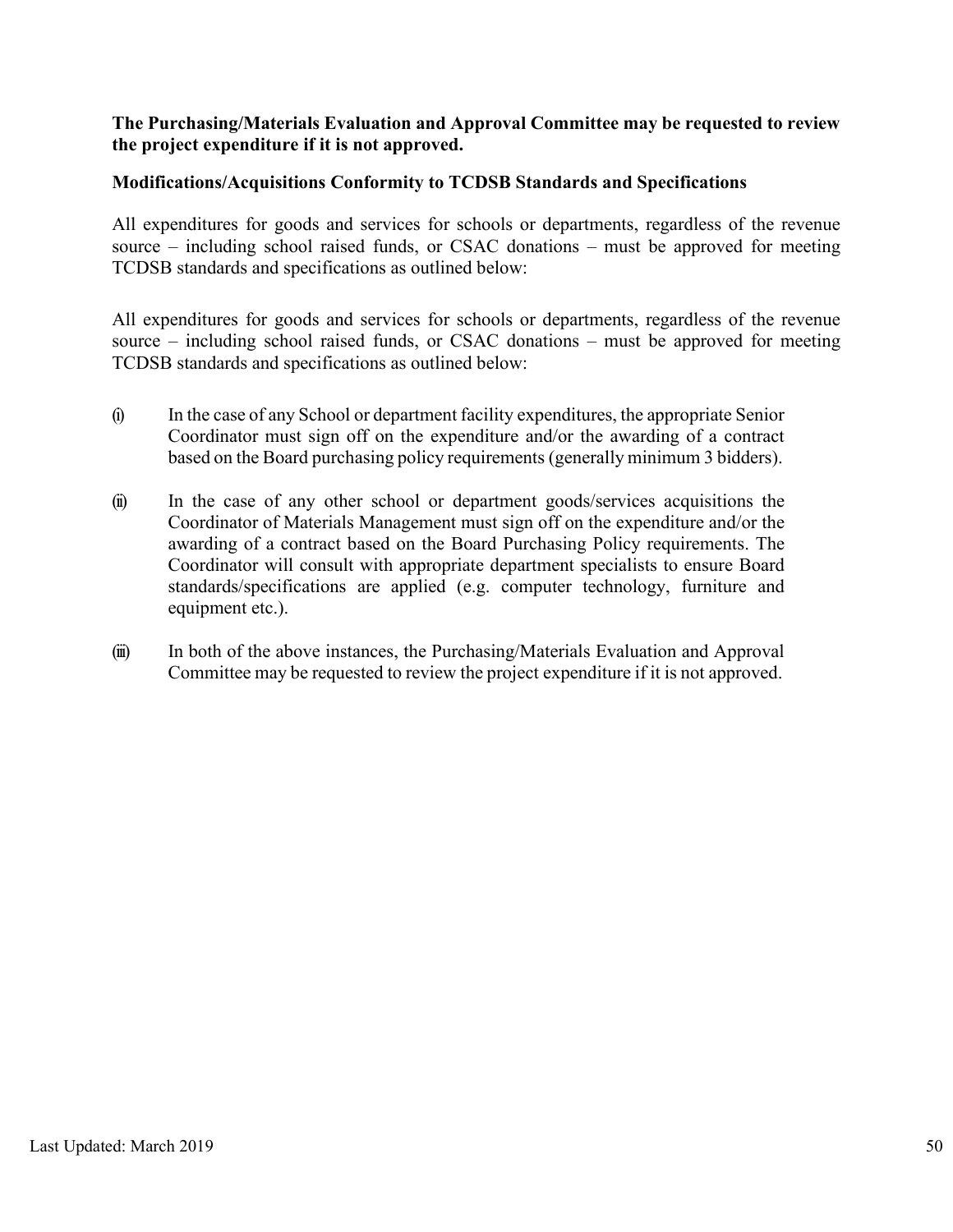# <span id="page-50-0"></span>**39.0 PROCEDURES FOR EXTERNALLY FUNDED FACILITY APPROVAL:**

This procedure is divided into Facility and non-Facility school funded procurement.

#### **Facility School Funded Procurement:**

When a school funded will affect any aspect of the physical design,layout or operation of the school facility, the procurement process funded by third parties is required to follow the same process as the renewal procurement. An initial step involves communication with the school's Service Quality Supervisor (SQS) to determine the feasibility of the proposed project. If the determination to proceed is made the request will be forwarded to the appropriate renewal staff. Funds must be received at the Board before any process begins.

The procurement process for obtaining an appropriate vendor is the same as for renewal vendors:

- A procurement for both consultant appointment and project tendering shall be conducted according to approved policy and procedures.
- A report is required for any award of consultant, contractor or other project costs.
- A project contingency is established for any changes to the values in the project cost items budget.
- The change order directive should be followed for contract and consultant contracts as well.
- Access to the project contingency for other elements for cost overruns will be determined prior to award of contract.
- The reports for contract award are provided to ADC for approval even though they are non-Board funded. Any additions/changes to a property must follow the construction lien act and the facility approval processes in place.

The award of segments within the project budget for contractor, consultant and other costs follow the award of contract limits for capital and renewal where a total project budget is less than \$50,000.

Budgets for the above projects are set up by Finance with:

i) an approved award report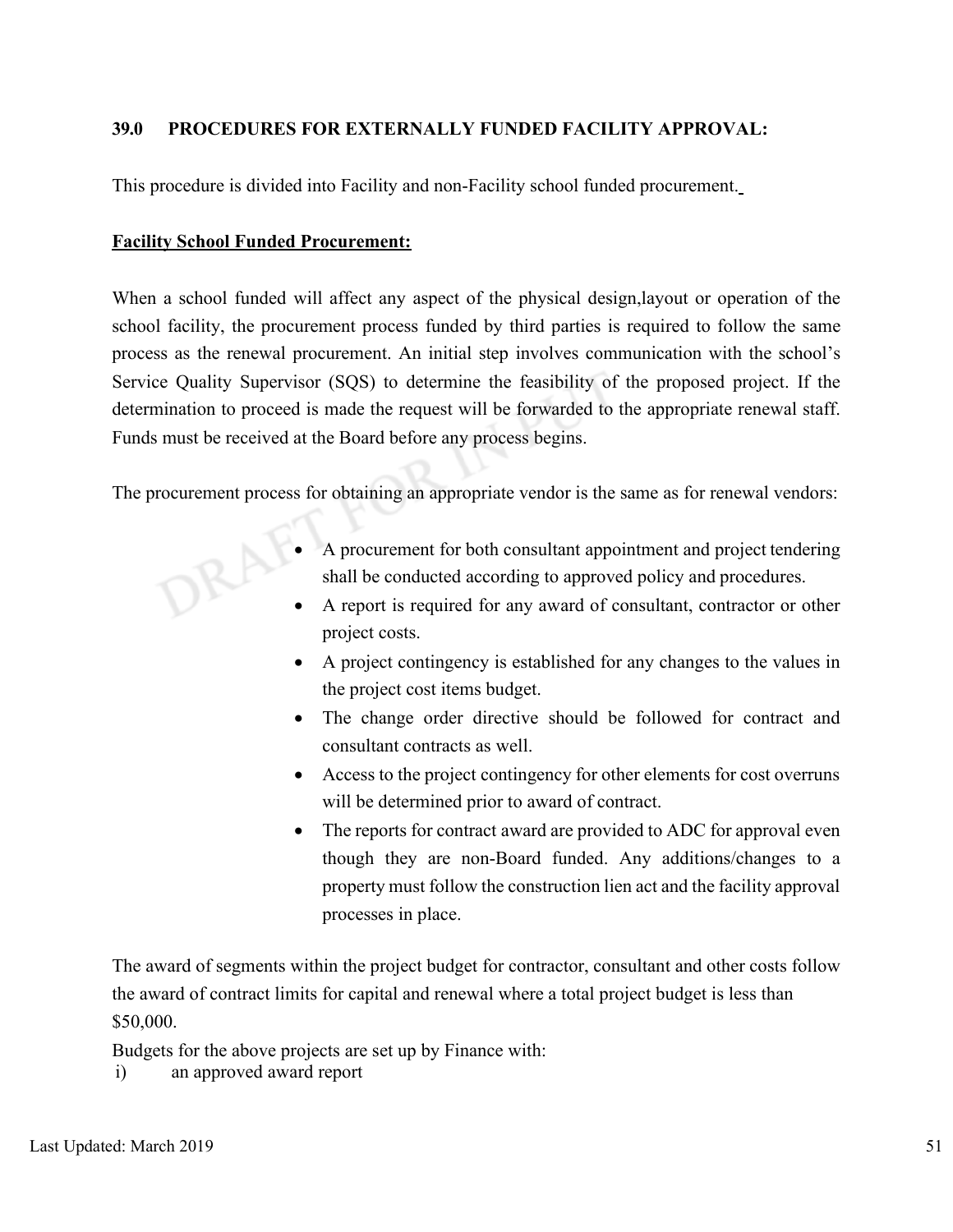ii) confirmation of receipt of funds from funder. The receipt of funds is attached to the purchase requisition. Please note that a cheque is required for CSAC funded projects as monies cannot be transferred from the block budget or CSAC accounts.

#### **Non-Facility School Funded Procurement**

#### **STANDARD SPECIFICATION FORM**

1. Goods/Services Purchase (Please describe project; purchase or contract)

| Projected<br>Dollar Value<br>Expenditure |                                                                    |                  |
|------------------------------------------|--------------------------------------------------------------------|------------------|
| Revenue Source:                          | Cost Centre:                                                       | $G/L$ Account #: |
| Other Source:                            |                                                                    |                  |
|                                          |                                                                    |                  |
|                                          | School Principal (<\$5,000) and/or Supervisory Officer (>\$5,001): |                  |

# **Coordinator of Materials Management:**

Signature Date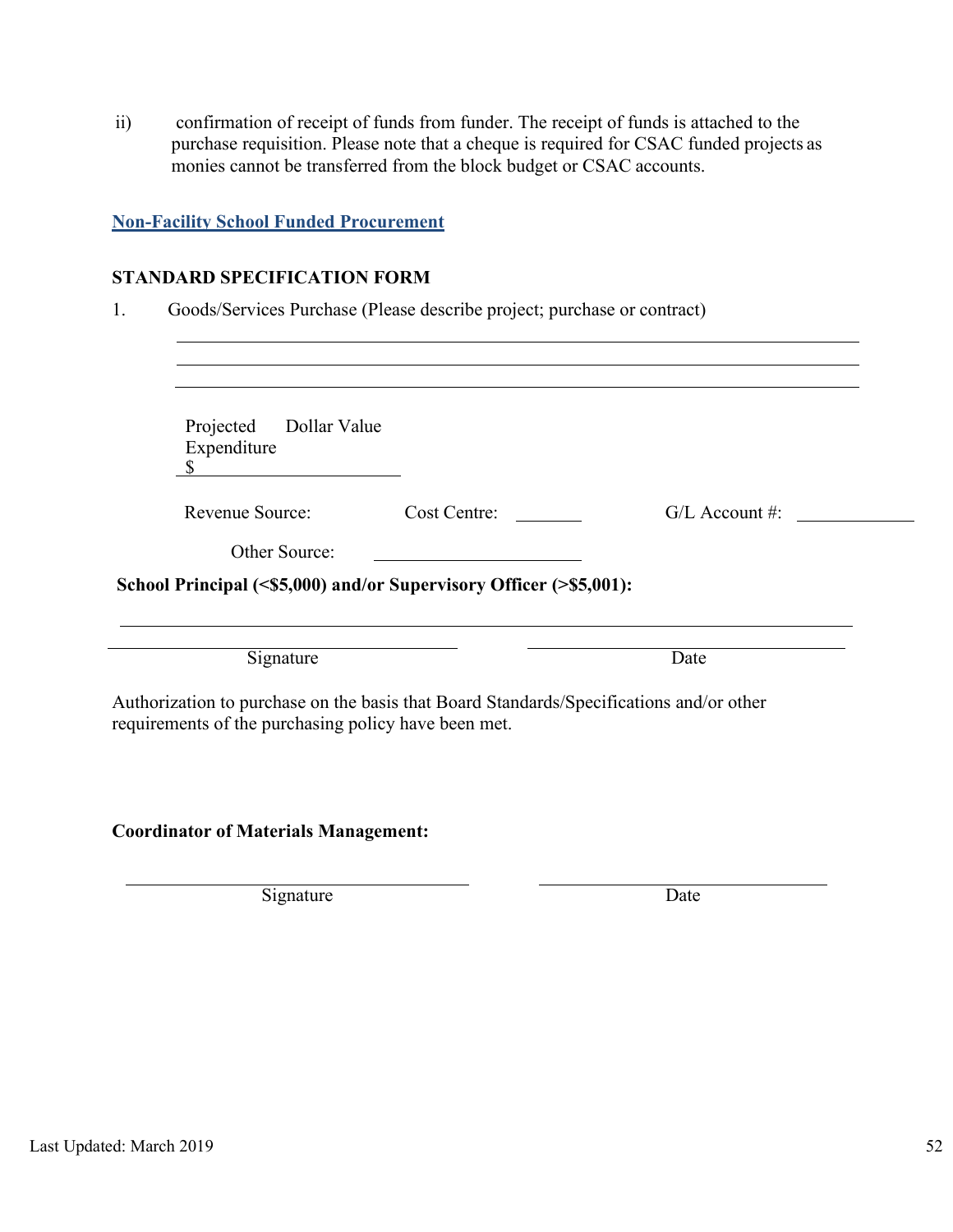# <span id="page-52-0"></span>**SECTION 9 - LEGISLATIVE REQUIREMENTS THAT IMPACT PROCUREMENT ACTIVITIES**

# <span id="page-52-1"></span>**40.0 THE EDUCATION ACT, SECTION 217**

The Education Act section 217 prohibits Board employees from selling, books, learning materials, supplies or equipment to any school board or a pupil enrolled in a school board. An exception exists for an employee as an author receiving a royalty.

In addition an outside organization is prohibited from employing either directly or indirectly, a school board employee to sell books, learning materials, supplies or equipment to any school board or a pupil enrolled in a school board.

**[217. \(](http://www.e-laws.gov.on.ca/html/statutes/french/elaws_statutes_90e02_f.htm#s217s1)**1) Promotion or sale of books, etc., by employees of board or Ministry to board, pupil, etc., prohibited.

> No teacher, supervisory officer or other employee of a board or of the Ministry shall, for compensation of any kind other than his or her salary as such employee, promote, offer for sale or sell, directly or indirectly, any book or other teaching or learning materials, equipment, furniture, stationery or other article to any board, provincial school or teachers' college, or to any pupil enrolled therein. R.S.O. 1990, c. E.2, s. 217 (1).

217. [\(2\)](http://www.e-laws.gov.on.ca/html/statutes/french/elaws_statutes_90e02_f.htm#s217s2) Exception for authors

Subsection (1) does not apply to a teacher, supervisory officer or any other employee in respect of a book or other teaching or learning materials of which he or she is an author where the only compensation that he or she receives in respect thereof is a fee or royalty thereon. R.S.O. 1990, c. E.2, s. 217 (2).

**217.** [\(3\)](http://www.e-laws.gov.on.ca/html/statutes/french/elaws_statutes_90e02_f.htm#s217s2) Employment of employee of board or Ministry to promote sale of books, etc., to board, pupil, etc., prohibited.

No person or organization or agent thereof shall employ a teacher, supervisory officer or other employee of a board or of the Ministry to promote, offer forsale or sell, directly or indirectly, any book or other teaching or learning materials, equipment, furniture, stationery or other article to any board, provincial school or teachers' college, or to any pupil enrolled therein, or shall, directly or indirectly, give or pay compensation to any such teacher, supervisory officer or employee for such purpose. R.S.O. 1990, c. E.2, s. 217 (3).

# **217.** [\(4\)](http://www.e-laws.gov.on.ca/html/statutes/french/elaws_statutes_90e02_f.htm#s217s2) Penalty

Every person who contravenes any provision of subsection (1) or (3) is guilty of an offence and on conviction is liable to a fine of not more than \$1,000. R.S.O. 1990, c. E.2, s. 217 (4).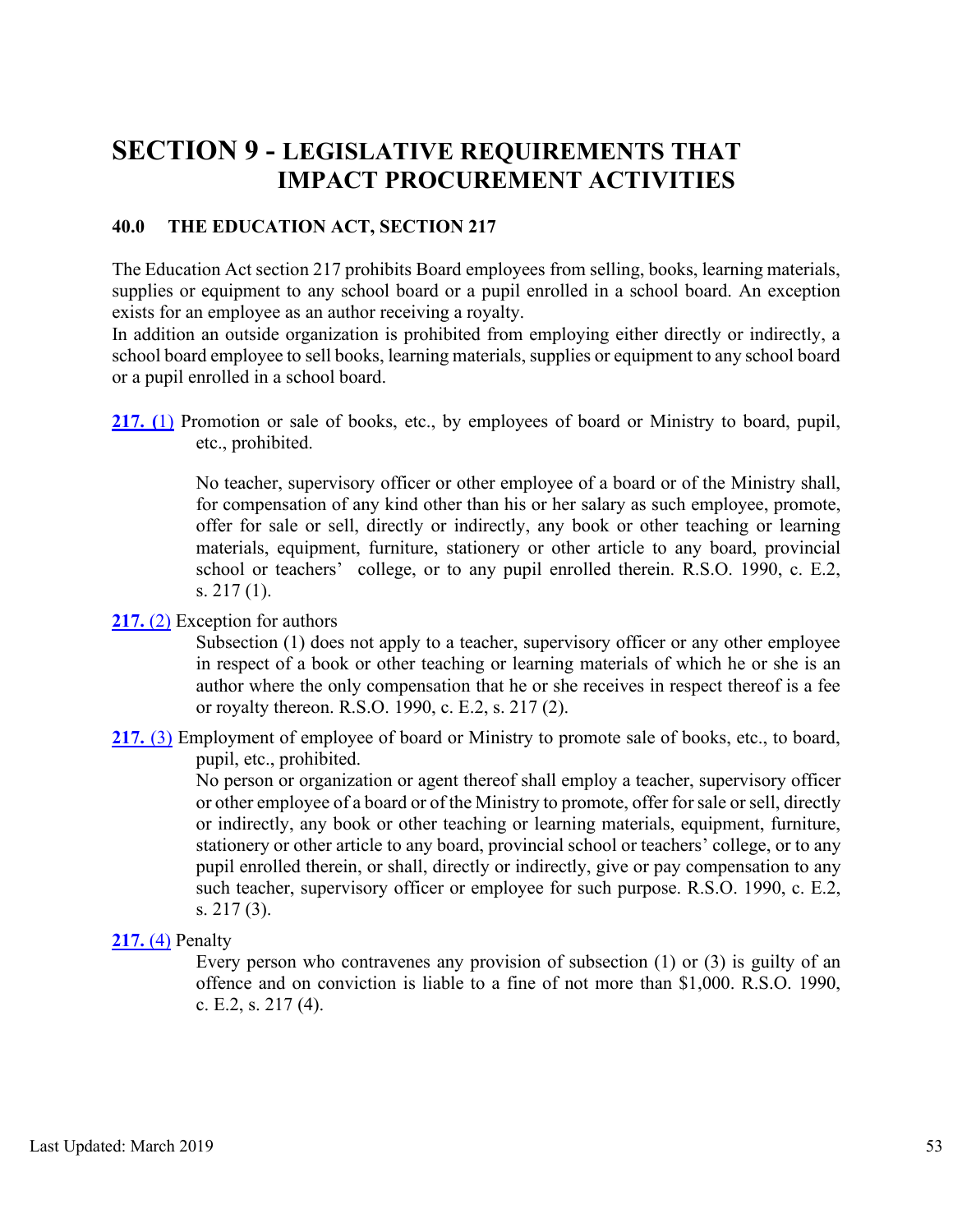# **40. The Trade Agreements**

- **40.1 Comprehensive and Economic Trade Agreement (CETA)** CETA is a free trade agreement between Canada, the European Union and its Member States. Thresholds: goods/services **\$340,600**; construction **\$8,500,000**
- **40.2 The Canadian Free Trade Agreement (CFTA) came into effect as of July 1<sup>st</sup>, 2017. It is** an interprovincial trade agreement, which replaced the Agreement on Internal Trade (AIT). CFTA promotes open procurement practices among public sector organizations. Thresholds: Goods and services **\$100,000**; construction **\$250,000**
- 40.3 **Ontario- Quebec Agreement** builds on the AIT, being more specific and designed to further liberalize trade and promote cooperation on common economic issues. Ontario and Quebec have committed to maintaining open and competitive procurement practices by requiring organizations and agencies within the provincial government and the Broader Public Sector (BPS) to publish procurement opportunities in excess of \$100,000. This agreement also adopted has a lower threshold (\$100,000) for construction tenders/proposals than the AIT (\$250,000). A public electronic tendering system will be utilized to broaden awareness of procurement opportunities within government and the BPS for suppliers.

#### **40.4 Freedom of Information and Protection of Privacy Act**

The *Freedom of Information and Protection of Privacy Act (FIPPA)/ Municipal Freedom of Information and Protection of Privacy Act(MFIPPA)* provide a right of access to records held by public bodies and regulates how public bodies manage personal information.This right also extends to the procurement process of publicly funded organizations who can receive a freedom of information (FOI) request relating to tender document, award or contract. These requests are usually complied with subject to disclosure exceptions provided by the act.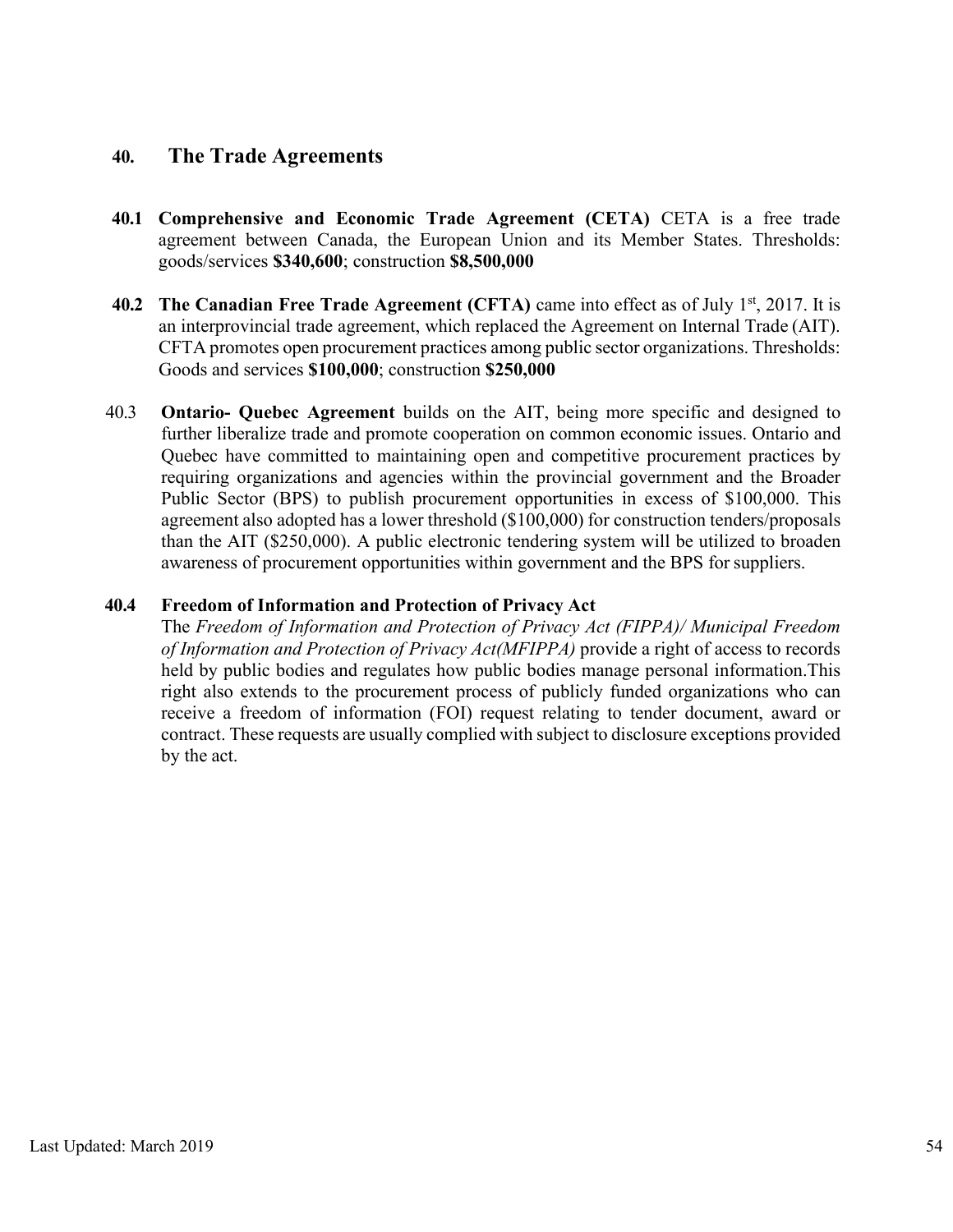# <span id="page-54-0"></span>**SECTION 10 - DEFINITIONS**

# <span id="page-54-1"></span>**41.0 TERMS AND DEFINITIONS:**

**Acquisition** means the process for obtaining goods and services.

**Approval** means authorization to proceed with the purchase of goods and/or services.

**Bid** means a response from a vendor to a request for quotation, proposal or tender issued by the Board which is subject to acceptance or rejection.

**Board** means The Toronto Catholic District School Board.

**Board of Trustees** means the elected or appointed members of The Toronto Catholic District School Board.

**Conflict of Interest** means the employee of the Board or elected official who has an interest directly or indirectly as a contracting party, partner, sponsor or beneficiary, in the award of a Board solicitation and who uses their influence to affect the outcome.

**Contract** means a binding agreement between two or more parties.

**Cooperative Purchasing** means the participation of two or more public agencies, in a request for quotation, tender or proposal.

**Emergency** means a situation where the immediate purchase of goods or services is essential to prevent serious delays, further damage or restore minimum service.

**Goods and services** means supplies, equipment, property, insurance, construction, maintenance and service contracts, professional and consulting services.

**Limited Tendering** is used in the Trade Agreements in place of Sole or Single Sourcing. Limited tendering means a procurement method whereby the procuring entity contracts a supplier or suppliers of its choice. Subject to certain conditions outlined in the agreements.

**Materials Manager** means the manager of the section within the Finance Department who is in charge of the Board's Materials Management program and is hereby authorized to act as agent in all such matters pertaining thereto.

**Open market procedure** means obtaining price quotations from suppliers verbally or in writing.

**Personal purchases** means a purchase of goods and services, the requirement for which is not for Board or any of its purpose but is personal to the person requesting the purchase.

**Policy** means a basic philosophy, climate and direction, and determine the major values upon which the Board operates.

**Pre-Qualification** means a documented system whereby suppliers are pre-established in advance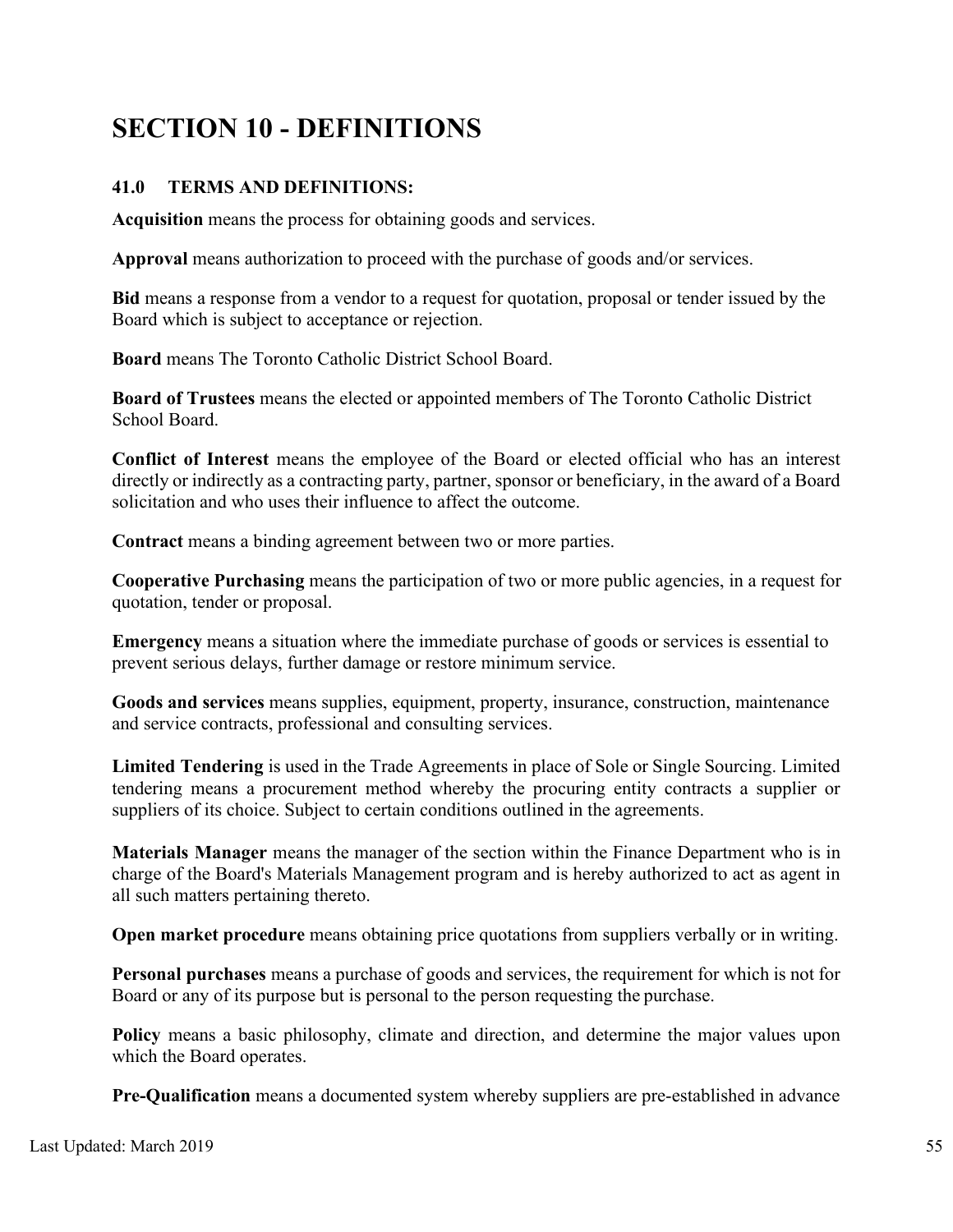of a project utilizing clearly defined criteria and requested information developed by the originator of the project.

**Procedure** means a set of steps or instructions for carrying out a specific activity, guidelines and, the specific action sequences. How a policy is to be carried out.

**Procurement** means the combined functions of purchasing, contract administration and disposal of surplus equipment and supplies.

**Proposal** means an offer from a supplier to provide goods and services, acceptance of which may be subject to further negotiation.

**Purchase order** means a written offer to purchase goods and services or a written acceptance of an offer where such offer has been made on forms prescribed by the Board.

**Purchasing Card (P-Card)** means a charge card issued to authorized Board staff for the purchase of low dollar valued items.

**Quotation** means an offer from a supplier to sell goods and services to or buy them from the Board.

#### **Request for Proposal (RFP)**:

A Request for Proposal in which both parties can further discuss needs, goods and or services to fill those needs in a particular manner or with products to be created for that purpose. The expectation is that the proposal offered by the highest ranked proponent resulting from an evaluation and meeting the requirements specified in the defined evaluation criteria.

**Request for Quotation (RFQ)** means an offer in response to a request for goods and services where the requirements can be precisely defined response may be verbal/written and phoned/fax. The expectation is that the lowest bid meeting the requirements specified in the call would be accepted

**Responsible Vendor** means one who can reasonably be expected to provide satisfactory performance on the proposed contract based on reputation references, performance on previous contracts; and sufficiency of financial and other resources.

**Responsive Vendor** means one who complies with the provisions of the bid solicitation, including specifications, contractual terms and conditions.

**Single Source** means the selection of a vendor to provide goods or services without utilizing a competitive process where there is more than one vendor capable of supplying the goods or services.

**Signing Authority** (SA) / **Authorized** Signatory is a person who has been appointed with the powers to commit the authorizing organization to a binding agreement.

**Significant Strategic Initiative** is defined as a departure from traditional procurement activities, which has yet to receive Board approval and may commit the Board to long term expenditures